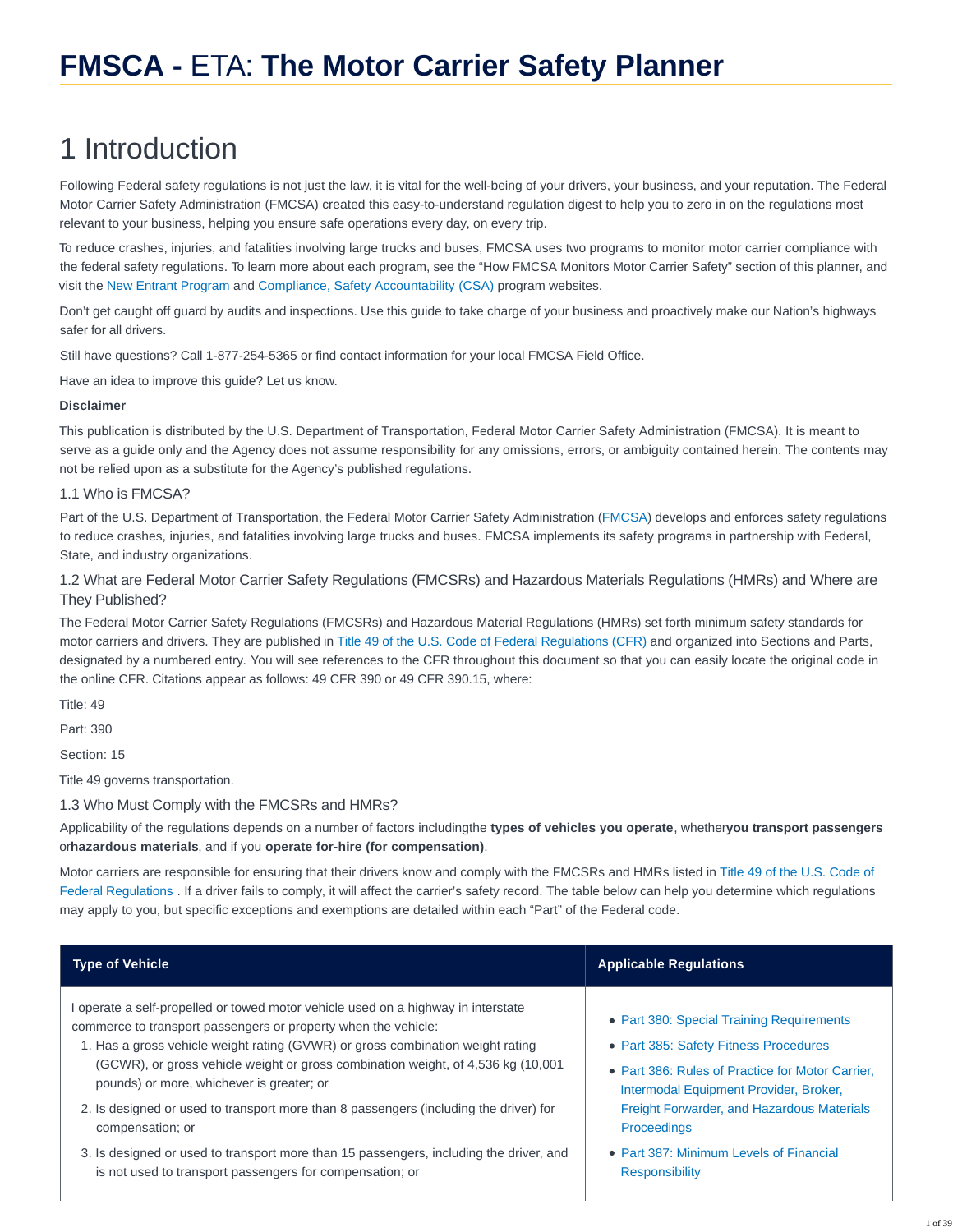| <b>Type of Vehicle</b>                                                                                                                                                                                                                                                                                                                                                                                                                                                                                                                                                                                                                                                                                                                                                                                                                                                                                    | <b>Applicable Regulations</b>                                                                                                                                                                                                                                                                                                                                                                                                                                                                                                                                                                                                                                                                                                                                                                                                                                       |
|-----------------------------------------------------------------------------------------------------------------------------------------------------------------------------------------------------------------------------------------------------------------------------------------------------------------------------------------------------------------------------------------------------------------------------------------------------------------------------------------------------------------------------------------------------------------------------------------------------------------------------------------------------------------------------------------------------------------------------------------------------------------------------------------------------------------------------------------------------------------------------------------------------------|---------------------------------------------------------------------------------------------------------------------------------------------------------------------------------------------------------------------------------------------------------------------------------------------------------------------------------------------------------------------------------------------------------------------------------------------------------------------------------------------------------------------------------------------------------------------------------------------------------------------------------------------------------------------------------------------------------------------------------------------------------------------------------------------------------------------------------------------------------------------|
| 4. Is used in transporting material found by the Secretary of Transportation to be<br>hazardous under 49 U.S.C. 5103 and transported in a quantity requiring placarding<br>under regulations prescribed by the Secretary under 49 CFR, subtitle B, chapter I,<br>subchapter C (49 CFR Parts 171-177).                                                                                                                                                                                                                                                                                                                                                                                                                                                                                                                                                                                                     | • Part 390: General FMCSRs<br>• Part 391: Qualification of Drivers and<br><b>Instructors</b><br>• Part 392: Driving of Commercial Motor<br><b>Vehicles</b><br>• Part 393: Parts and Accessories Necessary<br>for Safe Operation<br>• Part 395: Hours of Service of Drivers<br>• Part 396: Inspection, Repair, and<br><b>Maintenance</b>                                                                                                                                                                                                                                                                                                                                                                                                                                                                                                                             |
| I operate a motor vehicle or combination of motor vehicles used in commerce to<br>transport passengers or property if the motor vehicle is a:<br>1. Combination Vehicle (Group A)-having a GCWR or gross combination weight of<br>11,794 kilograms or more (26,001 pounds or more), whichever is greater, inclusive<br>of a towed unit(s) with a GVWR or gross vehicle weight of more than 4,536<br>kilograms (10,000 pounds), whichever is greater; or<br>2. Heavy Straight Vehicle (Group B)-having a GVWR or gross vehicle weight of<br>11,794 or more kilograms (26,001 pounds or more), whichever is greater; or<br>3. Small Vehicle (Group C) that does not meet Group A or B requirements but that<br>either-<br>1. Is designed to transport 16 or more passengers, including the driver; or<br>2. Is of any size and is used to transport hazardous materials as defined in 49<br><b>CFR 383.</b> | Interstate operations:<br>All of the above regulations, plus:<br>• Part 40: Procedures for Transportation<br><b>Workplace Drug and Alcohol Testing</b><br>• Part 382: Controlled Substances and Alcohol<br>Use and Testing<br>· Part 383: Commercial Driver's License (CDL)<br><b>Standards: Requirements and Penalties</b><br>Intrastate ONLY operations may be subject<br>$\mathsf{to}$ :<br>• Part 40: Procedures for Transportation<br><b>Workplace Drug and Alcohol Testing</b><br>• Part 382: Controlled Substances and Alcohol<br><b>Use and Testing</b><br>• Part 383: Commercial Driver's License (CDL)<br><b>Standards: Requirements and Penalties</b><br>• Part 385: Safety Fitness Procedures<br>• Part 386: Rules of Practice for Motor Carrier,<br>Intermodal Equipment Provide, Broker,<br>Freight Forwarder, and Hazardous Materials<br>Proceedings |
| I operate a vehicle of any size that is used to transport hazardous materials (identified<br>under the Hazardous Materials Transportation Act), and which requires the vehicle to be<br>placarded in accordance with 49 CFR 177.823.                                                                                                                                                                                                                                                                                                                                                                                                                                                                                                                                                                                                                                                                      | All of the above regulations, plus:<br>• Parts 171-180 Hazardous Materials<br><b>Requlations</b><br>• Part 397: Transportation of Hazardous<br><b>Materials; Driving and Parking Rules</b>                                                                                                                                                                                                                                                                                                                                                                                                                                                                                                                                                                                                                                                                          |

# 1.4 Who Monitors Motor Carrier Safety?

The Federal Motor Carrier Safety Administration (FMCSA) monitors motor carrier compliance with safety regulations to reduce crashes, injuries, and fatalities involving large trucks and buses, but it does not do this important work alone. FMCSA partners with industry, safety advocates, and State and local governments to keep our Nation's roadways safe through regulation, education, enforcement, research, and technology.

Below is a list of the organizations that monitor commercial motor vehicle (CMV) safety compliance.

#### 1.4.1 U.S. Department of Transportation

- Oversees all aspects of transportation including highways, railroads, pipelines, maritime, and air.
- Creates regulations to keep the traveling public safe and increase their mobility.
- U.S. DOT modal administrations are responsible for compliance and enforcement.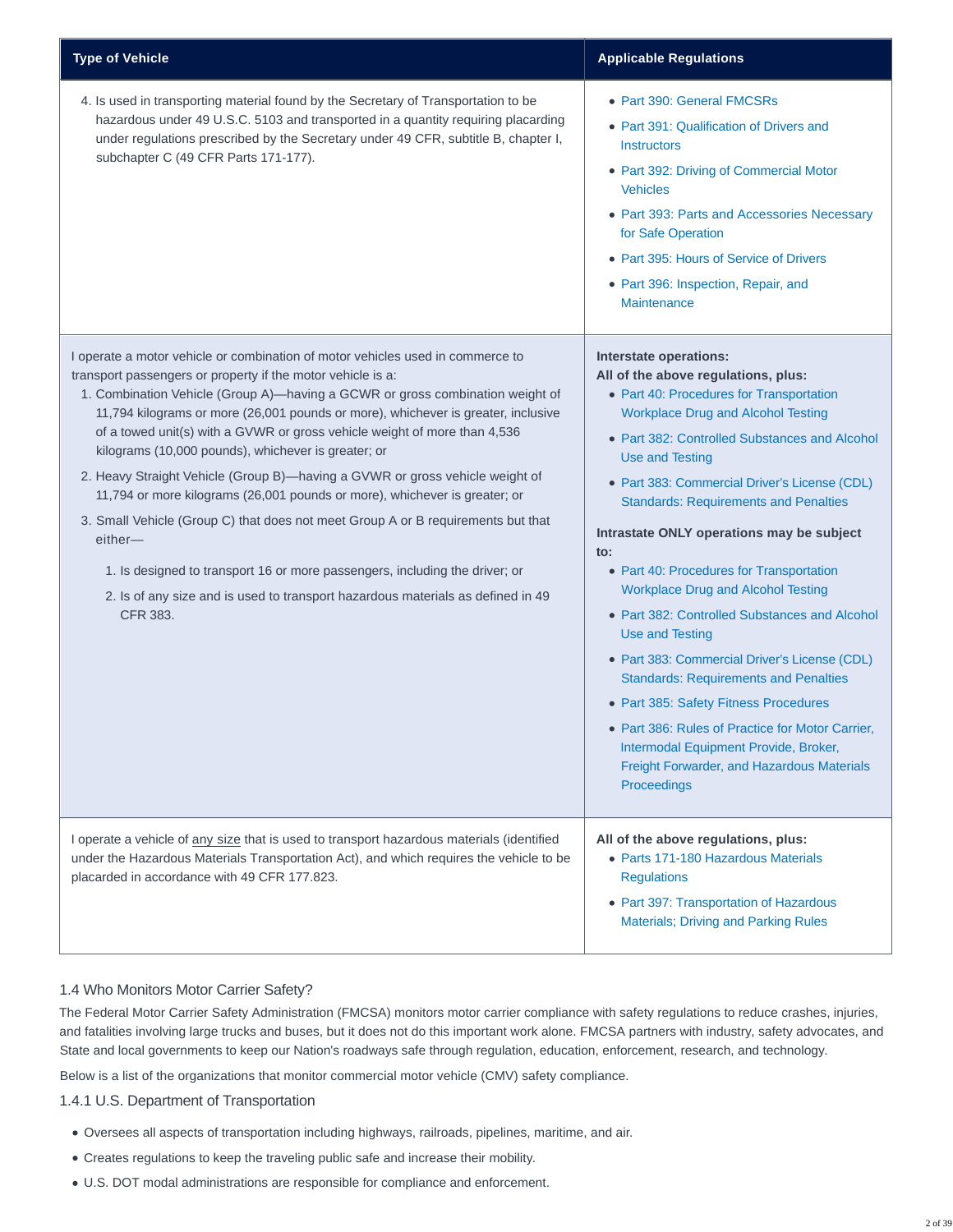## 1.4.2 Federal Motor Carrier Safety Administration (FMCSA)

- U.S. DOT administration with emphasis on preventing commercial motor vehicle (CMV) crashes, injuries, and fatalities by enforcing safety regulations.
- Partners with Federal, State, and local enforcement agencies, the motor carrier industry, and labor and safety interest groups.
- Focus areas:
	- **Commercial Driver's Licenses** : standards to test and license CMV drivers.
	- **Data and Analysis**: collection and publication of safety-related data.
	- **Regulatory Compliance and Enforcement**: programs to improve safety performance and remove high-risk carriers from operating.
	- **Research and Technology**: studies on improving CMV safety.
	- **Safety Assistance**: funding to State agencies to train local enforcement personnel to conduct roadside inspections and other CMV safety initiatives.

### FMCSA Programs and Tools for Motor Carriers

| <b>Program Name</b>                                | <b>Description of Tools</b>                                                                                                                                                                                                                             |
|----------------------------------------------------|---------------------------------------------------------------------------------------------------------------------------------------------------------------------------------------------------------------------------------------------------------|
| <b>Unified Registration</b>                        | Online registration system to help carriers register and obtain authority to operate in compliance with Federal                                                                                                                                         |
| System (URS)                                       | regulations.                                                                                                                                                                                                                                            |
| Compliance, Safety,<br><b>Accountability (CSA)</b> | Comprehensive safety compliance and enforcement program that enables FMCSA and State Partners to<br>monitor carrier safety, and intervene with carriers to address problems. Carriers are monitored under CSA<br>throughout the life of their business. |
| <b>New Entrant Safety</b>                          | Program to educate new motor carriers that operate in interstate commerce, and evaluate their safety fitness                                                                                                                                            |
| <b>Assurance Program</b>                           | during their first 18 months on the road.                                                                                                                                                                                                               |
| <b>Safety Measurement</b>                          | Online system that quantifies motor carrier safety data collected from roadside inspections, investigations,                                                                                                                                            |
| System (SMS)                                       | and crash reports. Serves as a central location for law enforcement to access carrier safety data.                                                                                                                                                      |
| <b>DataOs</b>                                      | Online system that enables carriers to submit and track a Request for Data Review if they suspect Federal or<br>State data issued by FMCSA is incomplete or incorrect.                                                                                  |
| <b>Pre-employment Screening</b>                    | Provides carriers with electronic access to a commercial driver's five-year crash and three-year inspection                                                                                                                                             |
| Program (PSP)                                      | history for employee screening and evaluation.                                                                                                                                                                                                          |

# 1.4.3 State Agencies (State Partners)

While FMCSA is primarily responsible for developing Federal safety regulations, it partners with State and local governments (e.g., State DOTs) and law enforcement (e.g., police/highway patrol) to conduct roadside inspections, Safety Audits, interventions, and other types of carrier monitoring. Funded through several critical grants that FMCSA distributes, State Partners employ approximately 7,000 certified roadside inspectors throughout the United States that work with FMCSA to conduct approximately 3.5 million roadside inspections and 8,000 investigations per year.

- Only law enforcement officials that have been trained and certified will conduct inspections or audits that are used in FMCSA data systems, but any enforcement official may access FMCSA's Safety Measurement System (SMS) to view a carrier's safety record.
- States may also have their own intrastate motor carrier regulations and registration fees, and are responsible for issuing Commercial Driver's Licenses (CDLs).
- Motor carriers are required to comply with both State and Federal regulations that are applicable.

# 2 Registration Requirements

This chapter outlines procedures motor carriers must use to:

- Register and update information biennially
- Obtain operating authority registration

Carriers domiciled in Mexico should review the [Mexico-Domiciled Motor Carriers](https://csa.fmcsa.dot.gov/safetyplanner/myfiles/Chapters.aspx?ch=26) chapter of this planner for additional registration, monitoring, and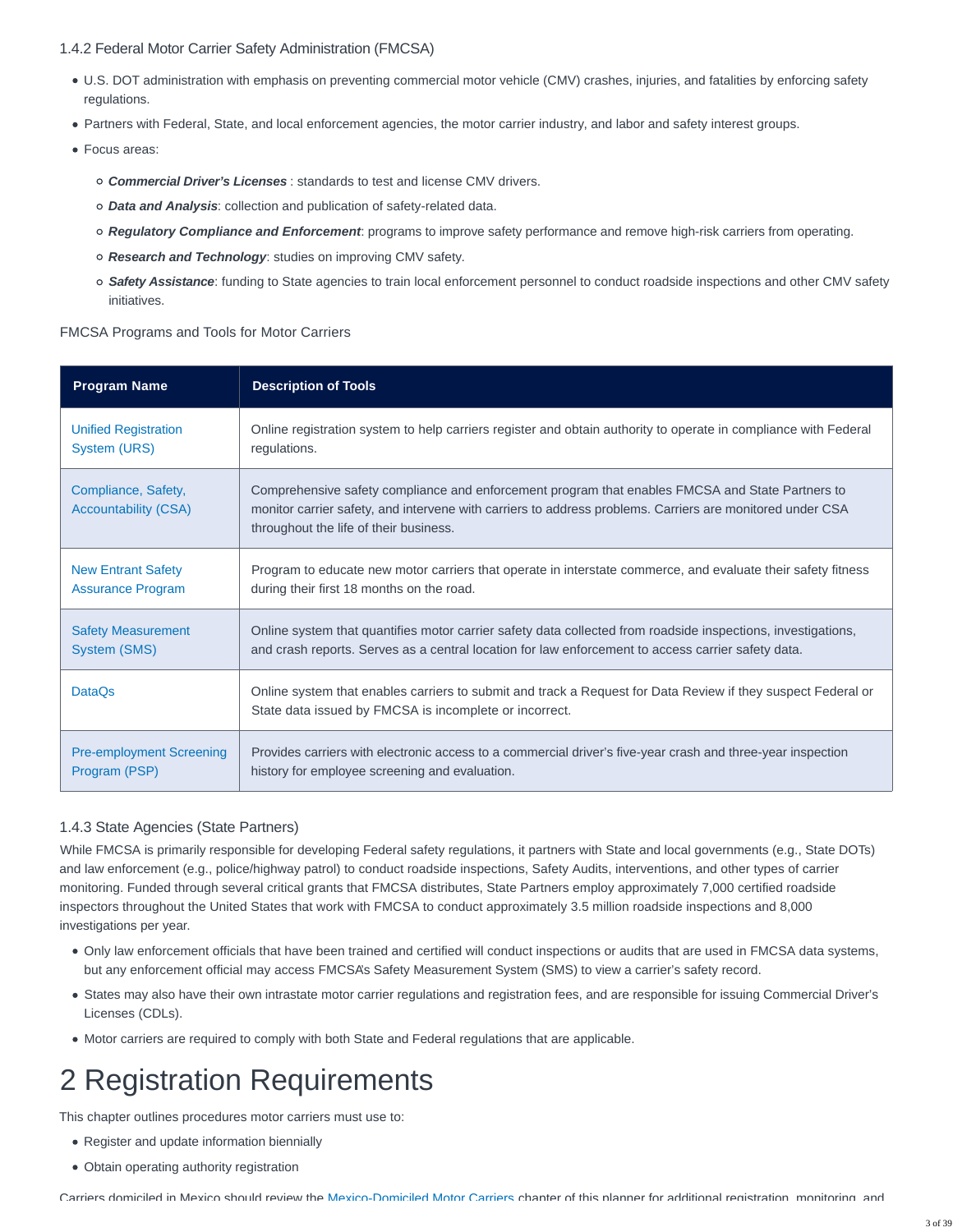intervention procedures. All carriers, regardless of domicile, are required to comply with applicable FMCSRs and HMRs while operating on U.S. roads.

# 2.1 Getting Started as a Motor Carrier

Before commencing interstate operations, motor carriers are required to register with FMCSA. Generally, new motor carriers must comply with the following requirements:

- [Identify and comply with FMCSA registration requirements based on their type of operation:](https://www.fmcsa.dot.gov/registration/getting-started)
	- U.S. DOT Number.
	- Hazardous Materials Safety Permit.
	- Operating authority registration.
- [Complete the FMCSA registration process, by filing the MCSA-1, MCS-150 or OP-1 series form.](https://www.fmcsa.dot.gov/registration)
- [Determine State notification and registration requirements.](https://www.usa.gov/state-tribal-governments)
- Complete the [New Entrant Safety Assurance Program](https://ai.fmcsa.dot.gov/NewEntrant/home.aspx) (first 18 months).
- Maintain/update [U.S. DOT Number and operating authority information.](https://www.fmcsa.dot.gov/registration/updating-your-registration)
- Operate in compliance with all applicable FMCSRs and HMRs.

# 2.2 Registering—Obtaining a U.S. DOT Number (390.200T, 390.19T, 385.301T, 392.9a)

Companies may find they are subject to both registration requirements (Registration [49 USC 31134;](https://www.gpo.gov/fdsys/pkg/USCODE-2014-title49/html/USCODE-2014-title49-subtitleVI-partB-chap311-subchapIII.htm) U.S. DOT Number [\[49 CFR 390\]](https://www.ecfr.gov/cgi-bin/text-idx?SID=d5b09f33dbdb24a3d6debb84a8cf8fa3&mc=true&node=pt49.5.390&rgn=div5) and operating authority [\[49 CFR 365\]](http://www.ecfr.gov/cgi-bin/text-idx?SID=5a6b0c396c78372b14fbad16af1dfb9b&mc=true&node=pt49.5.365&rgn=div5)) or either one separately. Motor carriers can find out which registration requirements are applicable to their operation and register on [FMCSA's Registration web page](https://www.fmcsa.dot.gov/registration) .

# **Everyone that registers with FMCSA is required to understand and comply with all applicable Federal safety regulations before registering.**

Who Can Access Carrier Registration Information?

Once carriers register, the registration becomes public information, and third-party organizations may contact them to offer services or solicit business. [Learn how to protect yourself from potentially fraudulent calls, e-mails, faxes, or other correspondence.](https://www.fmcsa.dot.gov/registration/fraudulent-and-misleading-marketing-new-fmcsa-applicants)

# 2.3 Obtaining Operating Authority (365)

In general, companies that do the following are required to have interstate operating authority, in addition to a U.S. DOT Number [49 U.S.C. 13902, 13903 or 13904 and [49 CFR 365\]](http://www.ecfr.gov/cgi-bin/text-idx?SID=5a6b0c396c78372b14fbad16af1dfb9b&mc=true&node=pt49.5.365&rgn=div5):

- Transport passengers in interstate commerce (for a fee or other compensation, whether direct or indirect).
- Transport federally-regulated commodities owned by others or arrange for their transport, (for a fee or other compensation, in interstate commerce). This includes brokers or freight forwarders of general commodities or household goods.

FMCSA operating authority is often identified as an "MC," "FF," or "MX" number, depending on the type of authority that is granted. Unlike the U.S. DOT Number application process, a company may need to obtain multiple operating authorities to support its planned business operations. Operating authority dictates the type of operation a company may run and the cargo it may carry, as well as the level of insurance/financial responsibilities a company must maintain. Motor carriers providing transportation without the required operating authority may be ordered out-ofservice and subject to penalties.

# Visit [FMCSA's Operating Authority web page](https://www.fmcsa.dot.gov/registration/get-mc-number-authority-operate) to begin the application process.

Operating authority requirements for carriers based in the United States and Canada are different than those for carriers based in Mexico. See the [Mexican-Domiciled Motor Carriers](https://csa.fmcsa.dot.gov/safetyplanner/myfiles/Chapters.aspx?ch=26) chapter for additional information. Additionally, operating authority requirements are different for U.S.-based carriers that are owned or controlled by a Mexican citizen or resident alien. More information can be found on the [FMCSA Types of Operating](https://www.fmcsa.dot.gov/registration/types-operating-authority) Authority web page.

# 2.4 Updating Registration Information Biennially

FMCSA requires all entities under its jurisdiction to update their information every two years, or more often if your business information has changed. You are required to provide this update every two years.

**Failure to complete a biennial update will result in deactivation of your U.S. DOT Number and may result in civil penalties of up to \$1,000 per day, not to exceed \$10,000 as periodically adjusted for inflation.**

# **FMCSA strongly encourages carriers to use the [electronic update process,](http://li-public.fmcsa.dot.gov/LIVIEW/PKG_REGISTRATION.prc_option) as it is has built-in edit checks for accuracy.**

Filing schedule: Each motor carrier or intermodal equipment provider must file the biennial update at the following times:

1. Before it begins operations; and

2. Every 24 months according to the schedule in the table provided.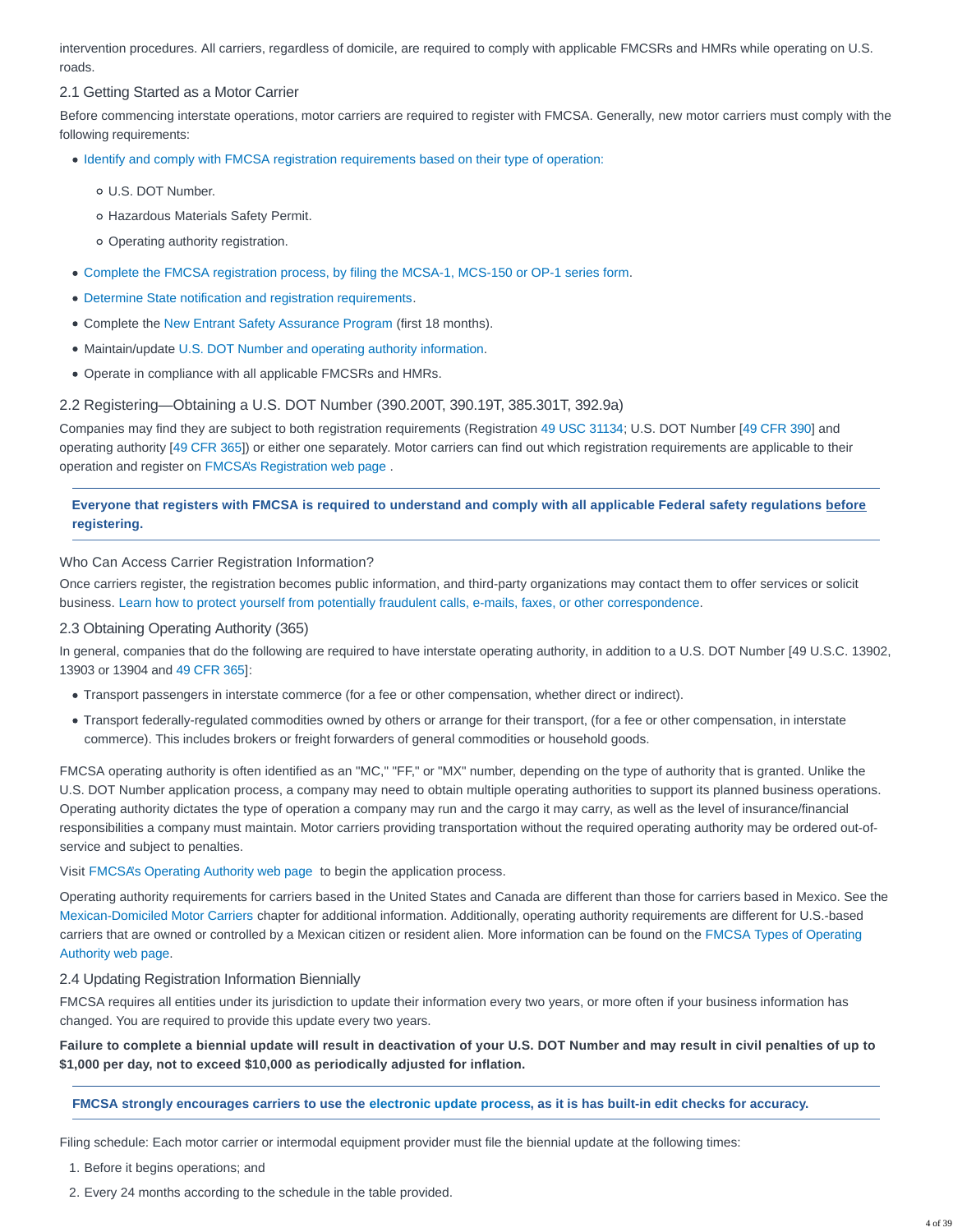The deadline for filing your biennial update is determined by the digits of your U.S. DOT Number.

- If the next-to-last digit of your U.S. DOT Number is odd, you shall file your update in every odd-numbered calendar year. If the next-to-last digit of your USDOT Number is even, you shall file your update in every even-numbered calendar year.
- The last digit in your U.S. DOT Number determines the month your biennial update is due; see schedule in the table provided.

**Example:** If your U.S. DOT Number is 123456, you would file your update by the last day of June every odd-numbered calendar year (2019, 2021, 2023, etc.).

Updating your information is free. For information on how to update, go to the [Update Registration web page.](https://www.fmcsa.dot.gov/registration/updating-your-registration)

| U.S. DOT Number ending in: | Must file by last day of: |
|----------------------------|---------------------------|
| $\mathbf{1}$               | January                   |
| $\overline{2}$             | February                  |
| $\sqrt{3}$                 | March                     |
| $\overline{4}$             | April                     |
| $\,$ 5 $\,$                | May                       |
| $\,6$                      | June                      |
| $\overline{7}$             | July                      |
| $\,8\,$                    | August                    |
| $\boldsymbol{9}$           | September                 |
| $\boldsymbol{0}$           | October                   |

# 3 How FMCSA Monitors Motor Carrier Safety

This chapter explains FMCSA's New Entrant Safety Assurance and Compliance, Safety, Accountability (CSA) programs, and outlines the policies and procedures FMCSA uses to:

- Identify motor carriers that pose a safety hazard.
- Intervene with these motor carriers so that they can correct safety problems.
- Assign motor carrier safety ratings under the procedures in [49 CFR 385.](https://www.ecfr.gov/cgi-bin/text-idx?SID=820a93ecfa00b2afec0fce3434e16893&mc=true&node=pt49.5.385&rgn=div5)
- Prohibit motor carriers that receive an "Unsatisfactory" safety rating from operating a CMV.

# 3.1 New Entrant Safety Assurance Program (385.307)

After a motor carrier satisfies all applicable pre-operational requirements, including establishing safety management controls, and registering with FMCSA, it is considered a new entrant subject to the new entrant safety monitoring procedures for a period of 18 months. During this 18-month period FMCSA will:

- **Closely monitor the new entrant's safety performance through inspections** to ensure that the new entrant has basic safety management controls that are operating effectively.
- **Conduct a Safety Audit of the new entrant** once the carrier has been in operation for enough time to have sufficient records to allow FMCSA to evaluate the adequacy of its safety management controls.

Carriers that fail to demonstrate basic safety management controls may have their new entrant registration revoked. **New entrants are also monitored through the [CSA program](https://csa.fmcsa.dot.gov/safetyplanner/myfiles/Sections.aspx?ch=20&sec=54) and are subject to all CSA interventions during the 18-month new entrant period**.

# 3.1.1 Safety Audits (385.309, 385.311)

A Safety Audit is a review of a carrier's records designed to verify that a carrier has basic safety management controls in place to ensure compliance with applicable FMCSRs and HMRs. The Safety Audit will be conducted, usually within the first 12 months of operation, by an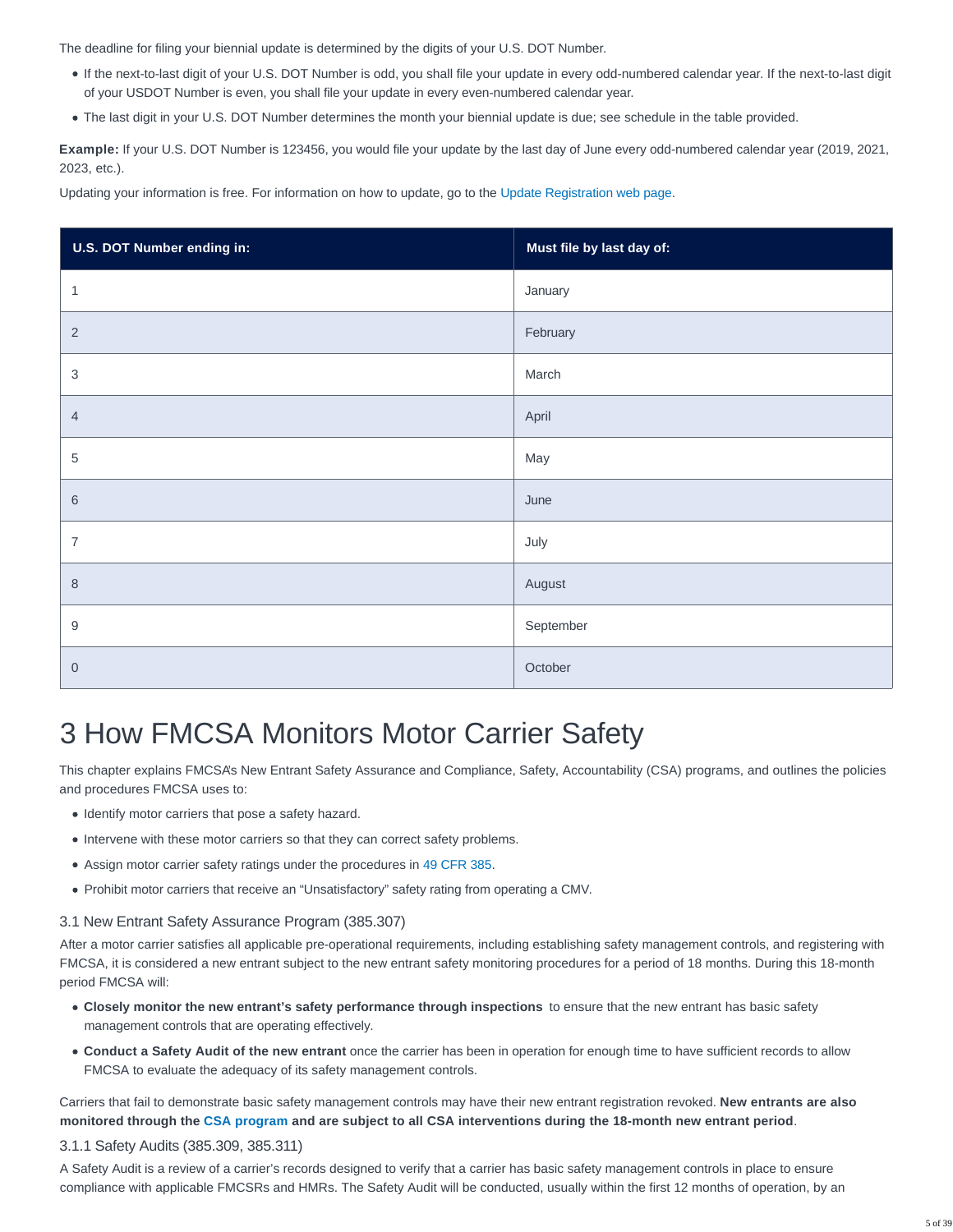FMCSA- or State-certified auditor at the carrier's place of business, an agreed upon location, or electronically, by submitting relevant documents [online](https://ai.fmcsa.dot.gov/NewEntrant/home.aspx) or via fax.

The areas a Safety Auditor may review include, but are not limited to: (See the [Safety Audit Evaluation Criteria in Appendix A to Part 385\)](https://www.ecfr.gov/cgi-bin/text-idx?SID=24b643f42f02bb99052b5b75ac22fee2&mc=true&node=ap49.5.385_11019.a&rgn=div9).

- [Driver Qualifications and Fitness](https://csa.fmcsa.dot.gov/safetyplanner/myfiles/SubSections.aspx?ch=23&sec=66&sub=152)
- [Driver Duty Status](https://csa.fmcsa.dot.gov/safetyplanner/myfiles/SubSections.aspx?ch=23&sec=69&sub=178)
- [Vehicle Maintenance](https://csa.fmcsa.dot.gov/safetyplanner/myfiles/Sections.aspx?ch=22&sec=65)
- [Accident Register](https://csa.fmcsa.dot.gov/safetyplanner/myfiles/SubSections.aspx?ch=21&sec=59&sub=112)
- [Controlled Substances and Alcohol Use and Testing Requirements](https://csa.fmcsa.dot.gov/safetyplanner/myfiles/Sections.aspx?ch=23&sec=70)
- [Hazardous Materials](https://csa.fmcsa.dot.gov/safetyplanner/myfiles/Chapters.aspx?ch=25)

What Happens When a Carrier Passes or Fails a Safety Audit? (385.319)

Upon completion of the Safety Audit, the auditor will review the findings with the carrier. New entrant motor carriers will be notified in writing if they have passed or failed no later than 45 days after completion of the Safety Audit.

| <b>Result</b> | <b>What Happens to the Carrier</b>                                                                                                                                                                                                                                                                                                                    |
|---------------|-------------------------------------------------------------------------------------------------------------------------------------------------------------------------------------------------------------------------------------------------------------------------------------------------------------------------------------------------------|
| Pass          | The carrier's safety performance will continue to be closely monitored for the remainder of the 18-month new entrant period under<br>FMCSA's New Entrant Safety Assurance Program. If no subsequent safety performance problems are found, the carrier will be<br>granted permanent registration and continue to be monitored under CSA.              |
| Fail          | FMCSA will provide the carrier written notice that its U.S. DOT new entrant registration will be revoked and its operations placed<br>out-of-service unless it takes the actions specified in the failure notice to correct safety problems. For more information about<br>reinstating registration after a failed Safety Audit, see 49 CFR 385.329T. |

# **New entrant carriers will automatically fail a Safety Audit if they do not comply with all 16 specific regulations detailed in [49 CFR](https://www.ecfr.gov/cgi-bin/text-idx?SID=ff6de4c1951028b844773344a009e579&mc=true&node=se49.5.385_1321&rgn=div8) 385.321.**

# 3.1.2 Expedited Actions (385.308)

A new entrant that commits any of the violations listed in [49 CFR 385.308,](https://www.ecfr.gov/cgi-bin/text-idx?SID=ff6de4c1951028b844773344a009e579&mc=true&node=se49.5.385_1308&rgn=div8) identified through roadside inspections or by any other means, may be subjected to an expedited Safety Audit or a compliance review, or may be required to submit a written response that describes the corrective action it will take to address the problems.

# 3.1.3 Monitoring After the New Entrant Period (385.333)

If a carrier meets the following requirements, then at the conclusion of the 18-month new entrant safety monitoring period, the carrier will be notified in writing that its new entrant registration designation will be removed and its registration will become permanent. FMCSA will continue to monitor the motor carrier on the same basis as any other carrier, under [Compliance, Safety, Accountability \(CSA\).](https://csa.fmcsa.dot.gov/safetyplanner/myfiles/Sections.aspx?ch=20&sec=54)

- Has passed a Safety Audit; or if failed the audit, has taken appropriate corrective action as determined by FMCSA within the timeframe specified.
- Has not been determined to be "unfit" after a compliance review.
- Is not currently under an Out-of-Service Order (OOSO) or under a notice ordering it to take specified actions to remedy its safety management controls under [49 CFR 385.319\(c\).](https://www.ecfr.gov/cgi-bin/text-idx?SID=dfbba1f89d68ec4d0471db760c2a9b78&mc=true&node=se49.5.385_1319&rgn=div8)

# 3.2 Compliance, Safety, Accountability (CSA) Program

[CSA](https://csa.fmcsa.dot.gov/) is FMCSA's data-driven safety compliance and enforcement program, which monitors the safety performance of all carriers registered with FMCSA throughout the life of the carrier's business. FMCSA and State law enforcement organizations use CSA to identify, prioritize, and intervene with motor carriers that pose a safety risk on U.S. roadways.

CSA has three core components:

#### The **[Safety Measurement System](https://csa.fmcsa.dot.gov/About/Measure) (SMS)**

The SMS collects and analyzes data from inspections, investigations, and crash reports (from the last two years) to prioritize carriers for FMCSA interventions (e.g., warning letters, investigations). Carriers are encouraged to view and monitor their safety data on the [SMS](https://ai.fmcsa.dot.gov/sms) Website. Law enforcement officials use the information in the SMS to help determine whether additional action is required when they encounter a CMV during a traffic stop. If a carrier believes data in the SMS is incorrect, it can [request a data review](https://dataqs.fmcsa.dot.gov/Default.aspx?enc=4orUr4VSakAlYsjxOmHrCeQ158IknHedB20QvqZJtcw=) using FMCSA's DataQs process.

#### **[Interventions Process](https://csa.fmcsa.dot.gov/About/Intervene)**

An intervention is an action, such as a warning letter or investigation that may be taken when a carrier's safety performance indicates a potential safety risk. The interventions process evaluates why safety problems occur, recommends remedies, encourages corrective action,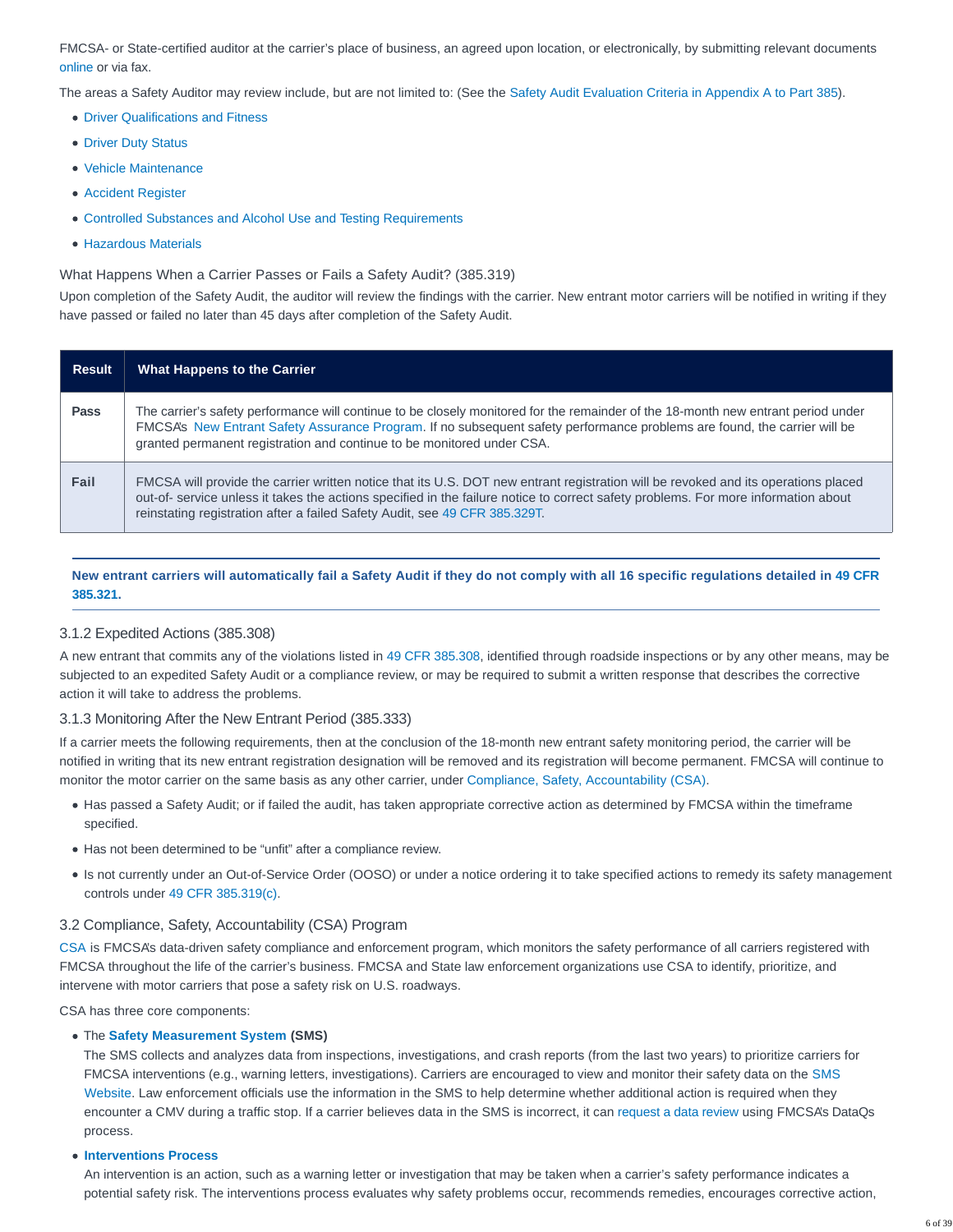and when necessary, assesses penalties for carriers that fail to comply.

#### **[Safety Ratings Process](https://csa.fmcsa.dot.gov/safetyplanner/myfiles/Sections.aspx?ch=20&sec=58)**

A safety rating is an evaluation of a motor carrier's compliance with the safety fitness standard in [49 CFR 385.5.](https://www.ecfr.gov/cgi-bin/text-idx?SID=ff6de4c1951028b844773344a009e579&mc=true&node=se49.5.385_15&rgn=div8) FMCSA issues a safety rating only after an onsite investigation. FMCSA may issue one of three safety ratings [\(Satisfactory, Conditional, Unsatisfactory\)](https://csa.fmcsa.dot.gov/safetyplanner/myfiles/SubSections.aspx?ch=20&sec=58&sub=100). Final safety ratings are publicly available. FMCSA does not issue safety ratings to drivers.

# **Carriers can visit the [CSA Help Center](https://csa.fmcsa.dot.gov/HelpCenter/Index) to access resources to help them understand the interventions, and use the [Safety](https://csa.fmcsa.dot.gov/Documents/FMC_CSA_12_002_SMC_Overview.pdf) Management Cycle to identify process breakdowns that may have contributed to the safety problem.**

#### 3.3 Identifying Carriers that Pose a Safety Hazard

FMCSA identifies carriers that pose a safety hazard by reviewing data stored in its Safety Measurement System [\(SMS\)](https://ai.fmcsa.dot.gov/sms). FMCSA updates the SMS once a month with data from [inspections,](https://csa.fmcsa.dot.gov/safetyplanner/myfiles/SubSections.aspx?ch=20&sec=55&sub=98) including driver and vehicle violations; crash reports from the last two years; and investigation results. The SMS considers the following to prioritize carriers for [interventions](https://csa.fmcsa.dot.gov/About/Intervene) (e.g., warning letters, Onsite Investigations):

- The number of safety violations, inspections, and crashes.
- The severity of safety violations and crashes.
- When the safety violations and crashes occurred, with recent events weighted more heavily.
- The number of trucks/buses a carrier operates and the number of vehicle miles traveled.
- Acute and Critical Violations found during investigations. (See [49 CFR 385, Appendix B, VII](https://www.ecfr.gov/cgi-bin/text-idx?SID=51a3bec9ee3ac2856f0daf9dc68e5dde&mc=true&node=pt49.5.385&rgn=div5%20-%20ap49.5.385_11019.b#ap49.5.385_11019.b) for a list of Acute and Critical Violations).

FMCSA also considers other factors, such as complaints and Federal mandates, in prioritizing carriers for intervention and determining which type of intervention is most appropriate. Learn more about the [SMS Methodology.](https://csa.fmcsa.dot.gov/Documents/SMSMethodology.pdf)

#### 3.3.1 What Happens During an Inspection?

Inspections may be conducted at a variety of locations, such as weigh stations, border checkpoints, bus terminals, a carrier's terminal, or when a law enforcement official stops a CMV.

All inspectors must be certified to conduct roadside inspections as outlined by the Commercial Motor Vehicle Alliance (CVSA). CVSA developed the [North American Standard Inspection Criteria,](http://cvsa.org/inspections/inspections/) which outline procedures based on the level of inspection conducted.

# **Motor carriers may be stopped by Federal, State, or other law enforcement officials for a variety of reasons, most often common traffic violations. Not all traffic stops result in an FMCSA roadside inspection.**

Carriers are subject to inspections throughout the life of their business.

#### 3.3.2 What Happens After an Inspection?

Several things may happen after an inspection.

First, the inspection data is collected and then used by the SMS to prioritize the carrier for future FMCSA interventions. Even inspections with no violations are added to the SMS; these clean inspections can improve a carrier's SMS data.

Second, any violations can affect the driver's Commercial Driver's License (CDL) and Motor Vehicle Record (MVR) as well as the carrier's SMS data. See which safety-based violations affect a motor carrier's SMS data, and the point values associated with each violation, in Appendix A of the [SMS Methodology document.](https://csa.fmcsa.dot.gov/Documents/SMS_AppendixA_ViolationsList.xlsx)

Third, if the vehicle is found to be unsafe, the inspector may place it out-of-service, meaning that it cannot continue to be operated until safety issues have been corrected. Drivers can also be placed out-of-service.

#### 3.4 Addressing Carriers that Pose a Safety Hazard

FMCSA has a number of ways to intervene with carriers that demonstrate unsafe behavior and noncompliance with regulations. FMCSA (and State) investigators are equipped to systematically evaluate why safety problems are occurring; recommend corrective action; and when appropriate, assess penalties.

Interventions provide carriers with the information necessary to understand their safety problems and to change unsafe behavior. Depending on the type and severity of the violation, FMCSA may use any of these interventions with a carrier at any time. If the motor carrier implements corrective action recommended by FMCSA, the penalty amount may be reduced.

| <b>Intervention</b>   | <b>Intervention Description</b>                                                                                                                                                                                                                                                       |
|-----------------------|---------------------------------------------------------------------------------------------------------------------------------------------------------------------------------------------------------------------------------------------------------------------------------------|
| <b>Warning Letter</b> | A letter sent to a carrier's place of business that identifies potential safety performance and compliance issues<br>based on SMS data. A warning letter is an opportunity for a carrier to improve its safety performance and<br>compliance without further intervention from FMCSA. |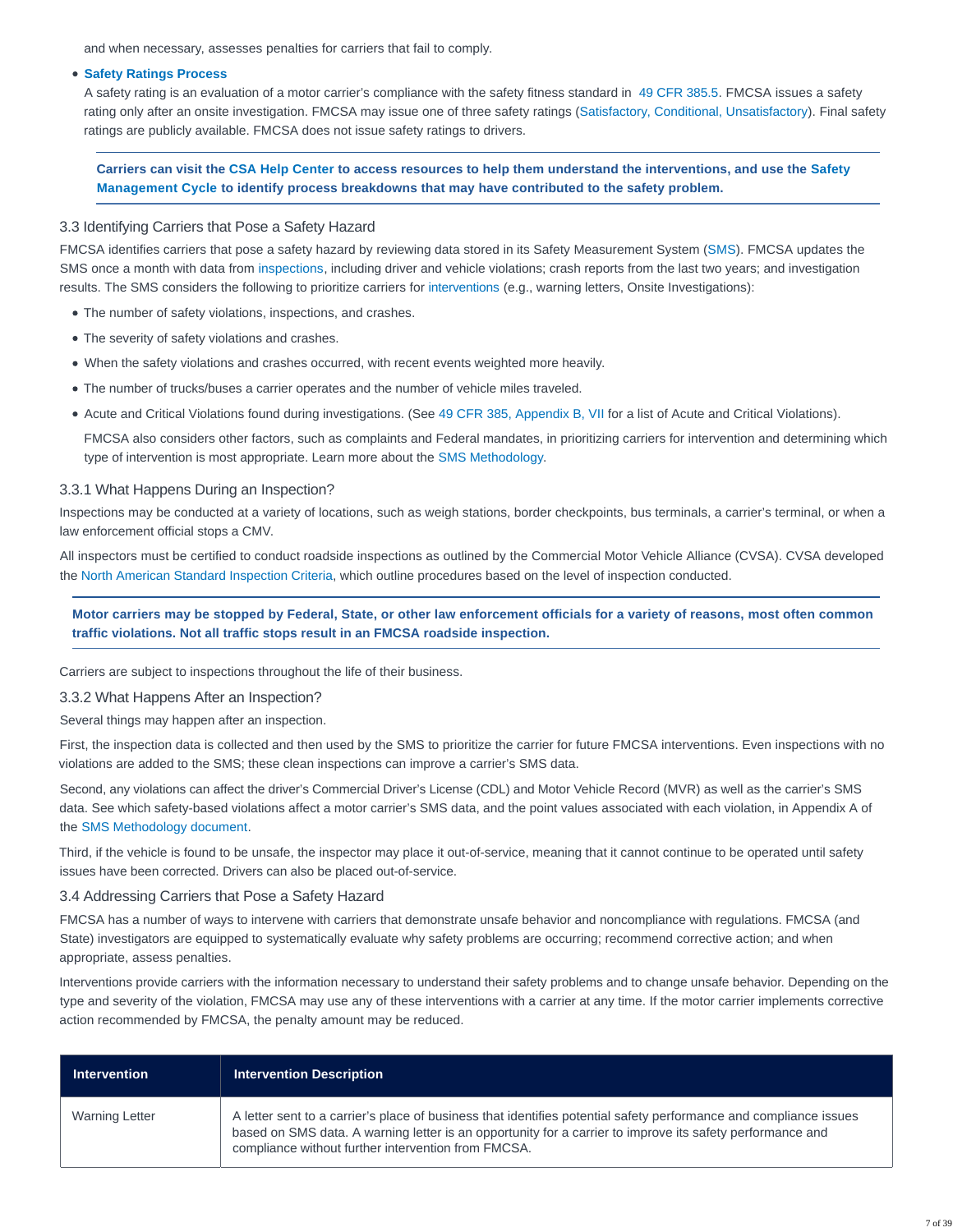| <b>Intervention</b>                              | <b>Intervention Description</b>                                                                                                                                                                                                                                                                                                                                                                               |
|--------------------------------------------------|---------------------------------------------------------------------------------------------------------------------------------------------------------------------------------------------------------------------------------------------------------------------------------------------------------------------------------------------------------------------------------------------------------------|
| <b>Targeted Roadside</b><br>Inspection           | Inspectors may use the data in SMS to identify vehicles for inspection.                                                                                                                                                                                                                                                                                                                                       |
| Offsite Investigation                            | A non-ratable investigation conducted remotely, rather than at the carrier's place of business. An offsite<br>investigation will not result in a safety rating, but penalties may be assessed for any violations found. An Offsite<br>Investigation may be converted to an Onsite Focused or Comprehensive Investigation.                                                                                     |
| Onsite Focused<br>Investigation                  | An investigation conducted at the carrier's place of business that targets specific areas of regulatory compliance.<br>A focused investigation will not result in Satisfactory safety rating because not all regulatory parts are examined.<br>A focused investigation may be unrated, or may result in a Conditional or Unsatisfactory safety rating. Penalties<br>may be assessed for any violations found. |
| <b>Onsite Comprehensive</b><br>Investigation     | An investigation conducted at the carrier's place of business that examines all areas of regulatory compliance<br>under 49 CFR 385, Appendix B. A comprehensive investigation may result in a Satisfactory, Conditional, or<br>Unsatisfactory safety rating. Penalties may be assessed for any violations found.                                                                                              |
| Notice of Violation<br>(NOV)                     | A document alleging that a carrier has safety violations for which corrective action is recommended. If the<br>violations are not addressed, formal enforcement action may be taken.                                                                                                                                                                                                                          |
| Notice of Claim (NOC)                            | The initial document issued by FMCSA to assert a civil penalty for alleged safety violations.                                                                                                                                                                                                                                                                                                                 |
| Unfit/Operations Out-of-<br>Service Order (OOSO) | If a proposed Unsatisfactory safety rating becomes final, FMCSA will issue an order placing out-of-service the<br>carrier's operations in interstate and intrastate commerce.                                                                                                                                                                                                                                 |

# 3.5 Correcting a Motor Carrier's Safety Data (DataQs)

Carriers that believe that data in FMCSA systems is incomplete or incorrect, can submit a request for data review (RDR) using the [DataQs](https://dataqs.fmcsa.dot.gov/Default.aspx?enc=4orUr4VSakAlYsjxOmHrCeQ158IknHedB20QvqZJtcw=) website. Further, if a motor carrier has had a citation changed or dismissed in a judicial proceeding, it can request a correction to safety data in FMCSA's systems by submitting an RDR accompanied by certified court documentation and details about the inspection. Visit the CSA website for additional information about [adjudicated citations.](https://csa.fmcsa.dot.gov/Documents/Adjudicated_Citations_Factsheet_GRS_Final_508.pdf)

# 3.6 Safety Ratings (385, Appendix B)

A safety rating is an evaluation of a motor carrier's compliance with the [safety fitness standard;](https://csa.fmcsa.dot.gov/safetyplanner/myfiles/SubSections.aspx?ch=20&sec=58) the process is described in [49 CFR 385, Appendix](https://www.ecfr.gov/cgi-bin/text-idx?SID=51a3bec9ee3ac2856f0daf9dc68e5dde&mc=true&node=pt49.5.385&rgn=div5%20-%20ap49.5.385_11019.b#ap49.5.385_11019.b) B. FMCSA may issue one of three safety ratings (Satisfactory, Conditional, Unsatisfactory) after a Rated Investigation (compliance review). Not all investigations result in a safety rating. A compliance review may be conducted to investigate potential violations of safety regulations or complaints about motor carriers, among other reasons.

Final safety ratings are publicly available through the [SAFER Website,](https://safer.fmcsa.dot.gov/CompanySnapshot.aspx) and may be used by shippers and consumers to make decisions about which motor carriers to hire. FMCSA does not issue safety ratings to drivers, only to motor carriers.

#### **Safety Ratings**

- **Satisfactory** safety rating means that a motor carrier has functional and adequate safety management controls to meet the safety fitness standard prescribed in [49 CFR 385.5.](https://www.ecfr.gov/cgi-bin/text-idx?SID=ff6de4c1951028b844773344a009e579&mc=true&node=se49.5.385_15&rgn=div8) Safety management controls are adequate if they are appropriate for the size and type of operation of the carrier.
- **Conditional** safety rating means a motor carrier does not have adequate safety management controls in place to ensure compliance with the [safety fitness standard](https://csa.fmcsa.dot.gov/safetyplanner/myfiles/%23) that **could** result in occurrences listed in [49 CFR 385.5 \(a\) through \(k\).](http://www.ecfr.gov/cgi-bin/text-idx?SID=51a3bec9ee3ac2856f0daf9dc68e5dde&mc=true&node=pt49.5.385&rgn=div5#se49.5.385_15)
- **Unsatisfactory** safety rating means a motor carrier does not have adequate safety management controls in place to ensure compliance with the safety fitness standard, which **has** resulted in occurrences listed in [49 CFR 385.5.](https://www.ecfr.gov/cgi-bin/text-idx?SID=ff6de4c1951028b844773344a009e579&mc=true&node=se49.5.385_15&rgn=div8)
- **Unrated** means that a safety rating has not been assigned to the motor carrier by the FMCSA.

#### 3.6.1 Safety Fitness Standard for Motor Carriers (385.5)

To meet FMCSA's safety fitness standard [49 CFR 385.5,](https://www.ecfr.gov/cgi-bin/text-idx?SID=ff6de4c1951028b844773344a009e579&mc=true&node=se49.5.385_15&rgn=div8) a motor carrier must demonstrate that it has adequate and effective safety management controls in place to ensure compliance with the FMCSRs and HMRs that apply to its operation. For intrastate motor carriers subject to the hazardous materials safety permit requirements of [Subpart E of 49 CFR 385,](https://www.ecfr.gov/cgi-bin/retrieveECFR?gp=&SID=2b348b46c13f27da9df2ba8bbe2ff693&mc=true&r=SUBPART&n=sp49.5.385.e) the motor carrier must meet the equivalent State requirements.

#### 3.6.2 Factors that Affect the Safety Rating (385.7)

FMCSA considers the following factors, outlined in [49 CFR 385.7,](https://www.ecfr.gov/cgi-bin/text-idx?SID=ff6de4c1951028b844773344a009e579&mc=true&node=se49.5.385_17&rgn=div8) in determining a safety rating:

- Adequacy of safety management controls.
- Frequency and severity of regulatory violations. See list of critical and acute violations in [Appendix B to 49 CFR 385, VIII.](https://www.ecfr.gov/cgi-bin/text-idx?SID=51a3bec9ee3ac2856f0daf9dc68e5dde&mc=true&node=pt49.5.385&rgn=div5#ap49.5.385_11019.b)
- Frequency and severity of driver/vehicle regulatory violations identified during inspections of motor carrier operations in commerce and, if the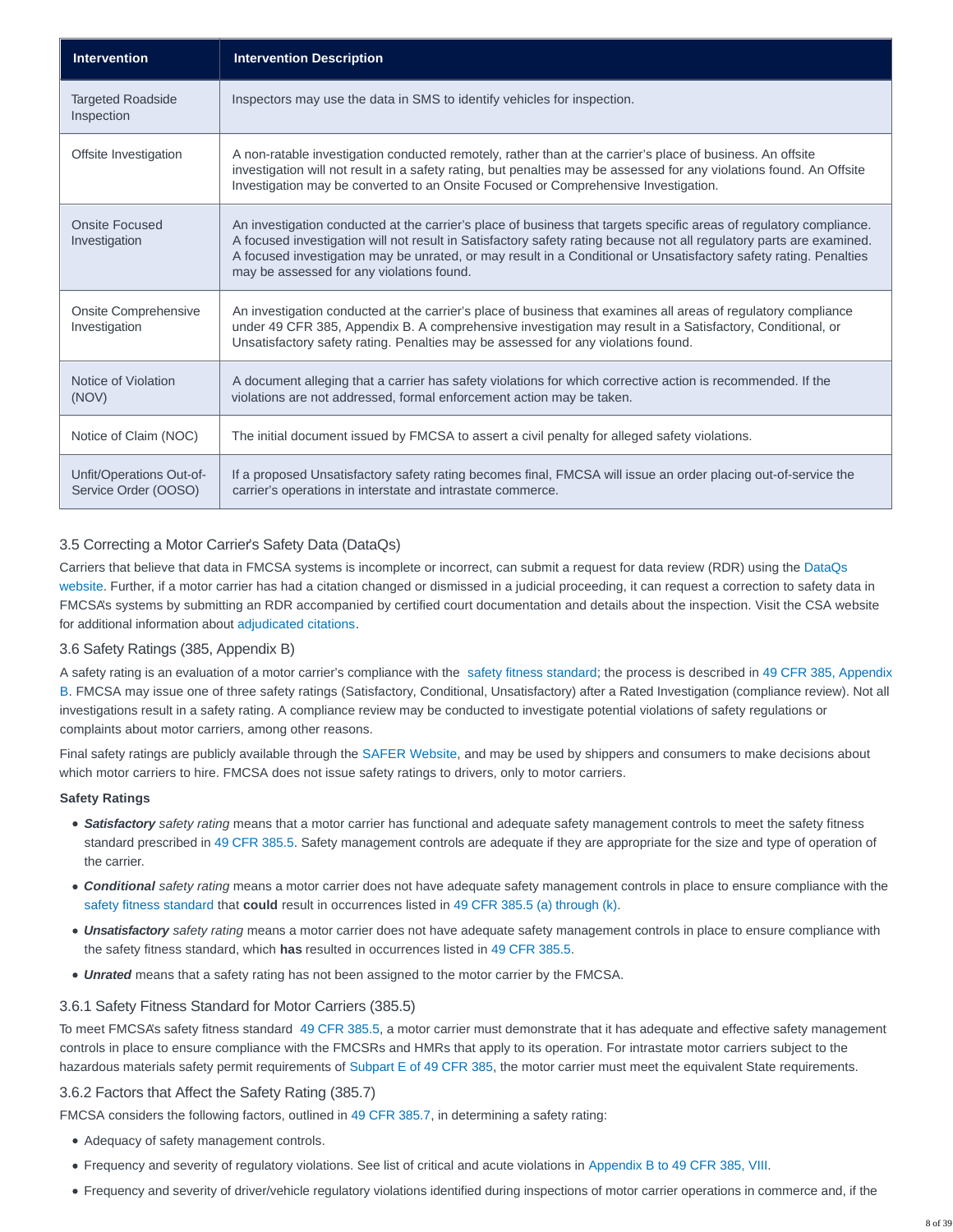motor carrier operates in the United States, of operations in Canada and Mexico.

- Number and frequency of out-of-service driver/vehicle violations of motor carrier operations in commerce and, if the motor carrier operates in the United States, of operations in Canada and Mexico.
- Increase or decrease in similar types of violations discovered during safety or compliance reviews.
- For motor carrier operations in commerce and, if the motor carrier operates in the United States, of operations in Canada and Mexico: frequency of accidents; hazardous materials incidents; accident rate per million miles; indicators of preventable accidents; and whether such accidents, hazardous materials incidents, and preventable accident indicators have increased or declined over time.
- Number and severity of violations of CMV and motor carrier safety rules, regulations, standards, and orders that are both issued by a State, Canada, or Mexico and compatible with Federal rules, regulations, standards, and orders.

# 3.6.3 How a Carrier is Notified of Its Safety Rating (385.11)

The motor carrier will receive written notice of a safety rating from FMCSA within 30 days after the compliance review. The notice will take the form of a letter issued from the FMCSA's headquarters office and will include a list of FMCSR and HMR compliance deficiencies that the motor carrier must correct.

If the safety rating is "Satisfactory" or improves a proposed "Unsatisfactory" safety rating, it is final and becomes effective on the date of the notice.

In all other cases, a notice of a proposed safety rating will be issued. If the carrier doesn't take steps to improve the safety rating within the time periods listed below, the safety rating becomes final.

| <b>Carrier Type</b>                                                            | <b>Corrective Action Must Be Taken Within</b> |
|--------------------------------------------------------------------------------|-----------------------------------------------|
| Carriers transporting passengers OR placardable amounts of hazardous materials | 45 days after date of notice                  |
| All others types of carriers                                                   | 60 days after date of notice                  |

### 3.6.4 "Conditional" and "Unsatisfactory" Safety Ratings

Carriers that receive a "Conditional" or "Unsatisfactory" safety rating receive guidance from FMCSA about how they can improve their rating.

A proposed safety rating of "Unsatisfactory" is notice to the motor carrier that the FMCSA has made a preliminary determination that the motor carrier is "unfit" to continue operating in interstate commerce, and that the prohibitions in [49 CFR 385.13](https://www.ecfr.gov/cgi-bin/text-idx?SID=ff6de4c1951028b844773344a009e579&mc=true&node=se49.5.385_113&rgn=div8) will be imposed after 45 or 60 days, depending on the carrier type, if necessary safety improvements are not made.

3.6.5 Requesting a Review or Change of Safety Rating

#### **Administrative Review of Safety Rating**

A motor carrier may request that FMCSA perform an administrative review of a proposed or final safety rating. The process and the time limits are described in [49 CFR 385.15.](https://www.ecfr.gov/cgi-bin/text-idx?SID=ff6de4c1951028b844773344a009e579&mc=true&node=se49.5.385_115&rgn=div8)

#### **Request to Change a Safety Rating**

A motor carrier may request a change to a proposed or final safety rating based upon corrective actions it has taken. The process and the time limits are described in [49 CFR 385.17.](https://www.ecfr.gov/cgi-bin/text-idx?SID=ff6de4c1951028b844773344a009e579&mc=true&node=se49.5.385_117&rgn=div8)

# 3.6.6 Finding a Carrier's Safety Rating

Carrier safety ratings are available to the public and carriers in the [SMS,](https://ai.fmcsa.dot.gov/sms/) as well as by viewing the Company Profile on the [SAFER Website.](https://safer.fmcsa.dot.gov/CompanySnapshot.aspx)

# 4 Operational Requirements

This chapter covers safety requirements that pertain to the carrier's operation as a whole, and includes definitions, as well as information about financial responsibility (insurance) requirements and reporting, accidents, and records retention.

# 4.1 General FMCSRs (Part 390)

General requirements, applicability, definitions, and information regarding safety regulations are explained in [49 CFR 390.](http://www.ecfr.gov/cgi-bin/text-idx?SID=51a3bec9ee3ac2856f0daf9dc68e5dde&mc=true&node=pt49.5.390&rgn=div5) Federal Motor Carrier Safety Regulations (FMCSRs) apply to all employers, employees, and commercial motor vehicles (CMVs) transporting property or passengers in interstate commerce.

# 4.1.1 Applicability (390.3T)

See all general applicability guidelines in [49 CFR 390.3T,](https://www.ecfr.gov/cgi-bin/text-idx?SID=77f02ff15483cba505764a99212e8a3b&mc=true&node=se49.5.390_13t&rgn=div8) and exceptions or exemptions related to specific Parts of the Code of Federal Regulations (CFR) at the beginning of each chapter of this planner.

Understanding how the U.S. DOT defines commercial motor vehicles and other terminology is essential to understanding which regulations apply to your business. Please view definition in the [glossary;](https://csa.fmcsa.dot.gov/safetyplanner/Resources/GlossaryAcronymns.aspx) pay specific attention to the definition of a CMV.

- Motor carriers must be knowledgeable and comply with all FMCSRs and HMRs relevant to their operation.
- Employers must teach employees about relevant FMCSRs, and employees must comply.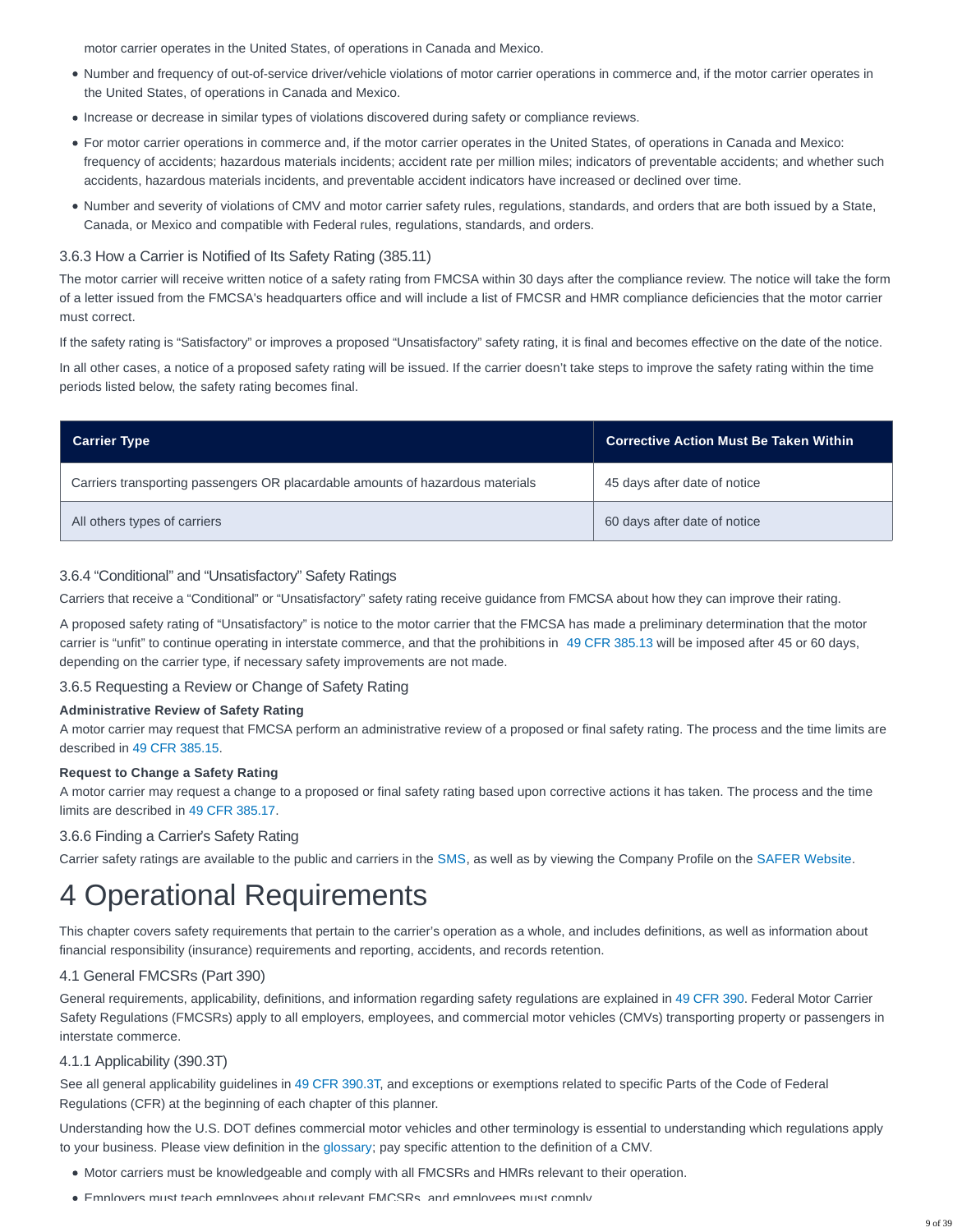Motor vehicle equipment and accessories must be maintained in compliance with the performance and design criteria of relevant FMCSRs.

Applicability: Hazmat Carriers in Intrastate Commerce (390.3T(g))

FMCSRs that apply to hazmat carriers engaged in intrastate commerce can be found at [49 CFR 390.3T\(g\),](https://www.ecfr.gov/cgi-bin/text-idx?SID=ff6de4c1951028b844773344a009e579&mc=true&node=se49.5.390_13t&rgn=div8) and in the [hazmat chapter](https://csa.fmcsa.dot.gov/safetyplanner/myfiles/Chapters.aspx?ch=25) of this planner.

Applicability: Intermodal Equipment Providers (390.3T(h)

FMCSRs that apply to intermodal equipment providers can be found at [49 CFR 390.3T\(h\).](https://www.ecfr.gov/cgi-bin/text-idx?SID=ff6de4c1951028b844773344a009e579&mc=true&node=se49.5.390_13t&rgn=div8)

# 4.1.2 Exceptions (390.3T(f))

These types of operations are exempt from the FMCSRs unless otherwise specified:

- School bus operations as defined in [49 CFR 390.5T](https://www.ecfr.gov/cgi-bin/text-idx?SID=ff6de4c1951028b844773344a009e579&mc=true&node=se49.5.390_15t&rgn=div8) except for the provisions of 391.15(e) and (f), 392.80, and 392.82;
- Transportation provided by Federal, State, local governments, or any agency established under a compact between States that has been approved by Congress;
- Occasional transportation of personal property by individuals not for compensation or in the furtherance of a commercial enterprise;
- Transportation of human corpses or sick and injured people;
- Fire trucks and rescue vehicles while involved in emergency and related operations;
- The operation of commercial motor vehicles designed or used to transport between 9 and 15 passengers (including the driver), not for direct compensation, provided the vehicle does not otherwise meet the definition of a commercial motor vehicle, except that motor carriers operating such vehicles are required to comply with [49 CFR 390.15,](https://www.ecfr.gov/cgi-bin/text-idx?SID=ff6de4c1951028b844773344a009e579&mc=true&node=se49.5.390_115&rgn=div8) [49 CFR 390.19T,](https://www.ecfr.gov/cgi-bin/text-idx?SID=ff6de4c1951028b844773344a009e579&mc=true&node=se49.5.390_119t&rgn=div8) [49 CFR 390.21T\(a\) and \(b\)\(2\),](https://www.ecfr.gov/cgi-bin/text-idx?SID=ff6de4c1951028b844773344a009e579&mc=true&node=se49.5.390_121t&rgn=div8) [49 CFR 391.15\(e\) and \(f\),](https://www.ecfr.gov/cgi-bin/text-idx?SID=ff6de4c1951028b844773344a009e579&mc=true&node=se49.5.391_115&rgn=div8) [49 CFR](https://www.ecfr.gov/cgi-bin/text-idx?SID=ff6de4c1951028b844773344a009e579&mc=true&node=se49.5.392_180&rgn=div8) 392.80, and [49 CFR 392.82.](https://www.ecfr.gov/cgi-bin/text-idx?SID=ff6de4c1951028b844773344a009e579&mc=true&node=se49.5.392_182&rgn=div8)
- Either a driver of a commercial motor vehicle used primarily in the transportation of propane winter heating fuel or a driver of a motor vehicle used to respond to a pipeline emergency, if regulations would prevent the driver from responding to an "emergency condition requiring immediate response," as defined in [49 CFR 390.5T.](https://www.ecfr.gov/cgi-bin/text-idx?SID=ff6de4c1951028b844773344a009e579&mc=true&node=se49.5.390_15t&rgn=div8)

## 4.1.3 Relief from Regulations in Emergencies (390.23)

Relief from Parts 390 through 399 of the FMCSRs may be granted during declared emergencies to any motor carrier who provides emergency assistance. Motor carriers and drivers who want to provide assistance may check [FMCSA's emergency declaration website](https://www.fmcsa.dot.gov/emergency) to see if an emergency has been declared and obtain a copy of the emergency declaration which will provide additional information.

#### 4.1.4 Employee Coercion (390.6)

Carriers, brokers, and other parties in the logistics chain are explicitly prohibited from threatening, taking, or permitting an adverse employment action against a driver in order to make that driver violate regulations described in [49 CFR 390.6\(a\)\(1\) and \(2\).](https://www.ecfr.gov/cgi-bin/text-idx?SID=b37271af66def7031e9872cf0ca89b4a&mc=true&node=se49.5.390_16&rgn=div8) To constitute coercion, the driver must either state that the conditions would require him or her to violation the regulation, or be punished for refusing to violate the regulation.

Drivers who believe they were coerced into violating regulations described in [49 CFR 390.6\(a\)\(1\) or \(2\)](https://www.ecfr.gov/cgi-bin/text-idx?SID=b37271af66def7031e9872cf0ca89b4a&mc=true&node=se49.5.390_16&rgn=div8) may file a written complaint as explained in [49 CFR 386.12](https://www.ecfr.gov/cgi-bin/text-idx?SID=ff6de4c1951028b844773344a009e579&mc=true&node=se49.5.386_112&rgn=div8) or may obtain more information on filing a written complaint by calling 1-800-DOT-SAFT (1-800-368-7238). For more information, visit [FMCSA's National Consumer Complaint Database](https://nccdb.fmcsa.dot.gov/nccdb/home.aspx) .

## 4.1.5 Employee Harassment (390.36)

No motor carrier may harass a driver [\(49 CFR 390.36\)](https://www.ecfr.gov/cgi-bin/text-idx?SID=ff6de4c1951028b844773344a009e579&mc=true&node=se49.5.390_136&rgn=div8). A driver who believes they are, or have been, the subject of harassment by a motor carrier may file a written complaint under [49 CFR 386.12\(b\).](https://www.ecfr.gov/cgi-bin/text-idx?SID=ff6de4c1951028b844773344a009e579&mc=true&node=se49.5.386_112&rgn=div8)

#### 4.1.6 Carriers' Responsibility for Drivers (390.11)

Carriers must require their drivers to comply with imposed duties and prohibitions, as described in [49 CFR 390.11.](https://www.ecfr.gov/cgi-bin/text-idx?SID=dbc0b806e7a6b199edef6f3a462430e9&mc=true&node=se49.5.390_111&rgn=div8)

#### 4.1.7 Accident Register (390.15)

See the [Accidents](https://csa.fmcsa.dot.gov/safetyplanner/myfiles/Sections.aspx?ch=21&sec=62) section of this planner for accident recordkeeping requirements.

## 4.1.8 Biennial Update (Motor Carrier Identification Report) (390.19T)

See [biennial update](https://csa.fmcsa.dot.gov/safetyplanner/myfiles/Sections.aspx?ch=19&sec=49) section of this planner for information about updating your registration information every two years.

#### 4.1.9 Marking of CMVs and Intermodal Equipment (390.21T)

CMVs engaged in interstate commerce must have the following markings on both sides of the self-propelled CMV:

- The motor carrier's legal name or a single trade name, as listed on the motor carrier identification report;
- The motor carrier's identification number, preceded by the letters "USDOT;" and
- Letters that contrast sharply in color with the background on which they are placed and are legible during daylight hours from a distance of 50 feet.

See additional guidance on marking CMVs and intermodal equipment at [49 CFR 390.21.](https://www.ecfr.gov/cgi-bin/text-idx?SID=cc8952bfe11fde0238298ac73eca379c&mc=true&node=se49.5.390_121&rgn=div8)

## 4.1.10 Location of Records or Documents (390.29)

Carriers with multiple offices may maintain required records or documents at a principle place of business, a regional office, or driver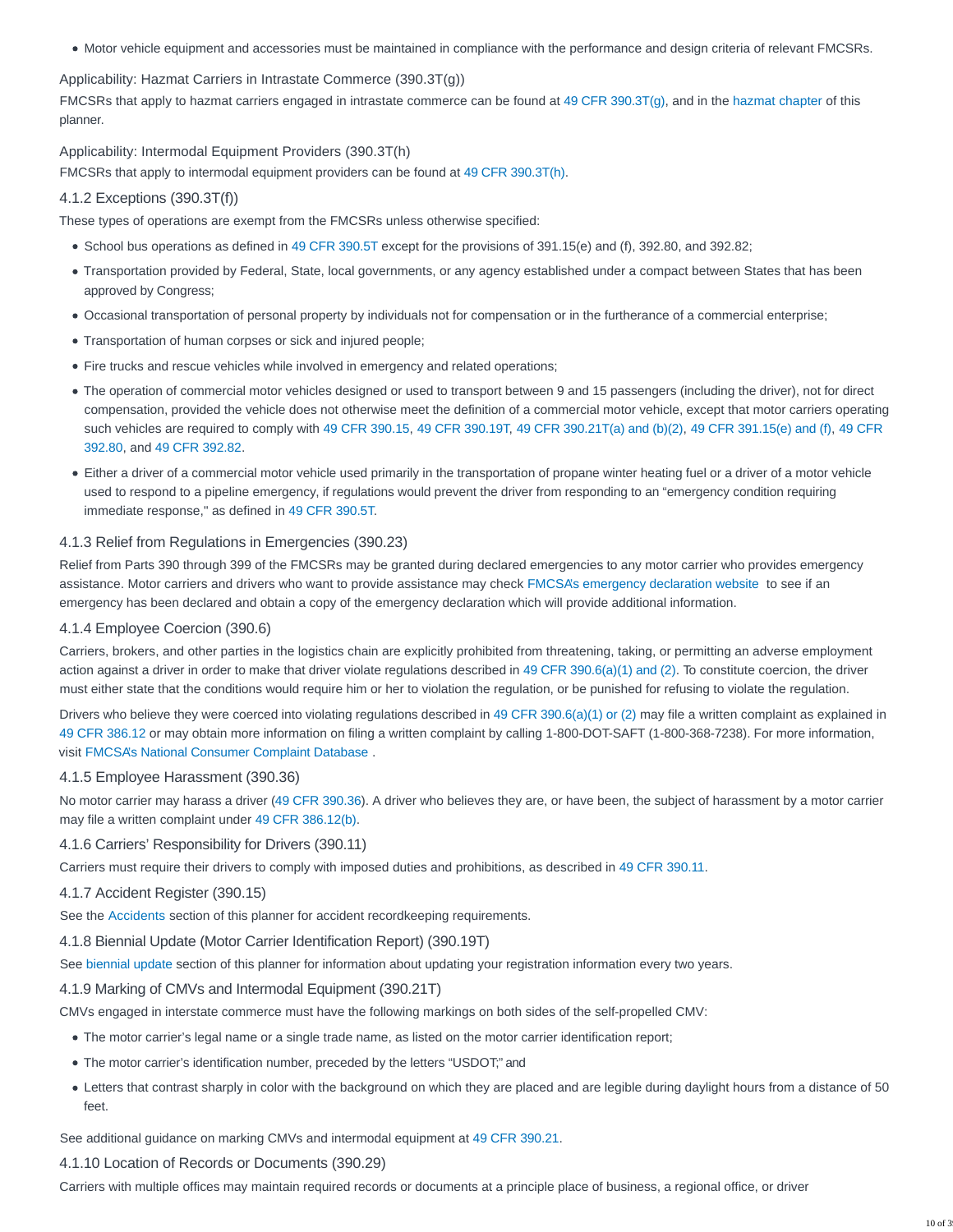work-reporting location unless otherwise specified in this subchapter [\(49 CFR 390.29\)](https://www.ecfr.gov/cgi-bin/text-idx?SID=ff6de4c1951028b844773344a009e579&mc=true&node=se49.5.390_129&rgn=div8).

Requested records and documents must be made available for inspection at the CMV's principle place of business or other location specified by the special agent or representative of FMCSA. Requests must be fulfilled within 48 hours, excluding Saturdays, Sundays, and Federal holidays.

## 4.1.11 Copies of Records or Documents (390.31)

Carriers may make copies of records and documents, but copies must meet the following minimum requirements [\(49 CFR 390.31\)](https://www.ecfr.gov/cgi-bin/text-idx?SID=ff6de4c1951028b844773344a009e579&mc=true&node=se49.5.390_131&rgn=div8):

- 1. Copies must be readily accessible, legible, identifiable, and reproducible.
- 2. Any significant element of the original record or document that will not be preserved in black and white copy must be clearly indicated before the copy is made.
- The reverse side of printed forms do not need to be copied if it lacks content common to all forms, but an identified specimen for each form 3. shall be on the film for reference.
- The film used for photographing copies must meet the minimum specifications of the National Bureau of Standards, and all processes 4. recommended by the manufacturer must be observed to protect copies from deterioration or accidental destruction.
- Each roll of film must include a microfilm of a certificate or certificates stating that the photographs are direct or facsimile reproductions of the 5. original records.

Original records and documents may be destroyed if the copies meet these minimum preservation requirements. Records requiring signatures are exempt from photographic preservation.

#### 4.1.12 Falsification (390.35)

No motor carrier, its agents, officers, representatives, or employees will make or cause to make [\(49 CFR 390.35\)](https://www.ecfr.gov/cgi-bin/text-idx?SID=ff6de4c1951028b844773344a009e579&mc=true&node=se49.5.390_135&rgn=div8):

- A fraudulent or intentionally false statement on any application, certificate, report, or record;
- A fraudulent or intentionally false entry on any application, certificate, report, or record required to be used, completed, or retained for compliance; or
- A reproduction, for fraudulent purposes, of any application, certificate, report, or record.

#### 4.2 Insurance: Minimum Levels of Financial Responsibility (Part 387)

[49 CFR 387](http://www.ecfr.gov/cgi-bin/text-idx?SID=51a3bec9ee3ac2856f0daf9dc68e5dde&mc=true&node=pt49.5.387&rgn=div5) prescribes the minimum levels of financial responsibility passenger and property motor carriers must maintain.

4.2.1 Property Carriers (387, Subpart A)

#### Applicability and Exceptions (387.3)

For-hire motor carriers operating motor vehicles transporting property in interstate or foreign commerce; as well as those transporting hazardous materials, substances, or wastes in interstate, foreign, or intrastate commerce; must obtain and have in effect the minimum levels of financial responsibility outlined in [49 CFR 387.9.](https://www.ecfr.gov/cgi-bin/text-idx?SID=ff6de4c1951028b844773344a009e579&mc=true&node=se49.5.387_19&rgn=div8) A "for-hire" motor carrier is a carrier that receives compensation, either direct or indirect, for providing services.

Property motor carriers that have a gross vehicle weight rating (GVWR) of less than 10,001 pounds are exempt from the minimum level of financial responsibility requirements in 49 CFR Part 387, Subpart A unless they transport any of the following in interstate or foreign commerce:

- Division 1.1, 1.2, or 1.3 materials;
- Division 2.3, Hazard Zone A materials;
- Division 6.1, Packing Group 1, Hazard Zone A materials; or
- A highway route controlled quantity of a Class 7 material as defined in [49 CFR 173.403.](https://www.ecfr.gov/cgi-bin/text-idx?SID=ff6de4c1951028b844773344a009e579&mc=true&node=se49.5.173_1403&rgn=div8)

#### Minimum Levels of Financial Responsibility (387.9)

The minimum levels of financial responsibility referenced in [49 CFR 387.7](https://www.ecfr.gov/cgi-bin/text-idx?SID=ff6de4c1951028b844773344a009e579&mc=true&node=se49.5.387_17&rgn=div8) are summarized in [49 CFR 387.9](https://www.ecfr.gov/cgi-bin/text-idx?SID=ff6de4c1951028b844773344a009e579&mc=true&node=se49.5.387_19&rgn=div8) as follows.

Schedule of Limits—Public Liability

Motor Carriers of Property

| <b>Kind of Equipment/Carriage</b>                                                                                                                   | <b>Commodity Transported</b>                                                                  | <b>Minimum</b><br><b>Limits</b> |
|-----------------------------------------------------------------------------------------------------------------------------------------------------|-----------------------------------------------------------------------------------------------|---------------------------------|
| 1. For-hire (interstate or foreign commerce; GVWR of<br>10,001 or more pounds).                                                                     | Property (nonhazardous)                                                                       | \$750,000                       |
| 2. For-hire and private (interstate or foreign commerce of<br>any quantity, or intrastate commerce in bulk only; GVWR<br>of 10,001 or more pounds). | • Oil listed in 49 CFR 172.101; or<br>• Hazardous waste, materials, and substances defined in | \$1,000,000                     |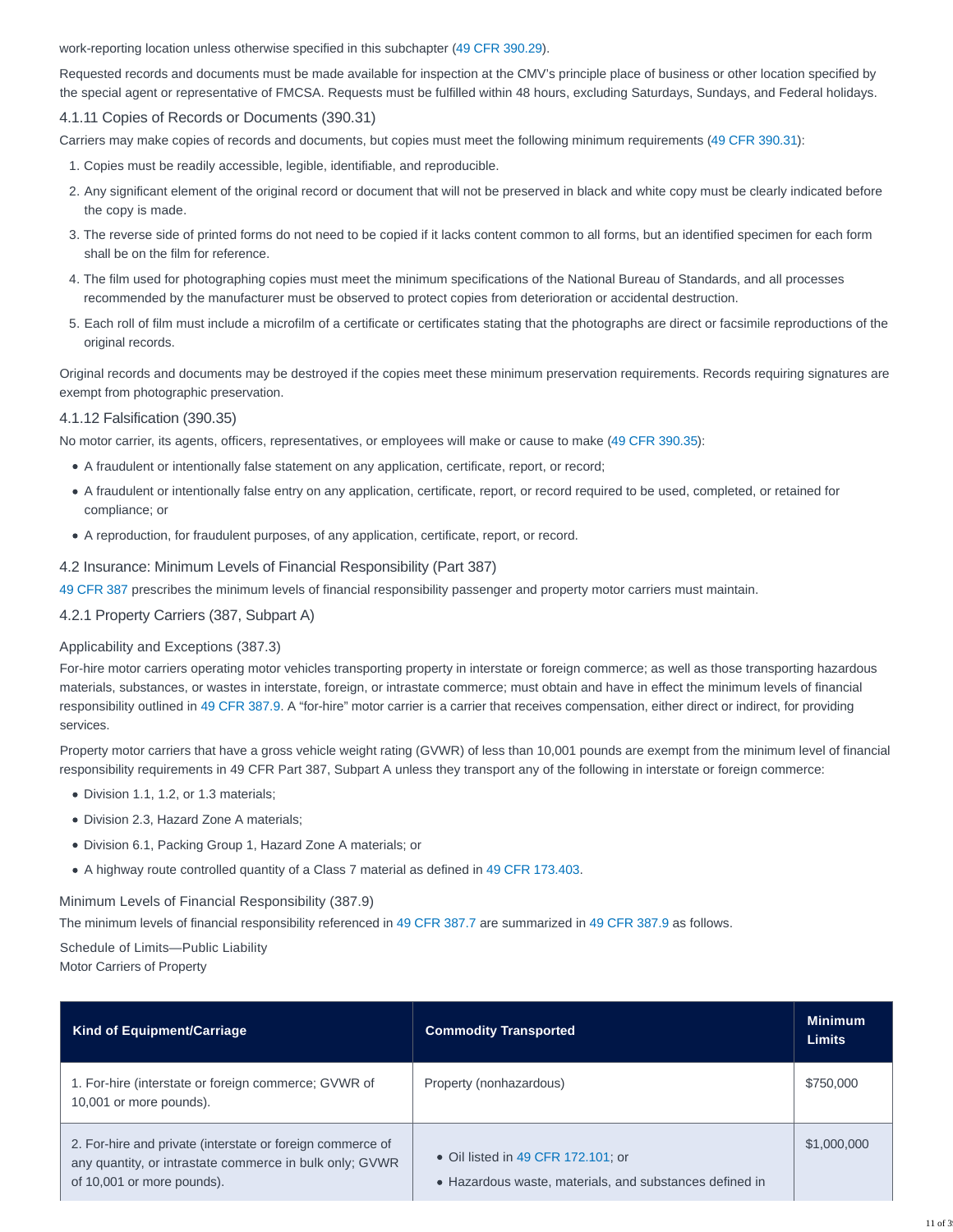| <b>Kind of Equipment/Carriage</b>                                                               | <b>Commodity Transported</b>                                                                                                                                                                                                                                                                                                                                                                                                                                                        | <b>Minimum</b><br><b>Limits</b> |
|-------------------------------------------------------------------------------------------------|-------------------------------------------------------------------------------------------------------------------------------------------------------------------------------------------------------------------------------------------------------------------------------------------------------------------------------------------------------------------------------------------------------------------------------------------------------------------------------------|---------------------------------|
|                                                                                                 | 49 CFR 171.8 and listed in 49 CFR 172.101, but not<br>mentioned below.                                                                                                                                                                                                                                                                                                                                                                                                              |                                 |
| 3. For-hire and private (interstate, foreign, or intrastate;<br>GVWR of 10,001 or more pounds). | • Hazardous substances, as defined in 49 CFR 171.8,<br>transported in cargo tanks, portable tanks, or hopper-type<br>vehicles with capacities in excess of 3,500 water gallons.<br>$\bullet$ In bulk Division 1.1, 1.2, 1.3, 2.1, or 2.2 materials;<br>• Any quantity of Division 2.3, Hazard Zone A;<br>• Any quantity of Division 6.1, Packing Group I, Hazard<br>Zone A; or<br>• Any quantity of highway route controlled quantities for a<br>Class 7 material (49 CFR 173.403). | \$5,000,000                     |
| 4. For-hire and private (interstate or foreign commerce;<br>GVWR less than 10,001 pounds).      | • Any quantity of Division 1.1, 1.2, or 1.3;<br>• Any quantity of Division 2.3, Hazard Zone A; or<br>· Division 6.1, Packing Group I, Hazard Zone A.<br>• Highway route controlled quantities of a Class 7 material<br>(49 CFR 173.403).                                                                                                                                                                                                                                            | \$5,000,000                     |

## Financial Proof (387.7)

Proof of compliance with the minimum levels of financial responsibility in [49 CFR 387.9](https://www.ecfr.gov/cgi-bin/text-idx?SID=ff6de4c1951028b844773344a009e579&mc=true&node=se49.5.387_19&rgn=div8) is to be maintained at the motor carrier's principal place of business. The below documents are considered public information. Acceptable proof consists of the following:

- [Form MCS-90;](https://www.fmcsa.dot.gov/registration/form-mcs-90-endorsement-motor-carrier-policies-insurance-public-liability-under)
- [Form MCS-82;](https://www.fmcsa.dot.gov/registration/form-mcs-82-motor-carrier-public-liability-surety-bond-under-sections-29-and-30-motor) or
- Written authorization from FMCSA to self-insure under [49 CFR 387.309,](https://www.ecfr.gov/cgi-bin/text-idx?SID=ff6de4c1951028b844773344a009e579&mc=true&node=se49.5.387_1309&rgn=div8) provided the motor carrier maintains a satisfactory safety rating as defined in [49 CFR 385.](http://www.ecfr.gov/cgi-bin/text-idx?SID=7c4ff1118f7f14fd5d0d76496465774a&mc=true&node=pt49.5.385&rgn=div5#se49.5.385_15)

**Note:** All vehicles operated within the United States by motor carriers domiciled in a contiguous foreign country must carry on board a legible copy, in English, of their proof of minimum levels of financial responsibility.

## 4.2.2 Passenger Carriers (387, Subpart B)

#### Applicability and Exceptions (387.27)

In general, for-hire motor carriers transporting passengers in interstate or foreign commerce must obtain and have in effect the minimum levels of financial responsibility outlined in [49 CFR 387.33.](https://www.ecfr.gov/cgi-bin/text-idx?SID=ff6de4c1951028b844773344a009e579&mc=true&node=se49.5.387_133&rgn=div8)

Exceptions are listed in [49 CFR 387.27](https://www.ecfr.gov/cgi-bin/text-idx?SID=ff6de4c1951028b844773344a009e579&mc=true&node=se49.5.387_127&rgn=div8) and apply to motor vehicles that meet these conditions:

- Transport only school children and teachers to or from school;
- Under contract providing transportation of preprimary, primary, and secondary students for extracurricular trips organized, sponsored, and paid for by a school district;
- Carry less than 16 individuals in a single daily round-trip commute to and from work; and
- Taxicab services having a seating capacity of less than 7 passengers that do not operate on a regular route or between specified points

#### Minimum Levels of Financial Responsibility

The minimum levels of financial responsibility for passenger carriers referenced in [49 CFR 387.31](https://www.ecfr.gov/cgi-bin/text-idx?SID=ff6de4c1951028b844773344a009e579&mc=true&node=se49.5.387_131&rgn=div8) are summarized in [49 CFR 387.33T](https://www.ecfr.gov/cgi-bin/text-idx?SID=ff6de4c1951028b844773344a009e579&mc=true&node=se49.5.387_133t) as follows.

#### Schedule of Limits—Public Liability

For-Hire Motor Carriers of Passengers Operating in Interstate or Foreign Commerce/p>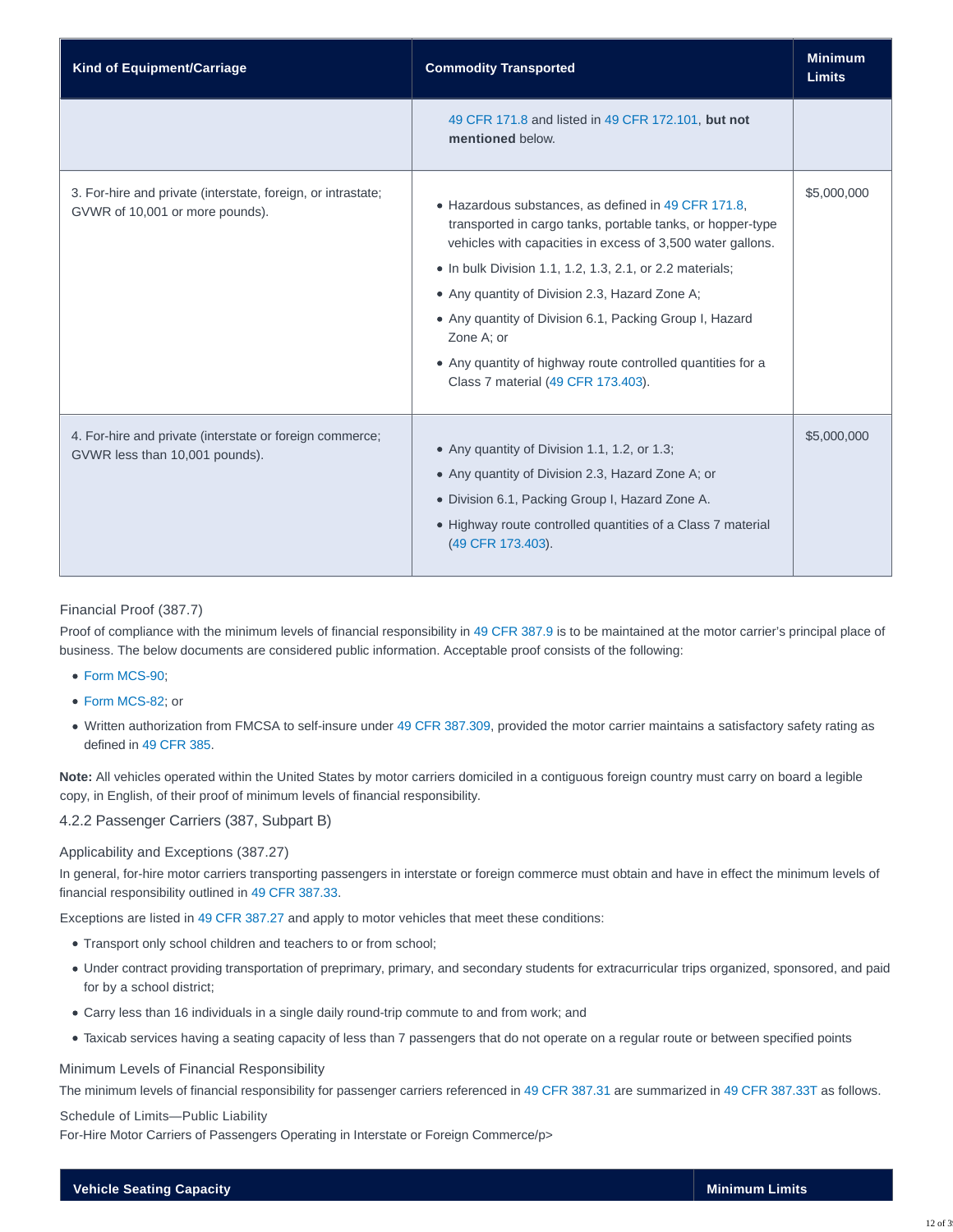| <b>Vehicle Seating Capacity</b>                                  | Minimum Limits |
|------------------------------------------------------------------|----------------|
| 1. Any vehicle with a seating capacity of 16 passengers or more. | \$5,000,000    |
| 2. Any vehicle with a seating capacity of 15 passengers or less. | \$1,500,000    |

# Financial Proof (387.31)

Proof of compliance with the minimum levels of financial responsibility in [49 CFR 387.33](https://www.ecfr.gov/cgi-bin/text-idx?SID=ff6de4c1951028b844773344a009e579&mc=true&node=se49.5.387_133&rgn=div8) must be maintained at the motor carrier's principal place of business. Acceptable proof consists of either [Form MCS-90B or MCS-82B.](https://cms.fmcsa.dot.gov/registration/registration-forms) These documents are considered public information.

**Note:** All passenger carrying vehicles operated within the United States by motor carriers domiciled in a contiguous foreign country must carry on board a legible copy, in English, of their proof of minimum levels of financial responsibility.

# 4.2.3 Related Forms

Forms needed to demonstrate that a motor carrier holds the required insurance can be found in the Insurance section of [FMCSA's Registration](https://www.fmcsa.dot.gov/registration/registration-forms) Forms Library.

# 4.3 Financial Reporting Requirements (Part 369)

Some carriers are required to submit balance sheets and income statement data, along with information on tonnage, mileage, employees, transportation equipment, and other related items to FMCSA on an annual basis (as prescribed in [49 CFR 369\)](https://www.ecfr.gov/cgi-bin/text-idx?SID=8d40de2e66dd57df92e666dd0b25ab5e&mc=true&tpl=/ecfrbrowse/Title49/49cfr369_main_02.tpl). The [type of form a carrier must](https://www.fmcsa.dot.gov/mission/file-carrier-financial-and-operating-statistics) submit to meet this requirement is dependent on its operating revenue and whether it is a property or passenger carrier; see [49 CFR 369.2](http://www.ecfr.gov/cgi-bin/text-idx?SID=b39250874348c4a8491d211d270a50c4&mc=true&node=se49.5.369_12&rgn=div8) (property) and [49 CFR 369.3](http://www.ecfr.gov/cgi-bin/text-idx?SID=b39250874348c4a8491d211d270a50c4&mc=true&node=se49.5.369_13&rgn=div8) (passenger).

# 4.3.1 Property Carriers (369.1—369.2)

Under [49 CFR 369.2,](http://www.ecfr.gov/cgi-bin/text-idx?SID=b39250874348c4a8491d211d270a50c4&mc=true&node=se49.5.369_12&rgn=div8) for-hire, non-exempt motor carriers of property including household goods and dual property carriers, are classified by their adjusted annual carrier operating revenues as follows:

- Class I, Property: \$10 million or greater;
- Class II, Property: \$3-10 million; or
- Class III, Property: less than \$3 million.

Class I and Class II property carriers must file an [Annual Report Form M](https://www.fmcsa.dot.gov/mission/form-m) on or before March 31 of the following year.

# 4.3.2 Passenger Carriers (369.3—369.4)

Under [49 CFR 369.3,](http://www.ecfr.gov/cgi-bin/text-idx?SID=b39250874348c4a8491d211d270a50c4&mc=true&node=se49.5.369_13&rgn=div8) **passenger carriers** are classified by their adjusted average annual gross transportation operating revenues as follows:

- Class I, Passenger: \$5 million or greater; or
- Class II, Passenger: less than \$5 million.

Class I passenger carriers must file an [Annual Report Form MP-1](https://www.fmcsa.dot.gov/registration/form-mp-1-annual-report-form-and-worksheet-class-i-motor-carriers-passengers) on or before March 31 of the following year.

#### 4.3.3 Exemptions (369.8)

To receive a financial reporting exemption for 49 CFR 369, motor carriers must prove that if made public, the financial report may cause substantial harm to the carrier's competitive position or impair protectable government interests. Requests are due on or before March 31 following the year of operation, and must include the contents listed in 49 CFR 369.9(c).

#### Requesting an Exemption from Financial Reporting

Requests for an exemption from annual and financial reporting should be submitted to the Office of Registration and Safety Information (MC-RS), 1200 New Jersey Ave. SE, Washington, DC, 20590.

FMCSA will grant or deny each request within a reasonable period of time. While a request is pending, carriers are required to submit any reports under [49 CFR 369.1.](http://www.ecfr.gov/cgi-bin/text-idx?SID=b39250874348c4a8491d211d270a50c4&mc=true&node=se49.5.369_11&rgn=div8) An accepted exemption will exempt a carrier from the reporting requirements for three years. Find out more about what must be included in the request at [49 CFR 369.8.](https://www.ecfr.gov/cgi-bin/text-idx?SID=e31b6be7237914f9676cd17148de8969&mc=true&node=se49.5.369_18&rgn=div8)

#### 4.3.4 Public Release of Data (369.10)

In general, data from property motor carriers compiled in [49 CFR 369.1](http://www.ecfr.gov/cgi-bin/text-idx?SID=b39250874348c4a8491d211d270a50c4&mc=true&node=se49.5.369_11&rgn=div8) shall be made publicly available. Carriers may file a request for exemption as listed in [49 CFR 369.9.](http://www.ecfr.gov/cgi-bin/text-idx?SID=b39250874348c4a8491d211d270a50c4&mc=true&node=se49.5.369_19&rgn=div8)

#### 4.4 Accidents

While no one wants to be involved in a crash, accidents happen. The Federal Motor Carrier Safety Regulations are designed to help carriers establish practices to avoid crashes, and FMCSA has developed a [Safety Management Cycle](https://csa.fmcsa.dot.gov/Documents/FMC_CSA_12_002_SMC_Overview.pdf) to help carriers examine their procedures and identify and correct the sources of safety problems.

This section offers guidance about the types of documents a carrier must maintain if it has been involved in an FMCSA-reportable accident, discusses the financial impact of crashes on a motor carrier, and provides links to crash prevention resources.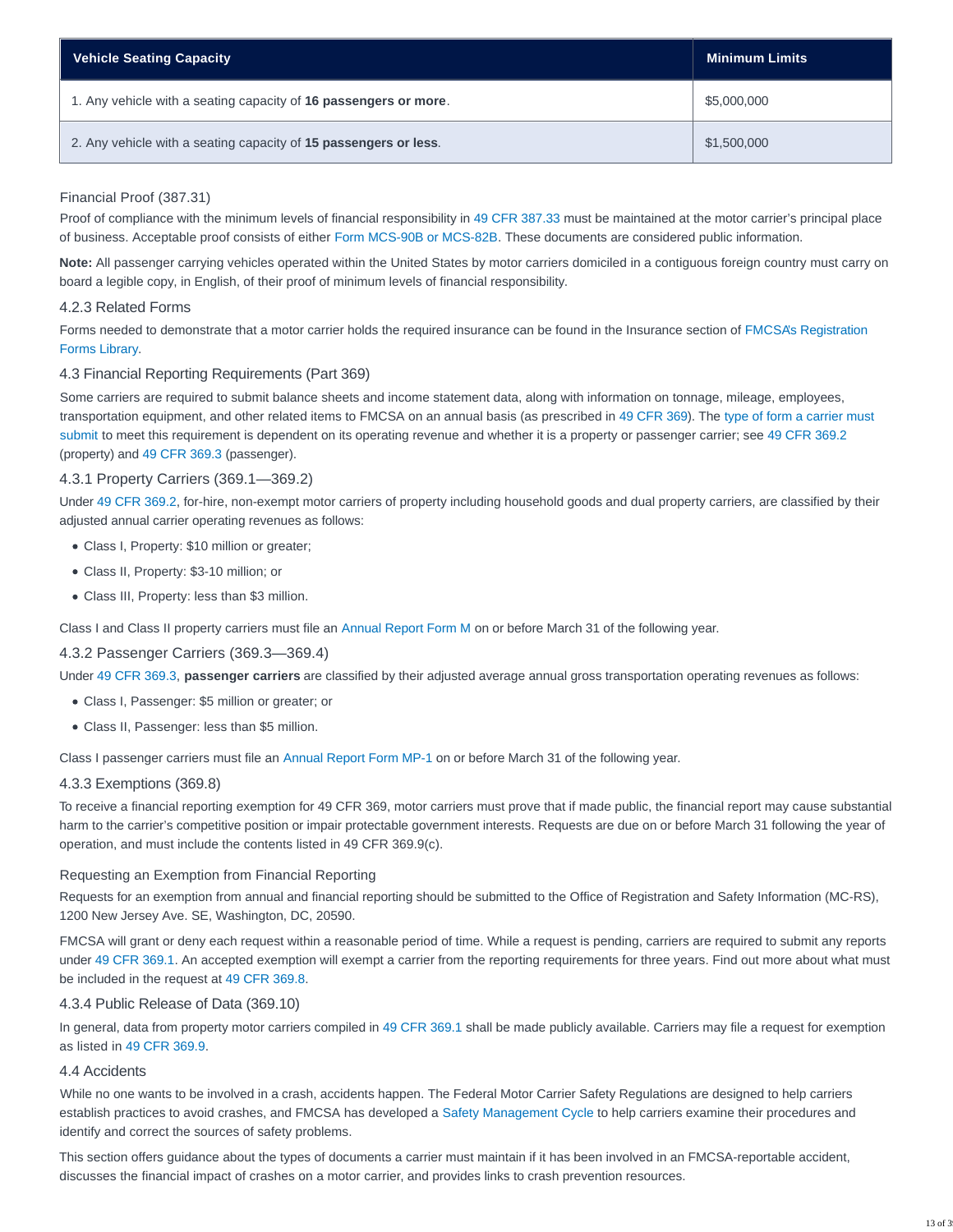# 4.4.1 What is an Accident? (390.5T)

Federal Motor Carrier Safety Regulations define "accident" as an occurrence involving a commercial motor vehicle in interstate or intrastate commerce in which:

- A vehicle was towed from the scene:
- A fatality occurred; or
- A person was injured and required immediate medical treatment away from the accident scene.

# 4.4.2 Accident Recordkeeping (Accident Register) (390.15)

Motor carriers are required to maintain an accident register of all accidents (as defined in [49 CFR 390.5T\)](http://www.ecfr.gov/cgi-bin/text-idx?SID=b39250874348c4a8491d211d270a50c4&mc=true&node=se49.5.390_15t&rgn=div8) that occurred in the past 36 months. The accident register must contain, at minimum, the date of the accident, the city or town and state most near where the accident occurred, the driver's name, the number of injuries or fatalities, and whether hazardous materials, other than fuel spilled from the fuel tanks of motor vehicle involved in the accident, were released.

If an accident involves the release of hazardous materials, carriers must complete a hazardous incident report. See [49 CFR 171.15](http://www.ecfr.gov/cgi-bin/text-idx?SID=b39250874348c4a8491d211d270a50c4&mc=true&node=se49.5.171_115&rgn=div8) and [49 CFR](http://www.ecfr.gov/cgi-bin/text-idx?SID=b39250874348c4a8491d211d270a50c4&mc=true&node=se49.5.171_116&rgn=div8) 171.16 for further details.

Accident registers must be kept for three years after the date of the accident.

View a sample [accident register](http://www.fmcsa.dot.gov/documents/forms/form_1.pdf) and additional [record-keeping guidance.](https://www.fmcsa.dot.gov/regulations/title49/section/390.15?guidance)

### 4.4.3 How Accidents Affect Carrier Safety Records

All reportable accidents over the last 24 months, regardless of the role of the carrier or driver, are considered in FMCSA's Safety Management System (SMS) and used to calculate a [Crash Indicator](https://csa.fmcsa.dot.gov/Documents/FMC_CSA_12_005_BASICs_Crash_Indicator.pdf) measure.

SMS does not weight a crash differently based on the role of the carrier or driver, though it does weight crashes based on severity. The Statereported crash data used in the SMS does not list or factor in fault or preventability. In the case of the Crash Indicator measure, the carrier's crash rates are being compared to other carriers' crash rates. A high Crash Indicator percentile suggests that a further examination of cause is needed, and if correctable, the motor carrier should make changes to address the problem. For a more detailed explanation of how the Crash Indicator measure is calculated, please see the [SMS Methodology](https://csa.fmcsa.dot.gov/documents/smsmethodology.pdf) document.

If a carrier believes any part of its SMS data is incorrect, including crash data, it can submit a Request for Data Review through [FMCSA's DataQs](https://dataqs.fmcsa.dot.gov/Default.aspx?enc=4orUr4VSakAlYsjxOmHrCeQ158IknHedB20QvqZJtcw=) Website.

# **FMCSA started a Crash Preventability Demonstration Program in 2017 to evaluate the preventability of certain categories of crashes through DataQs. To learn more about the program, visit [https://www.fmcsa.dot.gov/safety/crash-preventability](https://www.fmcsa.dot.gov/safety/crash-preventability-demonstration-program)demonstration-program.**

# 4.4.4 How Accidents Affect Carriers Financially

Promoting safe driving practices not only helps carriers operate in compliance, but it also affects their bottom line. In addition to the tragic human impact of accidents, carriers should understand the related financial impacts.

| <b>Direct Costs of Accidents</b>                              | <b>Indirect (Hidden) Costs of Accidents</b> |
|---------------------------------------------------------------|---------------------------------------------|
|                                                               |                                             |
| • Cargo Damage                                                | • Lost Clients/Customers/Sales              |
| • Vehicle Damage                                              | • Salaries Paid to Employees in Accident    |
| $\bullet$ Injury(s) Costs                                     | • Lost Time at Work                         |
| • Medical Costs                                               | • Cost to Hire/Train Replacement Employees  |
| • Loss of Revenue                                             | • Supervisor's Time                         |
| • Administrative Costs                                        | • Loss of Personal Property                 |
| • Police Report                                               | • Replacement Vehicle Rental                |
| • Possible Effect on Cost of Insurance                        | • Damaged Equipment Downtime                |
| • Possible Effect on Cost of Workmen's Compensation Insurance | • Accelerated Depreciation of Equipment     |
| • Towing Costs                                                | • Accident Reporting                        |
| • Storage of Damaged Vehicle                                  | • Medical Costs Paid by Company             |
|                                                               | • Poor Public Relations/Publicity           |
|                                                               | • Increased Public Relations Costs          |
|                                                               | • Government Agency Costs                   |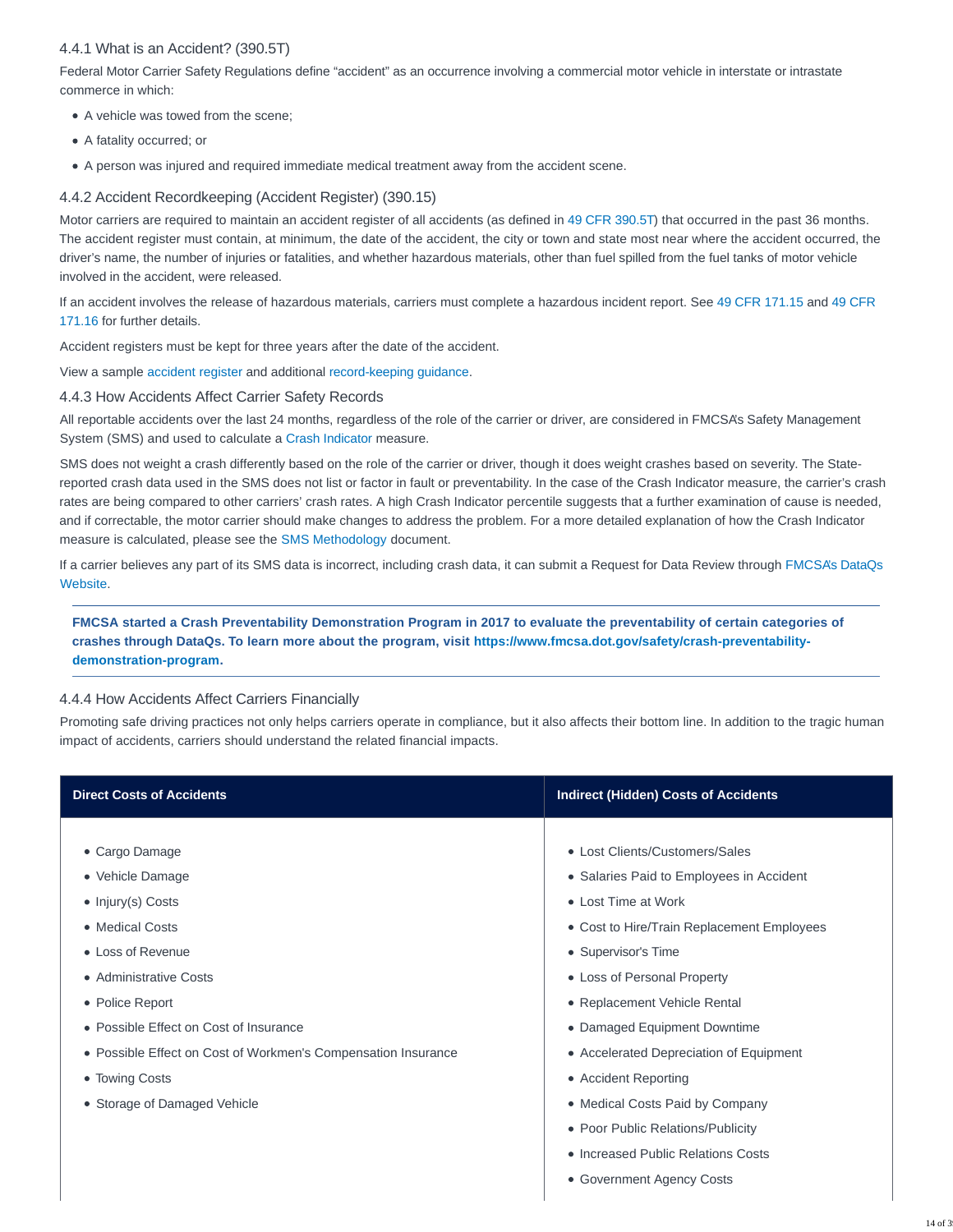# 5 Vehicle Requirements

This chapter covers vehicle safety requirements, including components, maintenance, and inspections.

# 5.1 Parts and Accessories Needed for Safe Operation (393)

Carriers operating commercial motor vehicles as defined in 390.5T must comply with parts and accessories regulations in [49 CFR 393.](http://www.ecfr.gov/cgi-bin/text-idx?SID=ac518e81410a5b897c053a966a282fc8&mc=true&node=pt49.5.393&rgn=div5) This section outlines some of the most common standard equipment that every commercial motor vehicle (CMV) must have. Additional equipment or accessories are allowed if those items do not decrease operational safety. See [Marking of Self-Propelled CMVs and Intermodal Equipment](https://csa.fmcsa.dot.gov/safetyplanner/myfiles/SubSections.aspx?ch=21&sec=59&sub=114) for information about what business information must be displayed on carrier equipment.

# 5.1.1 Brake Systems (Part 393 Subpart C)

Brake components include actuators, slack adjusters, linings, pads, drums, and rotors. Components must be constructed, installed, and maintained so that vehicles can be stopped safely and reliably.

Commercial vehicles must also meet relevant service, parking, and emergency brake requirements. Brakes must be operable at all times and brakes must act on all wheels, with some limited exceptions for certain trailers, dollies, and driveaway–towaway operations [\(49 CFR 393.42 \(b\)\)](https://www.ecfr.gov/cgi-bin/text-idx?SID=0eb3a2124c89920f8b6d234768c27df4&mc=true&node=se49.5.393_142&rgn=div8).

Requirements for coupling devices, including requirements for full trailers, saddle mount operations, and for attaching and locating a fifth wheel, are in [49 CFR Sections 393.70](https://www.ecfr.gov/cgi-bin/text-idx?SID=0eb3a2124c89920f8b6d234768c27df4&mc=true&node=se49.5.393_170&rgn=div8) and [393.71.](https://www.ecfr.gov/cgi-bin/text-idx?SID=0eb3a2124c89920f8b6d234768c27df4&mc=true&node=se49.5.393_171&rgn=div8)

See [49 CFR 393, Subpart C](https://www.ecfr.gov/cgi-bin/retrieveECFR?gp=&SID=14e0a719f159dbcf6b3c38fc07239743&mc=true&n=sp49.5.393.c&r=SUBPART&ty=HTML) for full requirements and exceptions related to brake systems.

# Antilock Brake Systems (393.55)

Some commercial motor vehicles must have antilock brake systems. Hydraulic brake systems must meet the antilock brake requirements included in [49 CFR 571.105.](http://www.ecfr.gov/cgi-bin/text-idx?SID=7d443eb75ceba033fed91e90f816b574&node=se49.6.571_1105&rgn=div8) Air brake systems must meet the antilock brake requirements included in [49 CFR 571.121.](http://www.ecfr.gov/cgi-bin/text-idx?SID=7d443eb75ceba033fed91e90f816b574&node=se49.6.571_1121&rgn=div8)

See the applicable regulations mentioned here, and in [49 CFR 393.55,](http://www.ecfr.gov/cgi-bin/text-idx?SID=7d443eb75ceba033fed91e90f816b574&node=se49.6.393_155&rgn=div8) for full antilock brake requirements.

### Breakaway and Emergency Braking (393.43)

Every motor vehicle, if used to tow a trailer equipped with brakes, shall be equipped with a means of providing that in the case of a breakaway of the trailer, the service brakes on the towing vehicle will be capable of stopping the towing vehicle. Trucks or truck tractors with air brakes that are towing other vehicles with air brakes must have both manual and automatic means of activating the emergency features of the trailer brakes.

See [49 CFR 393.43](http://www.ecfr.gov/cgi-bin/text-idx?SID=7d443eb75ceba033fed91e90f816b574&node=se49.6.393_143&rgn=div8) for full regulations on breakaway and emergency braking requirements and exceptions, including for driveaway–towaway operations.

# Tubing and Hoses (393.45)

All brake tubing and hoses, brake hose assemblies, and brake hose end fittings such as gladhand connectors must meet the applicable requirements of FMVSS No 106 [\(49 CFR 571.106\)](https://www.ecfr.gov/cgi-bin/text-idx?SID=9a27348464028043f698c9bde2a4d634&mc=true&node=se49.6.571_1106&rgn=div8).

Brake tubing and hose installation must:

- Have length and flexibility that allow parts to move normally, without damage, where the hose is attached;
- Be protected against chafing, kinking, and mechanical damage; and
- Not contact exhaust pipes and other sources of high temperature.

See [49 CFR 393.45](http://www.ecfr.gov/cgi-bin/text-idx?SID=7d443eb75ceba033fed91e90f816b574&node=se49.6.393_145&rgn=div8) for complete tubing and hose requirements.

#### Warning Devices (393.51)

In general, buses, trucks, and truck tractors must have a signal that warns their driver when the vehicle's service brake system fails. This warning signal applies to hydraulic brake systems, air brake systems, vacuum brake systems, and hydraulic brakes applied or assisted by air or vacuum.

See [49 CFR 393.51](http://www.ecfr.gov/cgi-bin/text-idx?SID=7d443eb75ceba033fed91e90f816b574&node=se49.6.393_151&rgn=div8) for full requirements on warning devices and exceptions for certain commercial vehicles.

# 5.1.2 Cab Doors (393.203)

Cab doors or door parts used as an entrance or exit cannot be missing or broken and must be fully operable. No door may be wired shut or otherwise secured closed so that it cannot be easily opened, except when a vehicle is loaded with pipe or bar stock that blocks the door and the cab has a roof exit.

See [49 CFR 393.203](https://www.ecfr.gov/cgi-bin/text-idx?SID=0eb3a2124c89920f8b6d234768c27df4&mc=true&node=se49.5.393_1203&rgn=div8) for full requirements and exceptions for cab doors.

# 5.1.3 Cargo Securement (393.100)

Secure cargo requirements prevent cargo from leaking, spilling, blowing, or falling from a commercial vehicle. Regulations include minimum strength requirements for devices used to secure cargo, requirements that prevent cargo from moving, and rules for securing specific commodities. When commercial motor vehicles are used to transport cargo on public roads, they must be loaded and equipped, and their cargo must be secured, according to regulation.

See [49 CFR 393, Subpart I](https://www.ecfr.gov/cgi-bin/retrieveECFR?gp=&SID=14e0a719f159dbcf6b3c38fc07239743&mc=true&n=sp49.5.393.i&r=SUBPART&ty=HTML) for full requirements on cargo securement.

# 5.1.4 Emergency Equipment (393.95)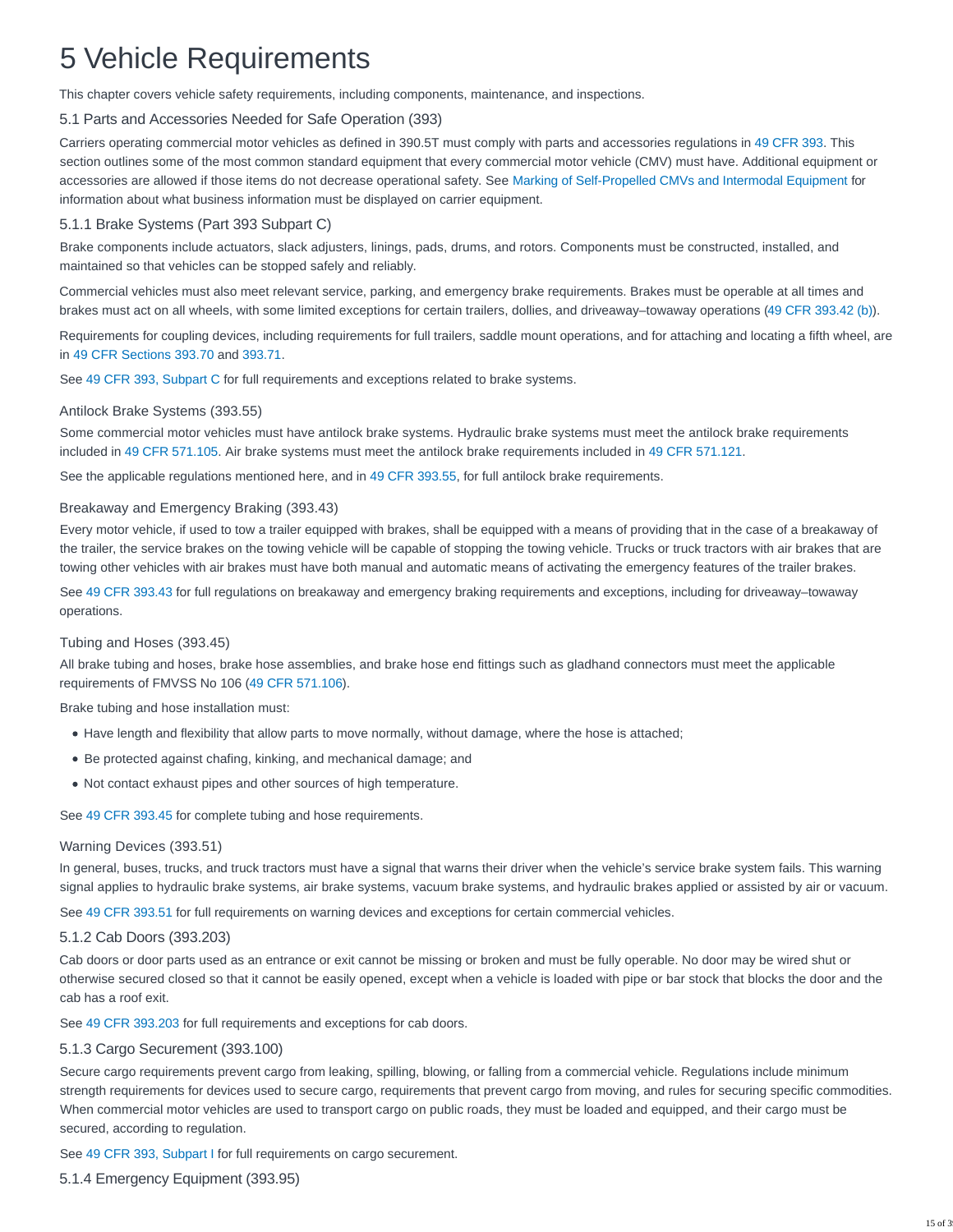Each CMV (except those towed in a driveaway–towaway operation) must have the following emergency equipment:

- Fire extinguishers
- Spare fuses
- Warning devices for stopped vehicles

See [49 CFR 393.95](http://www.ecfr.gov/cgi-bin/text-idx?SID=740badb89179be8f62aa9765282d5b43&mc=true&node=se49.5.393_195&rgn=div8) for full emergency equipment specifications, regulations, and exceptions.

### 5.1.5 Exhaust Systems (393.83)

All exhaust systems must be securely fastened to the vehicle and cannot be placed where likely to burn or damage electrical wiring, fuel supply, and any combustible part of the vehicle. Exhaust systems may not be temporarily repaired with patch or wrap material. Location requirements for exhaust systems vary for trucks and truck tractors, buses powered by gasoline, and buses powered by diesel or other fuel.

See [49 CFR 393.83](http://www.ecfr.gov/cgi-bin/text-idx?SID=740badb89179be8f62aa9765282d5b43&mc=true&node=se49.5.393_183&rgn=div8) for full requirements on exhaust system performance and location.

#### 5.1.6 Frames (393.201)

The frame or chassis of each commercial motor vehicle must not be cracked, loose, sagging, or broken. Parts and accessories must not be welded to the frame or chassis of a commercial vehicle except per vehicle manufacturer recommendations. Any welded repair of the frame must comply with vehicle manufacturer recommendations.

See [49 CFR 393.201](http://www.ecfr.gov/cgi-bin/text-idx?SID=740badb89179be8f62aa9765282d5b43&mc=true&node=se49.5.393_1201&rgn=div8) for full requirements on vehicle frames.

#### 5.1.7 Fuel Systems (393 Subpart E)

Fuel systems include the fuel tanks and lines that supply fuel to a motor vehicle's engine. Fuel systems for commercial vehicles and auxiliary equipment are subject to location, installation, and other requirements that ensure drivers and other road users stay safe.

See [49 CFR 393.65](http://www.ecfr.gov/cgi-bin/text-idx?SID=740badb89179be8f62aa9765282d5b43&mc=true&node=se49.5.393_165&rgn=div8) for requirements that apply to all types of fuel systems. For requirements specific to liquid fuel tanks, see [49 CFR 393.67.](http://www.ecfr.gov/cgi-bin/text-idx?SID=740badb89179be8f62aa9765282d5b43&mc=true&node=se49.5.393_167&rgn=div8) For requirements specific to compressed natural gas fuel containers, see [49 CFR 393.68.](http://www.ecfr.gov/cgi-bin/text-idx?SID=740badb89179be8f62aa9765282d5b43&mc=true&node=se49.5.393_168&rgn=div8) For requirements specific to liquefied petroleum gas systems, see [49 CFR 393.69.](http://www.ecfr.gov/cgi-bin/text-idx?SID=740badb89179be8f62aa9765282d5b43&mc=true&node=se49.5.393_169&rgn=div8) Gravity or syphon feeds directly to the carburetor or injector are prohibited for all types of fuel systems.

#### 5.1.8 Lighting Devices and Reflectors (393 Subpart B)

Lighting device and reflector requirements apply to most commercial vehicles on the road today, but motor vehicles manufactured on or before December 25, 1968, must, at a minimum, meet requirements that were in effect on the date of the vehicle's manufacture.

Stop lamps must activate when brakes are applied. Lamps and reflectors must be visible, with exceptions. Certain trailers manufactured on or after December 1, 1993, must also have retroreflective sheeting or additional reflex reflectors to make them more visible. Trailers manufactured before December 1, 1993, must be retrofitted with retroreflective sheeting or additional reflectors as stated in [49 CFR 393.13.](https://www.ecfr.gov/cgi-bin/text-idx?SID=e96fdf70686fa8683fa96d07f5dfc2bf&mc=true&node=se49.5.393_113&rgn=div8)

Other than head lamps and certain temporary lamps, all lamps must be securely mounted on a permanent part of the vehicle. Temporary lamps on motor vehicles being transported in driveaway–towaway operations, and temporary electric lamps on loads that are outside the footprint of the vehicle—called projecting loads—must be securely attached.

See [49 CFR 393 Subpart B](https://www.ecfr.gov/cgi-bin/retrieveECFR?gp=&SID=14e0a719f159dbcf6b3c38fc07239743&mc=true&n=sp49.5.393.b&r=SUBPART&ty=HTML) for complete requirements and exceptions for lighting devices and reflectors.

#### 5.1.9 Rear-End Protection (393.86)

Each trailer and semitrailer must have rear impact guards (bumpers) or other devices that prevent another vehicle from riding underneath, except for tractors, pole trailers, and driveaway–towaway vehicles. Rear-impact guards on **certain trailers** manufactured on or after January 26, 1998, must be permanently marked or labeled and meet standards in [49 CFR Sections 571.223](http://www.ecfr.gov/cgi-bin/text-idx?SID=d17ab714955facfaca7da5e3818ed5fe&mc=true&node=se49.6.571_1223&rgn=div8) and [571.224.](http://www.ecfr.gov/cgi-bin/text-idx?SID=d17ab714955facfaca7da5e3818ed5fe&mc=true&node=se49.6.571_1224&rgn=div8)

See [49 CFR 393.86](http://www.ecfr.gov/cgi-bin/text-idx?SID=d17ab714955facfaca7da5e3818ed5fe&mc=true&node=se49.6.393_186&rgn=div8) for complete regulations and exceptions regarding rear-end protection.

#### 5.1.10 Seat Belts (393.93)

In general, commercial motor vehicles must be equipped with seats, seat belt assemblies, seat belt anchors, seat belt warning systems, and other specifications regulating occupant crash protection. Specifications may vary based on a vehicle's model year.

See [49 CFR 393.93](http://www.ecfr.gov/cgi-bin/text-idx?SID=d17ab714955facfaca7da5e3818ed5fe&mc=true&node=se49.6.393_193&rgn=div8) for complete regulations on seat belts.

#### 5.1.11 Sleeper Berths (393.76)

Sleeper berths must meet minimum dimension and installation guidelines. Sleeper berths must be adequately ventilated, and located so that occupants are protected against exhaust heat and fumes, and fuel leaks.

For sleeper berths installed before 1975, please refer to the special provisions in [49 CFR 393.76.](https://www.ecfr.gov/cgi-bin/text-idx?SID=89b42ea38ac283f4841b0ffa7cfe4b46&mc=true&node=se49.5.393_176&rgn=div8)

See [49 CFR 393.76](https://www.ecfr.gov/cgi-bin/text-idx?SID=89b42ea38ac283f4841b0ffa7cfe4b46&mc=true&node=se49.5.393_176&rgn=div8) for complete requirements on sleeper berths.

#### 5.1.12 Steering Wheel Systems (393.209)

Steering wheels must be secure and not have any spokes cracked or missing. There are further requirements for the steering wheel lash, the steering column, the overall steering system, and for power steering systems.

See [49 CFR 393.209](http://www.ecfr.gov/cgi-bin/text-idx?SID=d17ab714955facfaca7da5e3818ed5fe&mc=true&node=se49.6.393_1209&rgn=div8) for full steering wheel system requirements.

#### 5.1.13 Suspension Systems (393.207)

All components of a suspension system must be structurally sound and in safe working order, including the following: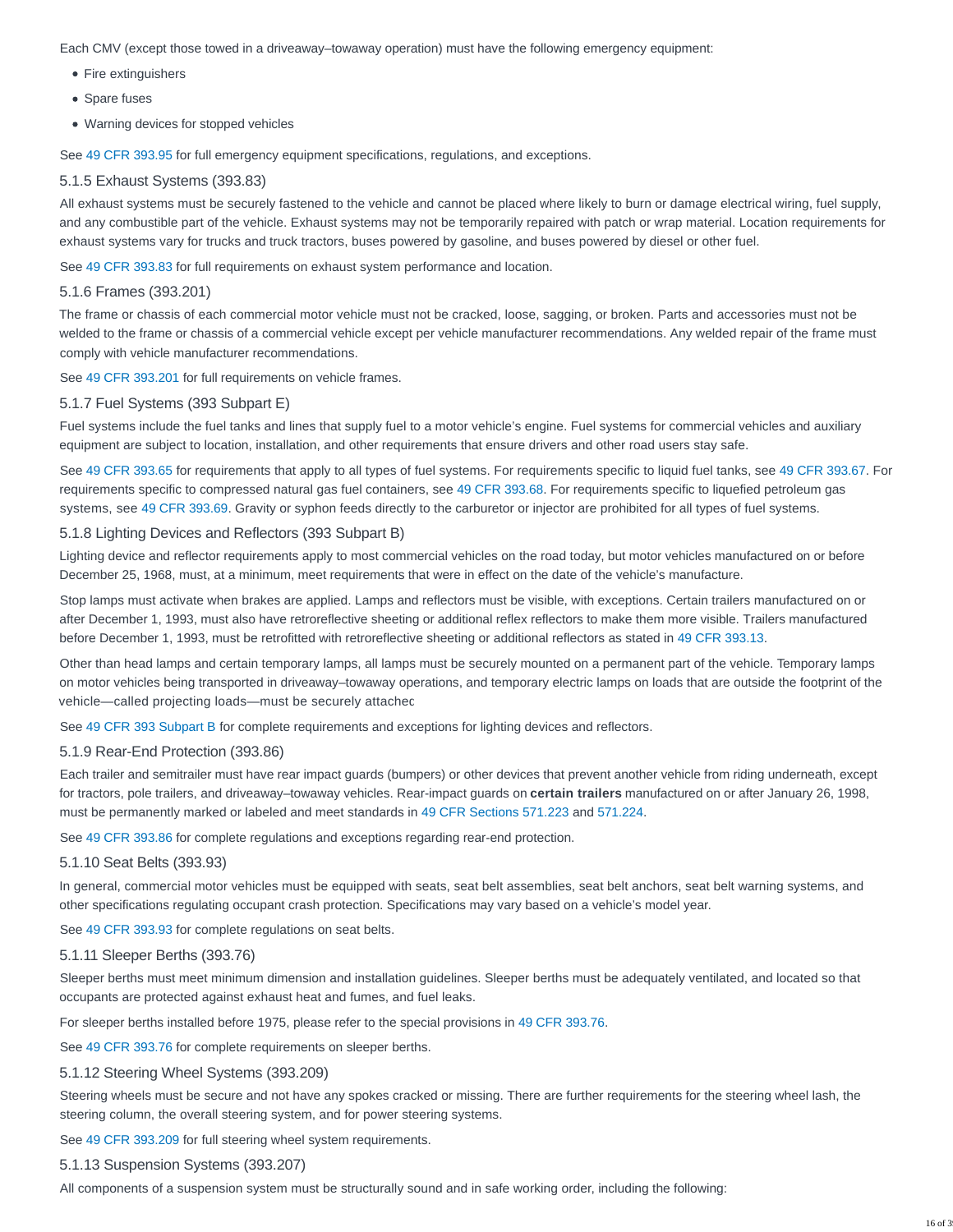- Axles
- Adjustable axles
- Leaf springs
- Coil springs
- Torsion bars
- Air suspensions
- Air suspension exhaust controls

See [49 CFR 393.207](http://www.ecfr.gov/cgi-bin/text-idx?SID=d17ab714955facfaca7da5e3818ed5fe&mc=true&node=se49.6.393_1207&rgn=div8) for full requirements regarding suspension systems.

# 5.1.14 Tires (393.75)

Tires on commercial motor vehicles must meet safety standards, including load restrictions, inflation pressure, and other safety standards, and be free from specified defects.

See [49 CFR 393.75](http://www.ecfr.gov/cgi-bin/text-idx?SID=ffbd09e7fced8a666734b5772f1ca2eb&mc=true&node=se49.5.393_175&rgn=div8) for full requirements for tires.

# 5.1.15 Wheels (393.205)

Wheels and rims must not be cracked or broken. Stud or bolt holes on wheels must not be elongated—also called being out of round—and nut and bolts must not be missing or loose.

See [49 CFR 393.205](http://www.ecfr.gov/cgi-bin/text-idx?SID=d17ab714955facfaca7da5e3818ed5fe&mc=true&node=se49.6.393_1205&rgn=div8) for regulations ensuring wheel safety.

5.1.16 Windshield Condition (393.60)

Windshields on commercial vehicles must meet specifications on condition, coloring, obstruction prohibitions, and decals and stickers.

See [49 CFR 393.60](http://www.ecfr.gov/cgi-bin/text-idx?SID=d17ab714955facfaca7da5e3818ed5fe&mc=true&node=se49.6.393_160&rgn=div8) for full requirements on windshield condition.

5.1.17 Common Violations

The following table lists some of the most common parts and accessories-related violations.

| <b>Violation</b>                                                           | <b>Relevant Code</b> |
|----------------------------------------------------------------------------|----------------------|
| Not having required operable lamps                                         | 393.9                |
| Clamp/roto-chamber type brake(s) out of adjustment                         | 393.47E              |
| Tire tread depth less than 2/32 of an inch                                 | 393.75C              |
| No/discharged/unsecured fire extinguisher                                  | 393.95A              |
| No/defective lighting devices/reflective devices/projected                 | 393.11               |
| Inoperative turn signal                                                    | 393.9TS              |
| Windshield wipers inoperative/defective                                    | 393.78               |
| Automatic brake adjuster CMV manufactured on or after 10/20/1994-air brake | 393.53B              |
| Brake hose/tubing chaffing and/or kinking                                  | 393.45B2             |
| No/insufficient warning devices                                            | 393.95F              |

# 5.2 Inspection, Repair, and Maintenance (Part 396)

Each motor carrier and intermodal equipment provider must systematically inspect, repair, and maintain all commercial motor vehicles (CMVs) under its control. Every employee of a carrier that is directly involved with the inspection and upkeep of vehicles must comply with the rules and regulations of [49 CFR 396.](http://www.ecfr.gov/cgi-bin/text-idx?SID=01440a5026bcf5e40b373f859639b812&mc=true&node=pt49.5.396&rgn=div5)

Parts and accessories shall be in safe and proper operating condition at all times. These include those specified in [49 CFR 393](https://www.ecfr.gov/cgi-bin/text-idx?SID=55178c106ed361350fc6b4c4df20516b&mc=true&tpl=/ecfrbrowse/Title49/49cfr393_main_02.tpl) and any additional parts and accessories that may affect safety of operation, including but not limited to, frame and frame assemblies, suspension systems, axles and attaching parts, wheels and rims, and steering systems. Pushout windows, emergency doors, and emergency door marking lights in buses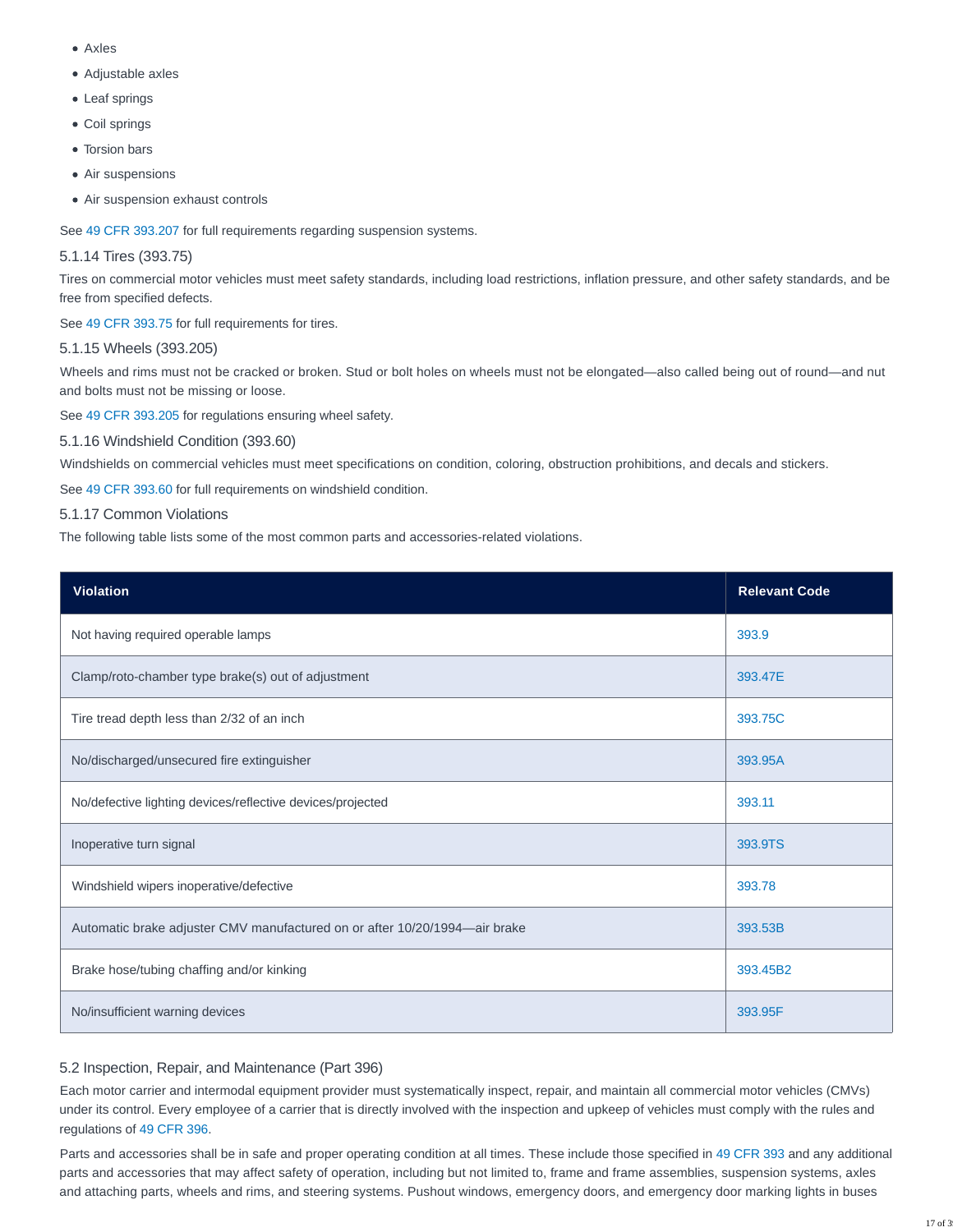shall be inspected at least every 90 days.

#### 5.2.1 Records

Records of all inspections, repairs, and maintenance must be retained. According to [49 CFR 396.3,](http://www.ecfr.gov/cgi-bin/text-idx?SID=d17ab714955facfaca7da5e3818ed5fe&mc=true&node=se49.6.393_13&rgn=div8) required records include the following:

- Identifying information of the vehicle, including company number, make, serial number, year, and tire size; (See also, [Marking of](https://csa.fmcsa.dot.gov/safetyplanner/myfiles/SubSections.aspx?ch=21&sec=59&sub=114) Self-Propelled CMVs and Intermodal Equipment.)
- A schedule highlighting the type and due date of inspections and maintenance to be performed; and
- Inspection, repair, and maintenance records indicating the date and nature of each.

Carriers must maintain records for each vehicle they control through ownership or lease for 30 consecutive days. These records must be retained for one year at the location where the vehicle is housed or maintained. These records must be retained for six months after the vehicle leaves the carrier's control (sale, trade-in, etc.).

**Passenger carriers must keep records of tests conducted on emergency doors, emergency door marking lights, and pushout windows, which must be inspected at least every 90 days as stated in [49 CFR 396.3.](http://www.ecfr.gov/cgi-bin/text-idx?SID=e15306c055004754fa499fc855fb4f17&mc=true&node=pt49.5.396&rgn=div5#se49.5.396_13)**

#### 5.2.2 Vehicle Inspections

#### Roadside Inspection Reports (396.9)

Any driver who receives a roadside inspection report is required to deliver it to the motor carrier **within 24 hours**. If a vehicle is declared "out-ofservice," violations or defects **must** be corrected before a vehicle may operate again. Carriers must sign and return the completed roadside inspection report **within 15 days** of the inspection, verifying all violations have been corrected. A copy of this report must be retained by the carrier for 12 months following the date of inspection.

### Driver Vehicle Inspection Reports (DVIR) (Post-Trip) (396.11)

Per [49 CFR 396.11,](https://www.ecfr.gov/cgi-bin/text-idx?SID=51a9a8b4cb86d7cc6434504ca61fa69f&mc=true&node=se49.5.396_111&rgn=div8) drivers of passenger-carrying and non-passenger CMVs must inspect vehicles and prepare and sign a written report at the completion of each day's work on each vehicle operated, except for intermodal equipment tendered by an intermodal equipment provider. See FMCSA's additional guidance on [completing and retaining DVIRs.](https://www.fmcsa.dot.gov/regulations/title49/section/396.11) See [49 CFR 396.11\(b\)](https://www.ecfr.gov/cgi-bin/text-idx?SID=51a9a8b4cb86d7cc6434504ca61fa69f&mc=true&node=se49.5.396_111&rgn=div8) for intermodal equipment inspection requirements.

The report shall cover at least the following parts and accessories, and must list any defect or deficiency discovered by or reported to the driver which would affect the safety of operation of the vehicle or result in its mechanical breakdown.

- Service brakes, including trailer brake connections
- Parking (hand) brake
- Steering mechanism
- Lighting devices and reflectors
- Tires
- Horn
- Windshield wipers
- Rear-vision mirrors
- Coupling devices
- Wheels and rims
- Emergency equipment

If a driver operates more than one vehicle during the day, a report must be prepared for each vehicle operated.

| <b>Type of CMV</b>                | <b>Inspection Reporting Requirements</b>                                                                                             |
|-----------------------------------|--------------------------------------------------------------------------------------------------------------------------------------|
| For-Hire Passenger<br><b>CMVs</b> | Submit report after every trip, even if no defects are found by or reported to the driver.                                           |
| All other CMVs                    | Submit report only if a defect that would affect the safety operation of the vehicle is found or has been reported to<br>the driver. |

#### **Corrective Action**

Carriers must repair any defect or deficiency before the vehicle is dispatched again, and certify on the original driver vehicle inspection report that the defect or deficiency has been repaired or that repair is unnecessary.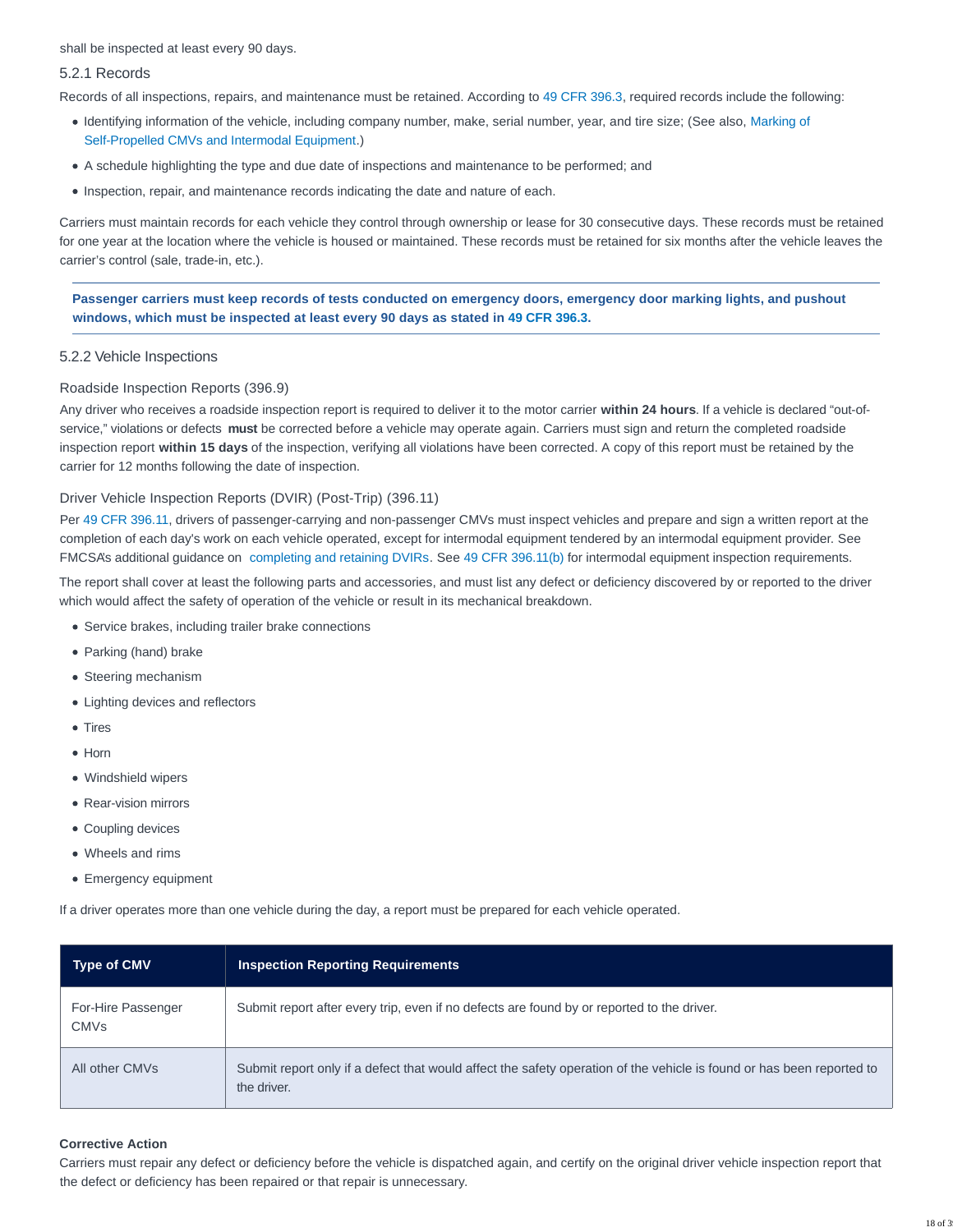## **Retention**

The motor carrier must maintain the original driver vehicle inspection report (DVIR), the certification of repairs, and the certification of the driver's review for three months from the date of the initial report.

# Pre-trip Inspection (396.13)

Before operating the vehicle, **the driver must inspect the vehicle and be satisfied that it is in safe operating condition**. If the last vehicle inspection report notes any deficiencies, the driver must review and sign to acknowledge and certify that the required repairs were made.

# Periodic Inspection (396.17, 396.21)

Every commercial vehicle, including each segment of a combination vehicle, must undergo periodic inspection at least once every 12 months. At a minimum, inspections must include all items listed in [49 CFR 399 Appendix G: Minimum Periodic Inspection Standards.](http://www.ecfr.gov/cgi-bin/text-idx?SID=3a7abe825df5c2cdc83d21db37dfe0c4&mc=true&node=pt49.5.399&rgn=div5#ap49.5.399_1211.g)

The periodic inspection report must be retained by the motor carrier for 14 months while documentation of the most recent periodic inspection (sticker, report, or decal) must be kept on the vehicle. Carriers in States without a Federal inspection program equivalent (see [49 CFR 396.23\)](https://www.ecfr.gov/cgi-bin/text-idx?SID=51a9a8b4cb86d7cc6434504ca61fa69f&mc=true&node=se49.5.396_123&rgn=div8) may perform required annual inspections themselves or allow a third-party to conduct inspections, so long as the inspector meets the qualifications mandated in [49 CFR 396.19.](https://www.ecfr.gov/cgi-bin/text-idx?SID=51a9a8b4cb86d7cc6434504ca61fa69f&mc=true&node=se49.5.396_119&rgn=div8)

- Motor carriers must ensure that inspectors:
	- Understand the inspection standards of [49 CFR 393](http://www.ecfr.gov/cgi-bin/text-idx?SID=6efce565f0ca0f78019dc4ca390da960&mc=true&node=pt49.5.393&rgn=div5) and [Appendix G;](http://www.ecfr.gov/cgi-bin/text-idx?SID=6efce565f0ca0f78019dc4ca390da960&mc=true&node=pt49.5.399&rgn=div5#ap49.5.399_1211.g)
	- Can identify defective components; and
	- o Have knowledge and proficiency in methods, procedures, and tools.
- $\bullet$  Motor carriers must also ensure that inspectors have gained experience or training by:
	- Completing a State or Federal training program, or earning a State or Canadian Province qualifying certificate in commercial motor vehicle safety inspections; or
	- A combination of other training or experience totaling at least a year.

Motor carriers must retain evidence of an inspector's qualifications until one year after the inspector ceases to perform inspections for the carrier.

### Equivalent to Periodic Inspection (396.23)

Motor carriers may meet periodic inspection requirements through a State inspection program that FMCSA has deemed equivalent to its Federal inspection requirements.

The following States have adopted periodic inspection requirements that FMCSA has deemed **equivalent** to its periodic inspection requirements:

- Alabama (only LPG Board)
- California
- Connecticut
- District of Columbia
- Hawaii
- Louisiana
- Maine
- Maryland
- Massachusetts
- Michigan (bus inspection program)
- Minnesota
- New Hampshire
- New Jersey
- New York
- Ohio (church bus inspection program)
- Pennsylvania
- Rhode Island
- Texas
- Utah
- Vermont
- Virginia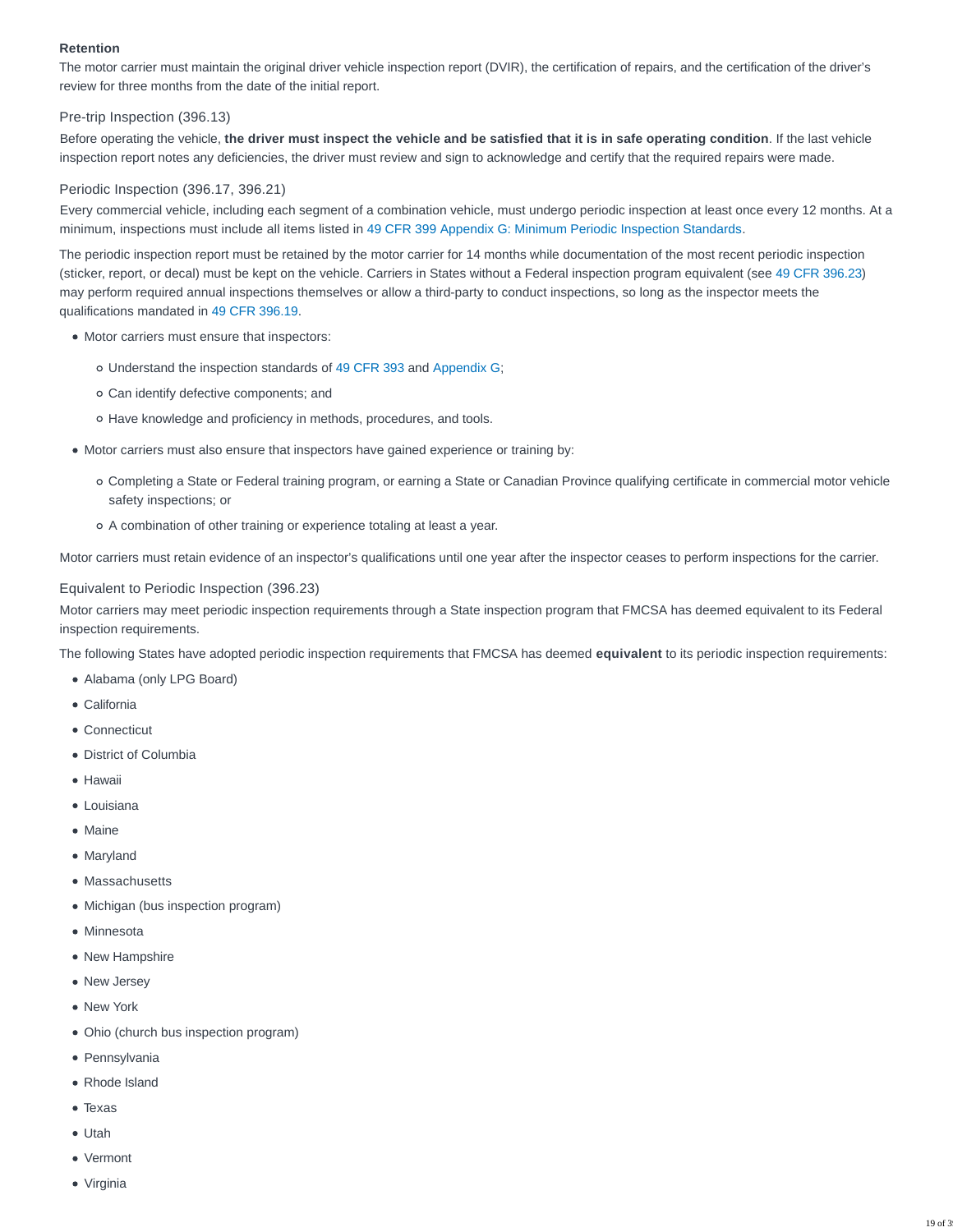- West Virginia
- Wisconsin (bus inspection program)

**Note:** Arkansas and Oklahoma no longer carry inspection programs that are approved by FMCSA. The inspection programs of Mexico (NOM 68), the 10 Canadian Provinces, and the Yukon Territory are FMCSA compliant.

See [49 CFR 396.23](https://www.ecfr.gov/cgi-bin/text-idx?SID=51a9a8b4cb86d7cc6434504ca61fa69f&mc=true&node=se49.5.396_123&rgn=div8) for more information.

Intermodal Equipment Provider (IEP) Inspection Information regarding IEP inspections can be found in [49 CFR 396.3,](https://www.ecfr.gov/cgi-bin/text-idx?SID=51a9a8b4cb86d7cc6434504ca61fa69f&mc=true&node=se49.5.396_13&rgn=div8) [49 CFR 396.9,](https://www.ecfr.gov/cgi-bin/text-idx?SID=51a9a8b4cb86d7cc6434504ca61fa69f&mc=true&node=se49.5.396_19&rgn=div8) and [49 CFR 396.25.](https://www.ecfr.gov/cgi-bin/text-idx?SID=51a9a8b4cb86d7cc6434504ca61fa69f&mc=true&node=se49.5.396_125&rgn=div8) IEP report requirements are stated in [49](https://www.ecfr.gov/cgi-bin/text-idx?SID=51a9a8b4cb86d7cc6434504ca61fa69f&mc=true&node=se49.5.396_111&rgn=div8) CFR 396.11(b) and [49 CFR 396.12.](https://www.ecfr.gov/cgi-bin/text-idx?SID=51a9a8b4cb86d7cc6434504ca61fa69f&mc=true&node=se49.5.396_112&rgn=div8)

## 5.2.3 Brake Inspections

## Qualifications for Brake Inspectors (396.25)

Motor carriers must ensure that all inspections, maintenance, repairs, and service to brakes of CMVs comply with regulations, and that employees responsible for brake inspection and maintenance meet minimum brake inspector qualifications.

Motor carriers must confirm that brake inspectors:

- Understand and are able to perform brake services and inspections;
- Know the methods, procedures, tools, and equipment needed; and
- Are qualified to perform brake services or inspections through firsthand training and/or experience.

Qualifying brake training or experience includes successful completion of the following:

- A State, Canadian Province, Federal agency, or union training program;
- A State-approved training program;
- Training that led to a State or Canadian Province qualifying certificate to perform assigned brake services or inspections, including passage of CDL air brake test; or
- One year of brake-related training, experience, or combination of both.

### **Recordkeeping Requirements**

Motor carriers must maintain evidence of brake inspector qualification at the principal place of business or the location where the inspector works for as long as the brake inspector is employed, and for one year thereafter. However, motor carriers do not have to maintain evidence of qualifications to inspect air brake systems for such inspections performed by persons who have passed the air brake knowledge and skills test for a CDL.

# 5.2.4 Common Violations

The following table lists some of the most common repair and maintenance-related violations.

| <b>Violation</b>                                | <b>Relevant Code</b> |
|-------------------------------------------------|----------------------|
| Parts or accessories in disrepair               | 396.3(a)(1)          |
| Oil or grease leak                              | 396.5(b)             |
| Operating a CMV without periodic inspection     | 396.17(c)            |
| Hubs-Oil/Grease leaking from hub                | 396.5(b)             |
| Hubs¿Wheel seal leaking                         | 396.5(b)             |
| Failure to correct defects on inspection report | 396.5(b)             |
| Brakes (general)                                | 396.3(a)(1)          |
| Brakes-reserve system pressure loss             | 396.3(a)(1)          |
| Tires (general)                                 | 396.3(a)(1)          |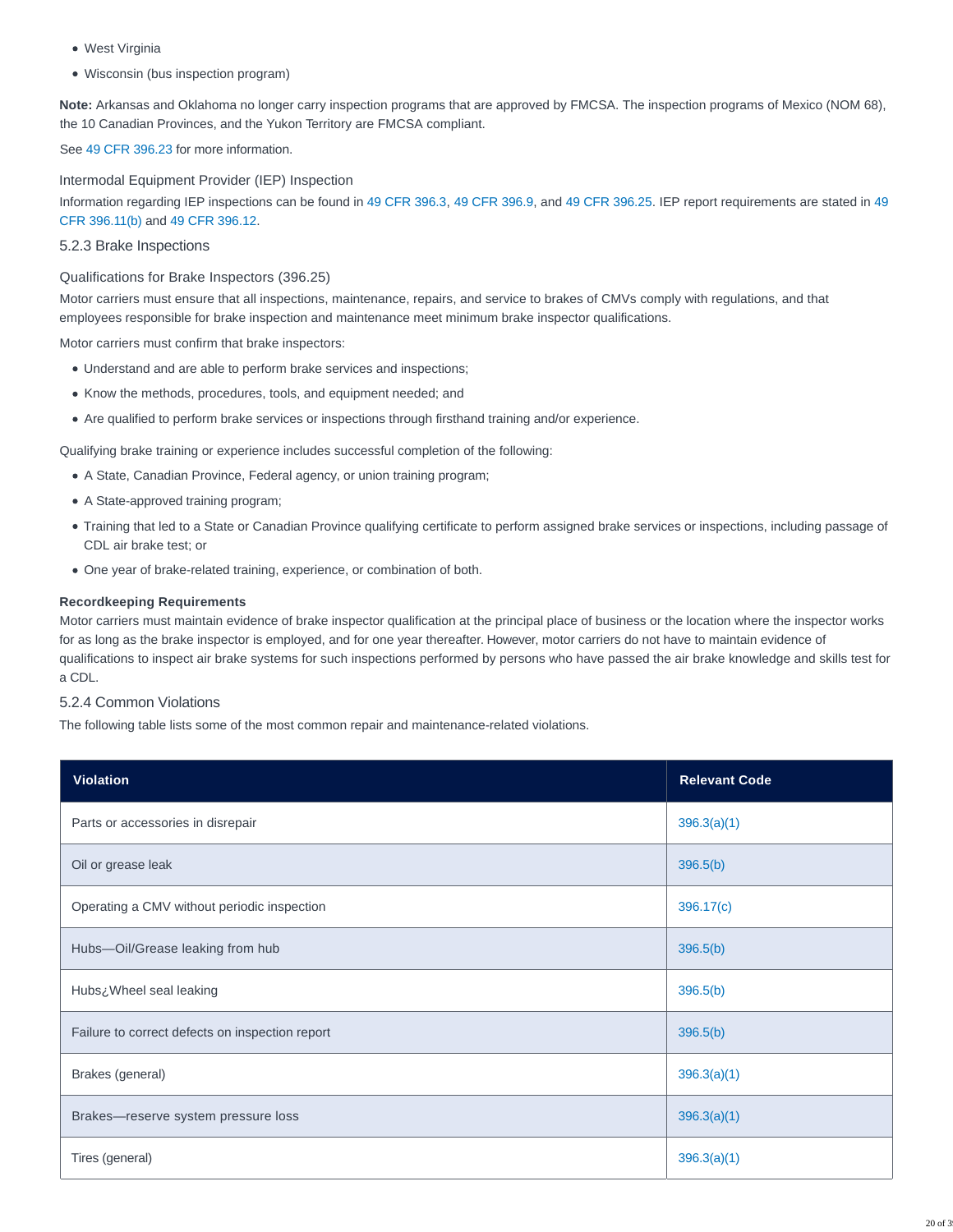# 6 Driver Requirements

This chapter covers regulations and tips to help drivers operate safetly and in compliance. Driver violations found during inspections affect the motor carrier's safety record.

#### 6.1 Hiring Qualified Drivers (Part 391)

Motor carriers must ensure and verify that their CMV drivers meet the minimum requirements specified in [49 CFR 391](http://www.ecfr.gov/cgi-bin/text-idx?SID=c639bc4bdb4e6a0fd8f1deacd9df3308&mc=true&node=pt49.5.391&rgn=div5) before operating a vehicle. CMV owner–operators must comply with both rules that apply to motor carriers and rules that apply to drivers. An owner–operator is a person who operates a CMV under his or her own authority (U.S. DOT Number), as both a motor carrier and self-employed driver.

To drive a CMV in interstate commerce, drivers must comply with the general qualifications outlined in [49 CFR 391.11,](https://www.ecfr.gov/cgi-bin/text-idx?SID=51a9a8b4cb86d7cc6434504ca61fa69f&mc=true&node=se49.5.391_111&rgn=div8) including:

- Be at least 21 years of age.
- Speak and read English satisfactorily to:
	- Converse with the general public;
	- Understand traffic signs and signals;
	- Respond to official questions; and
	- Make legible entries on reports and records.
- Drive the vehicle safely.
- Be physically qualified to perform all duties of a driver.
- Have only one valid commercial motor vehicle operator's license issued by one State or jurisdiction.
- Provide an employing motor carrier with:
	- A list of all motor vehicle violations; or
	- A signed statement that the driver has not been convicted of any motor vehicle violations during the past 12 months.
- Pass a driver's road test or equivalent.

#### **A disqualified driver must not drive a commercial motor vehicle for any reason. See [49 CFR 391.15.](https://www.ecfr.gov/cgi-bin/text-idx?SID=51a9a8b4cb86d7cc6434504ca61fa69f&mc=true&node=se49.5.391_115&rgn=div8)**

#### 6.1.1 Exceptions

The following categories of drivers and vehicles in [49 CFR 391.2](https://www.ecfr.gov/cgi-bin/text-idx?SID=51a9a8b4cb86d7cc6434504ca61fa69f&mc=true&node=se49.5.391_12&rgn=div8) are generally exempt from some or all of the driver qualifications listed above:

- Farm custom operation.
- Beekeeping industries.
- Certain farm vehicle drivers.
- Covered farm vehicles.
- Pipeline welding trucks.

[49 CFR 391, Subpart G](https://www.ecfr.gov/cgi-bin/retrieveECFR?gp=&SID=14e0a719f159dbcf6b3c38fc07239743&mc=true&n=sp49.5.391.g&r=SUBPART&ty=HTML) includes some additional limited exemptions.

#### 6.1.2 Driver Qualification File

All motor carriers must maintain a qualification file for each employed driver. A driver qualification file checklist may be helpful to ensure that all required documents and inquiries are obtained. A description of the documents required to be in each driver's qualification file is included in the following subsections and in [49 CFR 391.51,](https://www.ecfr.gov/cgi-bin/text-idx?SID=51a9a8b4cb86d7cc6434504ca61fa69f&mc=true&node=se49.5.391_151&rgn=div8) which also details the document retention requirements.

#### Driver's Application for Employment

A driver must not drive a CMV unless an application for employment is completed and signed. See [49 CFR 391.21](https://www.ecfr.gov/cgi-bin/text-idx?SID=51a9a8b4cb86d7cc6434504ca61fa69f&mc=true&node=se49.5.391_121&rgn=div8) for a list of information that must be included as part of the application, and view example application for employment. Non-CDL drivers must list any employer they have worked for in the last three years. CDL drivers must do the same and must also list any employer for whom they operated a CMV in the last 10 years.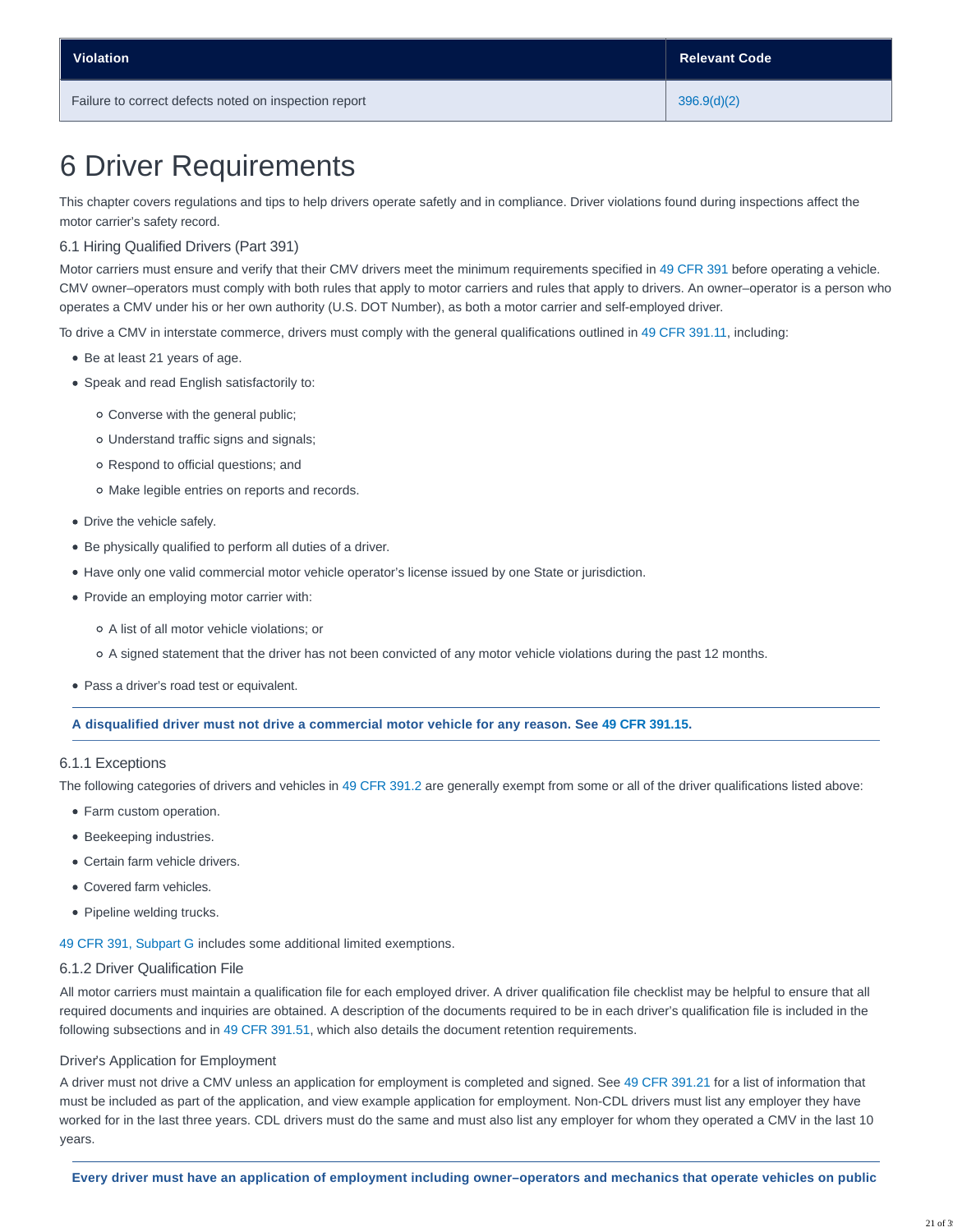Inquiry to Previous Employers for Safety Performance History

Motor carriers must investigate, document, and retain all drivers' previous employment safety performance history for the three years immediately prior to the driver joining a new employer. See [49 CFR 391.23.](https://www.ecfr.gov/cgi-bin/text-idx?SID=51a9a8b4cb86d7cc6434504ca61fa69f&mc=true&node=se49.5.391_123&rgn=div8)

The inquiry may consist of personal interviews, telephone interviews, letters, or any other method for investigating that the carrier deems appropriate, but all investigations and efforts to contact previous employers must be documented.

Records must be received within 30 days of the start of employment. Inquiries to previous employers must include, at minimum:

- General driver identification and employment verification information.
- Any accidents as defined in [49 CFR 390.5T,](https://www.ecfr.gov/cgi-bin/text-idx?SID=51a9a8b4cb86d7cc6434504ca61fa69f&mc=true&node=se49.5.391_15t&rgn=div8) including accident details when possible.
- Whether the driver violated the alcohol and controlled substances prohibitions under [49 CFR 382](https://www.ecfr.gov/cgi-bin/text-idx?SID=9ccb74d3ab6bda2d25312d3e03ab6453&mc=true&tpl=/ecfrbrowse/Title49/49cfr382_main_02.tpl) or [49 CFR 40.](https://www.ecfr.gov/cgi-bin/text-idx?SID=48ac0d1aac621234c0920138a300326e&mc=true&tpl=/ecfrbrowse/Title49/49cfr40_main_02.tpl)

As applicable, the following documents must also be maintained in the qualification file:

- Records Request for Driver/Applicant Safety Performance History (Release Form) Applicants submit this form to authorize previous employers to release their records. See [49 CFR 391.53\(b\)\(1\).](https://www.ecfr.gov/cgi-bin/text-idx?SID=51a9a8b4cb86d7cc6434504ca61fa69f&mc=true&node=se49.5.391_153&rgn=div8)
- **Safety Performance History Information Driver/Applicant Correction Request or Rebuttal** Applicants may use this form to dispute information that was provided by previous employers. See [49 CFR 391.23\(j\)\(3\).](https://www.ecfr.gov/cgi-bin/text-idx?SID=51a9a8b4cb86d7cc6434504ca61fa69f&mc=true&node=se49.5.391_123&rgn=div8)
- Response notes received from investigations See [49 CFR 391.53 \(b\)\(2\).](https://www.ecfr.gov/cgi-bin/text-idx?SID=51a9a8b4cb86d7cc6434504ca61fa69f&mc=true&node=se49.5.391_153&rgn=div8)

All files related to the employee's safety performance history and inquiries to prior employers must be retained for the length of employment and for three years thereafter. See [49 CFR 391.53.](https://www.ecfr.gov/cgi-bin/text-idx?SID=51a9a8b4cb86d7cc6434504ca61fa69f&mc=true&node=se49.5.391_153&rgn=div8)

#### Inquiry to State Agencies for Driver's Motor Vehicle Record and Carrier's Annual Review of Record

At the time of application, carriers must contact all States where each driver holds, or has held in the past 3 years, a motor vehicle operator's license or permit to obtain the driver's Motor Vehicle Record (MVR) ( [49 CFR 391.23\(a\)\(1\) and \(b\)\)](https://www.ecfr.gov/cgi-bin/text-idx?SID=51a9a8b4cb86d7cc6434504ca61fa69f&mc=true&node=se49.5.391_123&rgn=div8).

A copy of the MVR(s) obtained in response to the inquiry must be placed in the driver qualification file within 30 days of the date the driver's employment begins and be retained in compliance with [49 CFR 391.51.](https://www.ecfr.gov/cgi-bin/text-idx?SID=51a9a8b4cb86d7cc6434504ca61fa69f&mc=true&node=se49.5.391_151&rgn=div8) If no MVR is received from the State required to submit this response, the motor carrier must document a good faith effort to obtain such information, and certify that no record exists for that driver. The inquiry to the State driver licensing agency or agencies must be made in the form and manner each agency prescribes. See example Inquiry to State Agencies form.

The carrier must then obtain an updated MVR annually, and review it to determine whether minimum safe driving requirements have been met, and confirm that there are no disqualifying offenses. See [49 CFR 391.15.](https://www.ecfr.gov/cgi-bin/text-idx?SID=51a9a8b4cb86d7cc6434504ca61fa69f&mc=true&node=se49.5.391_115&rgn=div8) The reviewer must place a note including the name of the reviewer and the date the record was reviewed in the driver qualification file [\(49 CFR 391.25 \(c\)\(2\)\)](https://www.ecfr.gov/cgi-bin/text-idx?SID=51a9a8b4cb86d7cc6434504ca61fa69f&mc=true&node=se49.5.391_125&rgn=div8). See example Annual Review of Driving Record form.

See [49 CFR 391.53](https://www.ecfr.gov/cgi-bin/text-idx?SID=51a9a8b4cb86d7cc6434504ca61fa69f&mc=true&node=se49.5.391_153&rgn=div8) for driver history record retention requirements.

# Annual Driver's Certification of Violations

Each year motor carriers must require their employed drivers to provide a list of all convicted violations of motor vehicle traffic laws and ordinances during the previous 12 months. See [49 CFR 391.27,](https://www.ecfr.gov/cgi-bin/text-idx?SID=51a9a8b4cb86d7cc6434504ca61fa69f&mc=true&node=se49.5.391_127&rgn=div8) and example Annual Driver's Certification of Violations form. This certification of violations should be compared with the driver's Motor Vehicle Record annually; reviewing both records at the same time is useful for assessing a driver's overall safety performance. **Note:** Drivers who have already provided information required by [49 CFR 383.31](https://www.ecfr.gov/cgi-bin/text-idx?SID=51a9a8b4cb86d7cc6434504ca61fa69f&mc=true&node=se49.5.383_131&rgn=div8) do not need to repeat information in this annual list of violations.

#### Driver's Road Test Certificate or Equivalent

Drivers must not drive a CMV until they have completed a road test and are issued a certificate [\(49 CFR 391.31\)](https://www.ecfr.gov/cgi-bin/text-idx?SID=51a9a8b4cb86d7cc6434504ca61fa69f&mc=true&node=se49.5.391_131&rgn=div8). As an equivalent to the driver's road test certificate, a motor carrier may accept and retain a copy of the driver's valid CDL, or a copy of the driver's valid road test certificate (issued within the past 3 years). See [49 CFR 391.33.](https://www.ecfr.gov/cgi-bin/text-idx?SID=51a9a8b4cb86d7cc6434504ca61fa69f&mc=true&node=se49.5.391_133&rgn=div8) **Note:** Drivers must be issued copies of these certificates.

#### Medical Examiner's Certificate

A driver must pass a [medical examination](https://www.fmcsa.dot.gov/sites/fmcsa.dot.gov/files/docs/MedicalExaminationReportFormMCSA-5875.pdf) and be issued a [Medical Examiner's Certificate](https://www.fmcsa.dot.gov/regulations/medical/medical-examiners-certificate-commercial-driver-medical-certification) [\(49 CFR 391.41\)](https://www.ecfr.gov/cgi-bin/text-idx?SID=51a9a8b4cb86d7cc6434504ca61fa69f&mc=true&node=se49.5.391_141&rgn=div8). For non-CDL holders, the carrier must keep a copy of the Medical Examiner's Certificate in the driver's qualification file.

For CDL holders, the motor carrier employer must obtain the CDLIS MVR defined at [49 CFR 384.105.](https://www.ecfr.gov/cgi-bin/text-idx?SID=51a9a8b4cb86d7cc6434504ca61fa69f&mc=true&node=se49.5.384_1105&rgn=div8) The CDLIS MVR must be obtained from the current licensing State and placed in the driver qualification file. See exceptions as noted in [49 CFR 391.51\(b\)\(7\)\(ii\).](https://www.ecfr.gov/cgi-bin/text-idx?SID=51a9a8b4cb86d7cc6434504ca61fa69f&mc=true&node=se49.5.391_151&rgn=div8) CDL drivers must submit a copy of their medical examiner's certificate to their State Drivers Licensing Agency.

The driver must renew the certificate every two years, unless the medical examiner specifies a date of less than two years on the certificate. Medical examinations must be performed by a medical examiner listed on the [National Registry of Certified Medical Examiners](https://nationalregistry.fmcsa.dot.gov/NRPublicUI/home.seam) under subpart D of part 390.

See [49 CFR 391.41](https://www.ecfr.gov/cgi-bin/text-idx?SID=51a9a8b4cb86d7cc6434504ca61fa69f&mc=true&node=se49.5.391_141&rgn=div8) to learn more about the physical requirements for drivers.

Drivers with physical impairments which affect their ability to safely operate CMVs according to their medical examiners, or with missing limbs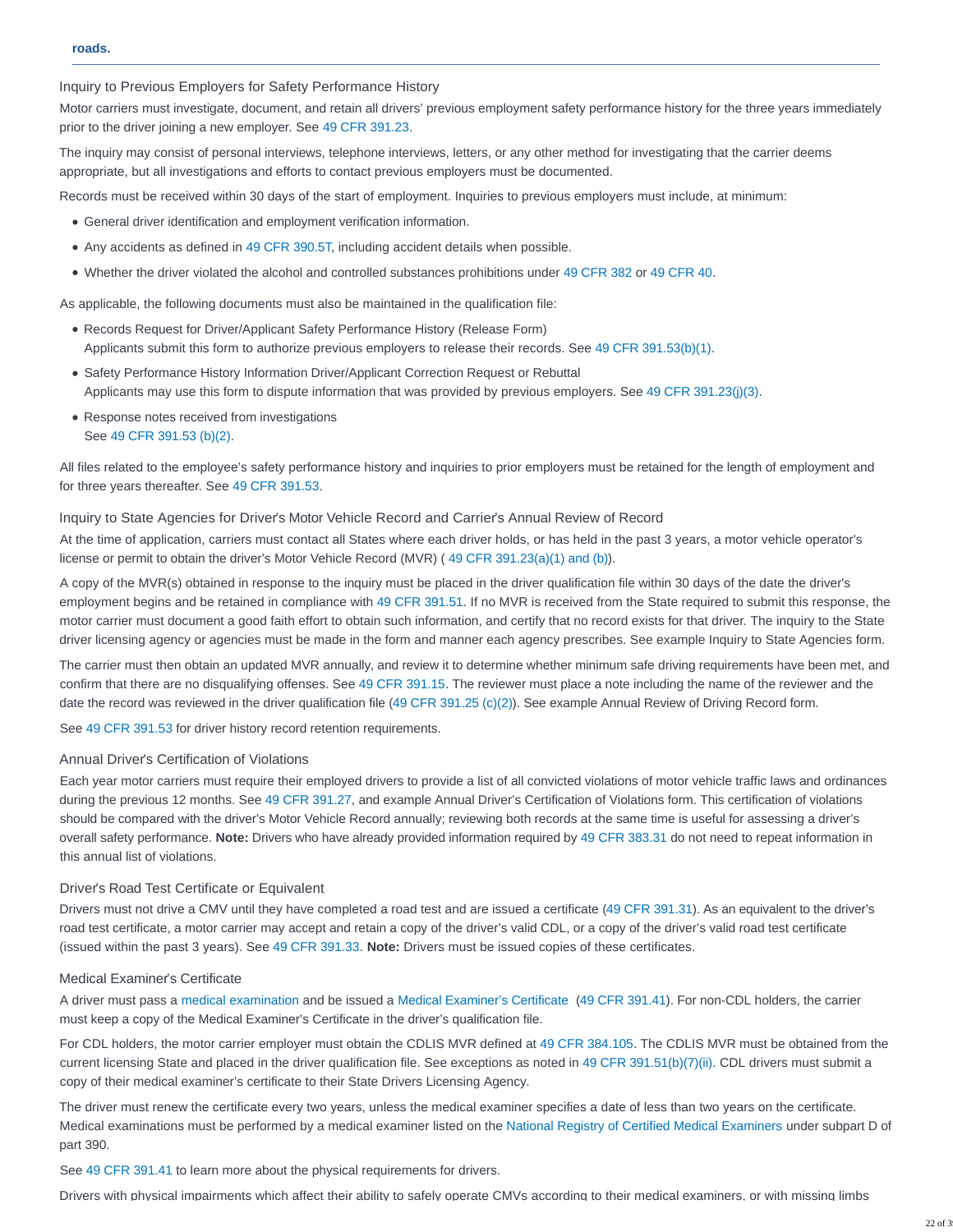(e.g., hand, arm, foot, or leg), are required to obtain a [Skill Performance Evaluation certificate.](https://www.fmcsa.dot.gov/medical/driver-medical-requirements/skill-performance-evaluation-certificate-program)

#### **Note of Medical Examiner Listing**

A note must be included in the driver's qualification file to verify that the medical examiner is listed on the [National Registry of Certified Medical](https://nationalregistry.fmcsa.dot.gov/NRPublicUI/home.seam) Examiners:

- Notes are needed for non-CDL drivers (See [49 CFR 391.51\(b\)\(9\)\(i\)\)](http://www.ecfr.gov/cgi-bin/text-idx?SID=51f95a95ac57663d294af73fb3f7735b&mc=true&node=se49.5.391_151&rgn=div8).
- Notes are needed for (See [49 CFR 391.51\(b\)\(9\)\(ii\)\)](http://www.ecfr.gov/cgi-bin/text-idx?SID=51f95a95ac57663d294af73fb3f7735b&mc=true&node=se49.5.391_151&rgn=div8).

#### Inquiry about Drug and Alcohol Tests

Employers must ask potential employees if they have tested positive, or refused to test, on any pre-employment drug or alcohol test where the employee applied for, but did not obtain, safety-sensitive transportation work. See [49 CFR 391.23\(e\),](http://www.ecfr.gov/cgi-bin/text-idx?SID=51f95a95ac57663d294af73fb3f7735b&mc=true&node=se49.5.391_123&rgn=div8) and a sample Pre-employment Drug or Alcohol Test questionnaire. If the potential employee admits to having a positive test or refused to test, that individual must not perform safetysensitive functions until the successful completion of the return-to-duty process. See [49 CFR 40.25\(j\)](https://www.ecfr.gov/cgi-bin/text-idx?SID=51a9a8b4cb86d7cc6434504ca61fa69f&mc=true&node=se49.5.40_125&rgn=div8) and [49 CFR 40, Subpart O.](https://www.ecfr.gov/cgi-bin/retrieveECFR?gp=&amp;amp;SID=14e0a719f159dbcf6b3c38fc07239743&mc=true&n=sp49.5.40.o&r=SUBPART&ty=HTML)

If a driver refuses to allow the prospective employer to make an inquiry about previous drug and alcohol tests, the employer must not permit the driver to operate a CMV. See [49 CFR 391.23\(f\)\(1\).](https://www.ecfr.gov/cgi-bin/text-idx?SID=51a9a8b4cb86d7cc6434504ca61fa69f&mc=true&node=se49.5.391_123&rgn=div8)

#### 6.1.3 Common Violations

The following table lists some of the most common driver qualification violations.

| <b>Violation</b>                                                                                                                 | <b>Relevant</b><br><b>CFR</b> |
|----------------------------------------------------------------------------------------------------------------------------------|-------------------------------|
| Non-English speaking driver                                                                                                      | 391.11                        |
| Incomplete driver qualification file                                                                                             | 391.51                        |
| Operating a property-carrying vehicle without possessing a valid medical certificate                                             | 391.41                        |
| Driver does not have a valid operator's license for the CMV being operated                                                       | 391.11                        |
| Expired medical examiner's certificate                                                                                           | 391.45                        |
| Driver lacking physical qualification(s)                                                                                         | 391.11                        |
| Driver operating a CMV without proper endorsements or in violation of restrictions                                               | 391.11                        |
| Driving a CMV while disqualified—suspended for safety-related or unknown reason and in the State of driver's license<br>issuance | 391.15                        |
| Driving a CMV while disqualified—suspended for non-safety-related reason and in the State of driver's license issuance           |                               |
| Driver lacking valid license for type vehicle being operated                                                                     | 391.11                        |

#### 6.2 CDL Driver Training and Standards (Parts 380 and 383)

This section outlines training and standards applicable to drivers holding a Commercial Driver's License (CDL).

Part 383 establishes standards to help prevent truck and bus accidents, fatalities, and injuries by requiring drivers to have a single CDL, and by disqualifying drivers who operate commercial motor vehicles (CMVs) in an unsafe manner. With certain limited exceptions listed in [49 CFR 383.3,](https://www.ecfr.gov/cgi-bin/text-idx?SID=51a9a8b4cb86d7cc6434504ca61fa69f&mc=true&node=se49.5.383_13&rgn=div8) a driver must hold a CDL if he or she operates in interstate, intrastate, or foreign commerce and drives a CMV as defined in [49 CFR 383.5.](https://www.ecfr.gov/cgi-bin/text-idx?SID=51a9a8b4cb86d7cc6434504ca61fa69f&mc=true&node=se49.5.385_15&rgn=div8) A commercial learner's permit (CLP) is also considered a valid CDL for the purpose of behind-the-wheel training. The complete list of CLP requirements are in [49 CFR 383.25.](https://www.ecfr.gov/cgi-bin/text-idx?SID=51a9a8b4cb86d7cc6434504ca61fa69f&mc=true&node=se49.5.383_125&rgn=div8)

#### **CDLs are State-issued Licenses.**

**Because the CDL is a State-issued license, carriers should check with the appropriate State officials regarding particular license classes and specific exceptions stated in [49 CFR 383.3.](https://www.ecfr.gov/cgi-bin/text-idx?SID=51a9a8b4cb86d7cc6434504ca61fa69f&mc=true&node=se49.5.383_13&rgn=div8)**

The Commercial Driver's License Information System (CDLIS) enables States to exchange information about the driving records of CMV drivers. CDLIS helps ensure that only one license is issued to a driver, and that currently disqualified drivers cannot obtain a CDL. Employers can access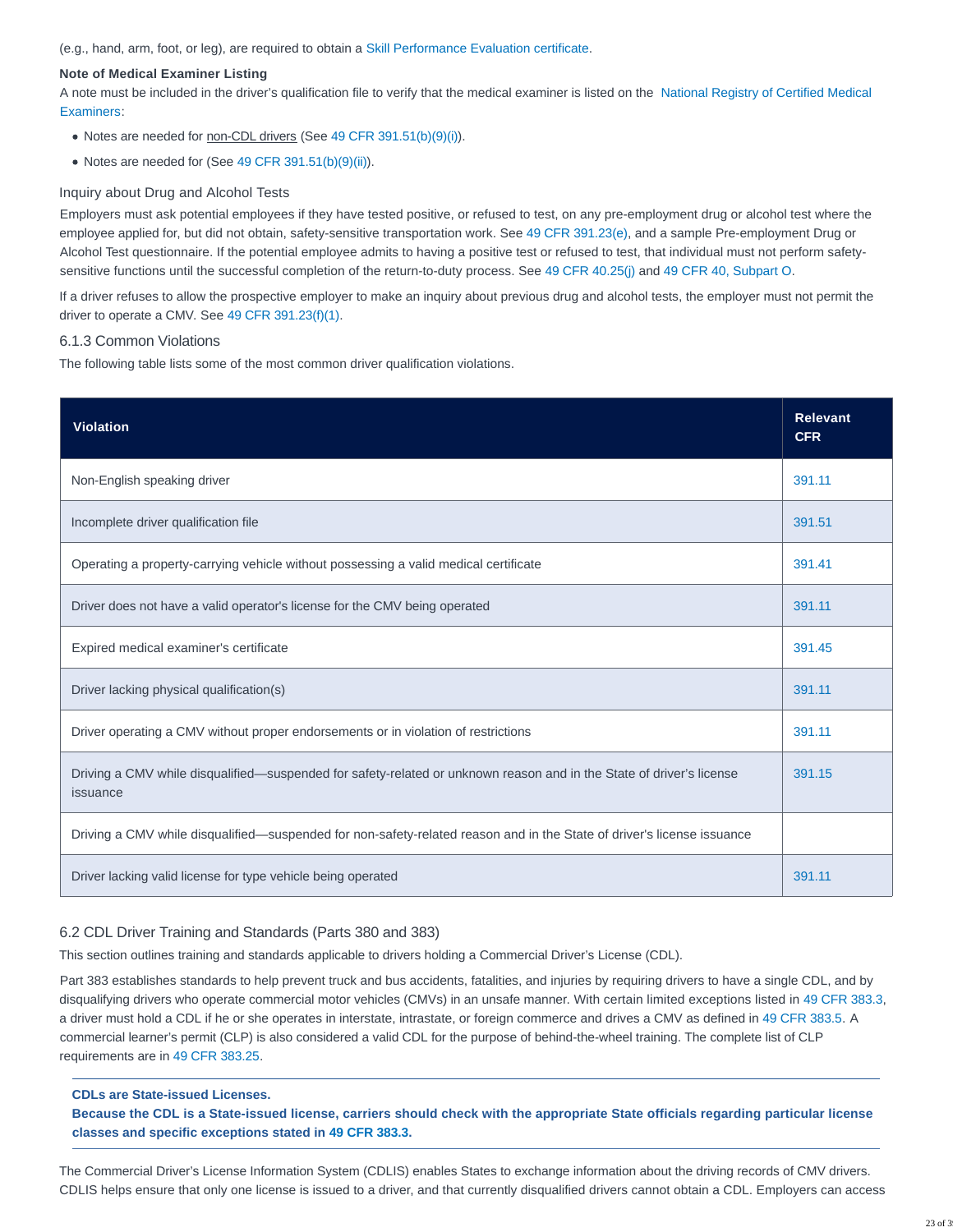information in the CDLIS clearinghouse through their State's vehicle licensing agency.

# 6.2.1 CMV Groups (383.91)

There are three commercial motor vehicle groups: A, B, and C. Every driver must be tested for the CMV group for which he or she desires a CDL. See [49 CFR 383.91](https://www.ecfr.gov/cgi-bin/text-idx?SID=51a9a8b4cb86d7cc6434504ca61fa69f&mc=true&node=se49.5.383_191&rgn=div8) for full definitions.

| <b>CMV Group</b>                               | <b>Definition</b>                                                                                                                                                                                                                                                           |
|------------------------------------------------|-----------------------------------------------------------------------------------------------------------------------------------------------------------------------------------------------------------------------------------------------------------------------------|
| <b>GROUP A</b><br>(Combination<br>Vehicle)     | Any combination of vehicles with a gross combination weight rating (GCWR) of 26,001 pounds or more, provided the<br>gross vehicle weight rating (GVWR) of the vehicles(s) being towed is in excess of 10,000 pounds.                                                        |
| <b>GROUP B</b><br>(Heavy Straight)<br>Vehicle) | Any single vehicle with a GVWR of 26,001 pounds or more, or any such vehicle towing a vehicle not in excess of 10,000<br>pounds GVWR.                                                                                                                                       |
| <b>GROUP C</b><br>(Small Vehicle)              | Any single vehicle, or combination of vehicles, that does not meet the definition of Group A or Group B, but is designed<br>to transport 16 or more passengers including the driver, or is used in the transportation of hazardous materials as<br>defined in 49 CFR 383.5. |

# 6.2.2 CDL Endorsements (383.93)

Drivers who operate the specialized CMVs listed below must pass additional tests and obtain endorsements on their CDLs.

- **T** —Double/triple trailers (knowledge test only)
- **P** —Passenger (knowledge and skills tests)
- N Tank vehicle (knowledge test only)
- **H** —Hazardous materials (knowledge test only)
- **X** —Hazardous materials and for tank and HM combination
- **S** —School Bus (knowledge and skills test)

# See [49 CFR 383.93](https://www.ecfr.gov/cgi-bin/text-idx?SID=51a9a8b4cb86d7cc6434504ca61fa69f&mc=true&node=se49.5.383_193&rgn=div8) about endorsements.

# 6.2.3 Hazardous Materials Endorsement (383.141)

State agencies are responsible for issuing hazardous materials endorsements for a CDL, and approve the applicants for these endorsements. See [49 CFR 383.141](https://www.ecfr.gov/cgi-bin/text-idx?SID=51a9a8b4cb86d7cc6434504ca61fa69f&mc=true&node=se49.5.383_1141&rgn=div8) for full regulations on prohibition, individual notification, and the hazardous materials endorsement renewal cycle.

# 6.2.4 Air Brake Restrictions (383.95)

If a CDL is issued to a driver that:

- Fails the air brake section of the knowledge test; or
- Performs the skills test in a vehicle not equipped with air brakes;

The CLP/CDL must show that the license holder may not operate any CMV equipped with any type of air brake. See [49 CFR 383.95.](https://www.ecfr.gov/cgi-bin/text-idx?SID=51a9a8b4cb86d7cc6434504ca61fa69f&mc=true&node=se49.5.383_195&rgn=div8)

# 6.2.5 Disqualification of Drivers (383.51)

If an employer knows, or reasonably should know, that a driver is disqualified, it must not allow the disqualified driver to operate a CMV. See [49](https://www.ecfr.gov/cgi-bin/text-idx?SID=51a9a8b4cb86d7cc6434504ca61fa69f&mc=true&node=se49.5.383_137) CFR 383.37. The disqualification period of a driver is determined by the offense and the driver's record of prior convictions. There are separate disqualification tables for the following types of offenses in [49 CFR 383.51:](https://www.ecfr.gov/cgi-bin/text-idx?SID=51a9a8b4cb86d7cc6434504ca61fa69f&mc=true&node=se49.5.383_151) major offenses, serious offenses, railroad-highway grade crossing offenses, and violations of out-of-service orders. Major and serious offenses require driver disqualification even if the CDL holder is driving a non-CMV.

## **Disqualifying Offenses**

Major offenses require a minimum disqualification of one year and include the following:

- Driving under the influence of alcohol as prescribed by State law.
- Driving under the influence of a controlled substance.
- Having an alcohol concentration of .04 or greater while operating a CMV.
- Refusing to take an alcohol test as required by implied consent laws or regulations.
- Leaving the scene of an accident.
- Using the vehicle to commit a felony.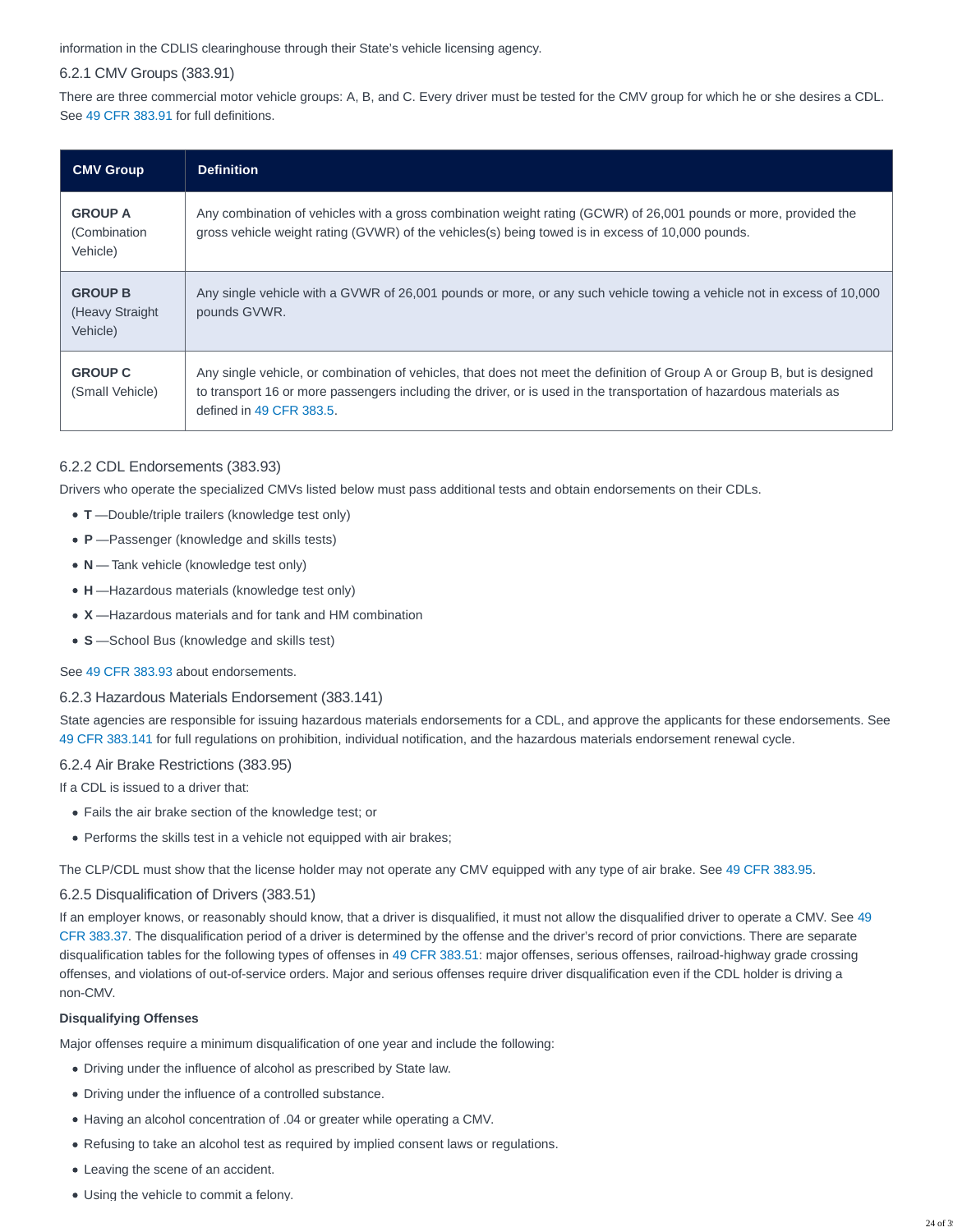- Driving a CMV while revoked, suspended, canceled or disqualified as a result of prior violations committed while operating a CMV.
- Causing a fatality through the negligent operation of a CMV.
- Using the vehicle in the commission of a felony involving the manufacturing, distributing, or dispensing of a controlled substance (mandatory lifetime disqualification).

Serious offenses require a minimum disqualification of 60 days and include the following:

- Speeding excessively (15 mph or more over the speed limit).
- Driving recklessly.
- Making improper or erratic traffic lane changes.
- Following the vehicle ahead too closely.
- Violating State or local law relating to motor vehicle traffic control arising in connection with a fatal accident.
- Driving a CMV without obtaining a CLP or CDL or without a CLP or CDL in the driver's possession.
- Driving a CMV without the proper class license and/or endorsements.
- Violating laws relating to prohibiting texting or using a handheld mobile telephone while driving a CMV.

See [49 CFR 383.51](https://www.ecfr.gov/cgi-bin/text-idx?SID=51a9a8b4cb86d7cc6434504ca61fa69f&mc=true&node=se49.5.383_151) for a list of all offenses and disqualifying periods for drivers convicted of an offense.

# 6.2.6 Drug and Alcohol Testing: Implied Consent (383.72)

Any person that holds a CLP or CDL or drives a CMV is considered to have consented to take an alcohol or drug test if he or she is suspected of driving under the influence. If a CMV driver refuses to submit to a test, or fails a test, the driver will face consequences and may be disqualified. See [49 CFR 383.72](https://www.ecfr.gov/cgi-bin/text-idx?SID=51a9a8b4cb86d7cc6434504ca61fa69f&mc=true&node=se49.5.383_172&rgn=div8) and Table 1 in [49 CFR 383.51.](https://www.ecfr.gov/cgi-bin/text-idx?SID=51a9a8b4cb86d7cc6434504ca61fa69f&mc=true&node=se49.5.383_151)

### 6.2.7 Notifying Employer of Convictions (383.31)

A CDL holder must notify their employer(s) within 30 days of conviction for any State or local law pertaining to motor vehicle traffic control (other than a parking violation). The notification must be in writing and include all information outlined in [49 CFR 383.31\(c\).](https://www.ecfr.gov/cgi-bin/text-idx?SID=51a9a8b4cb86d7cc6434504ca61fa69f&mc=true&node=se49.5.383_131&rgn=div8)

### 6.2.8 Special Training for LCV and Entry-Level Drivers (Part 380)

Special training requirements for **drivers of longer combination vehicles (LCVs)** and **entry-level drivers** are found in [49 CFR 380.](http://www.ecfr.gov/cgi-bin/text-idx?SID=3e07c96b289f432979d354750549cbf7&mc=true&node=pt49.5.380&rgn=div5) Subparts A through D, apply to all operators of LCVs in interstate commerce, employers of such persons, and those who provide instruction to LCV drivers. An LCV is defined as any combination of a truck–tractor and two or more trailers operating on the [National System of Interstate and Defense](https://www.fhwa.dot.gov/interstate/finalmap.cfm) Highways with a GVW greater than 80,000 pounds. [Subpart E](https://www.ecfr.gov/cgi-bin/retrieveECFR?gp=&SID=14e0a719f159dbcf6b3c38fc07239743&mc=true&n=sp49.5.380.e&r=SUBPART&ty=HTML) lists the rules for all entry-level CMV drivers in interstate commerce.

# LCV Driver Requirements (380.107)

Drivers wanting to operate a LCV must successfully complete a LCV driver-training program as detailed in [49 CFR 380.107.](https://www.ecfr.gov/cgi-bin/text-idx?SID=51a9a8b4cb86d7cc6434504ca61fa69f&mc=true&node=se49.5.380_1107&rgn=div8)

Before receiving training, a driver must present evidence to the LCV driver-instructor that he or she meets the general requirements of [49 CFR](https://www.ecfr.gov/cgi-bin/text-idx?SID=51a9a8b4cb86d7cc6434504ca61fa69f&mc=true&node=se49.5.380_1201&rgn=div8) 380.201 for the specific type of LCV training required. See [49 CFR 380.107.](https://www.ecfr.gov/cgi-bin/text-idx?SID=51a9a8b4cb86d7cc6434504ca61fa69f&mc=true&node=se49.5.380_1107&rgn=div8)

#### **LCV Training Certification Document (380.401) and Employer Responsibilities (380.113)**

Drivers who successfully complete the LCV training will be issued an LCV Driver-Training Certificate.

A motor carrier is prohibited from allowing a driver to operate an LCV unless the driver can produce an LCV Driver-Training Certificate or an [LCV](http://www.ecfr.gov/graphics/pdfs/er30mr04.000.pdf) Driver-Training Certificate of Grandfathering. Employers are required to retain a copy of this certificate in the Driver Qualification File, as described in [49 CFR 380.401.](https://www.ecfr.gov/cgi-bin/text-idx?SID=51a9a8b4cb86d7cc6434504ca61fa69f&mc=true&node=se49.5.380_1401&rgn=div8)

#### **LCV Instructor Qualification Requirements (380.301)**

There are two types of LCV instructors: classroom instructors and skills instructors. The requirements for each are as follows:

#### **LCV Classroom Instructor**

- Audit the driver training course he or she intends to instruct; and
- If employed by a training institution, meet all State requirements for a vocational instructor.

#### **LCV Skills Instructor**

- Provide evidence of successful completion of the Driver Training Program requirements, as stated in [49 CFR 380.201,](https://www.ecfr.gov/cgi-bin/text-idx?SID=51a9a8b4cb86d7cc6434504ca61fa69f&mc=true&node=se49.5.380_1201&rgn=div8) when requested by an employer or as part of a compliance review;
- If employed by a training institution, meet all State requirements for a vocational instructor;
- Possess a valid Class A CDL with all appropriate endorsements necessary to operate the CMVs relevant to the subject matter being taught; and
- Have a minimum of two years of CMV driving experience in a vehicle representative of the type of LCV training being provided.

[49 CFR 380.303](https://www.ecfr.gov/cgi-bin/text-idx?SID=51a9a8b4cb86d7cc6434504ca61fa69f&mc=true&node=se49.5.303_1303&rgn=div8) lists acceptable substitutions that qualify for instructor requirements.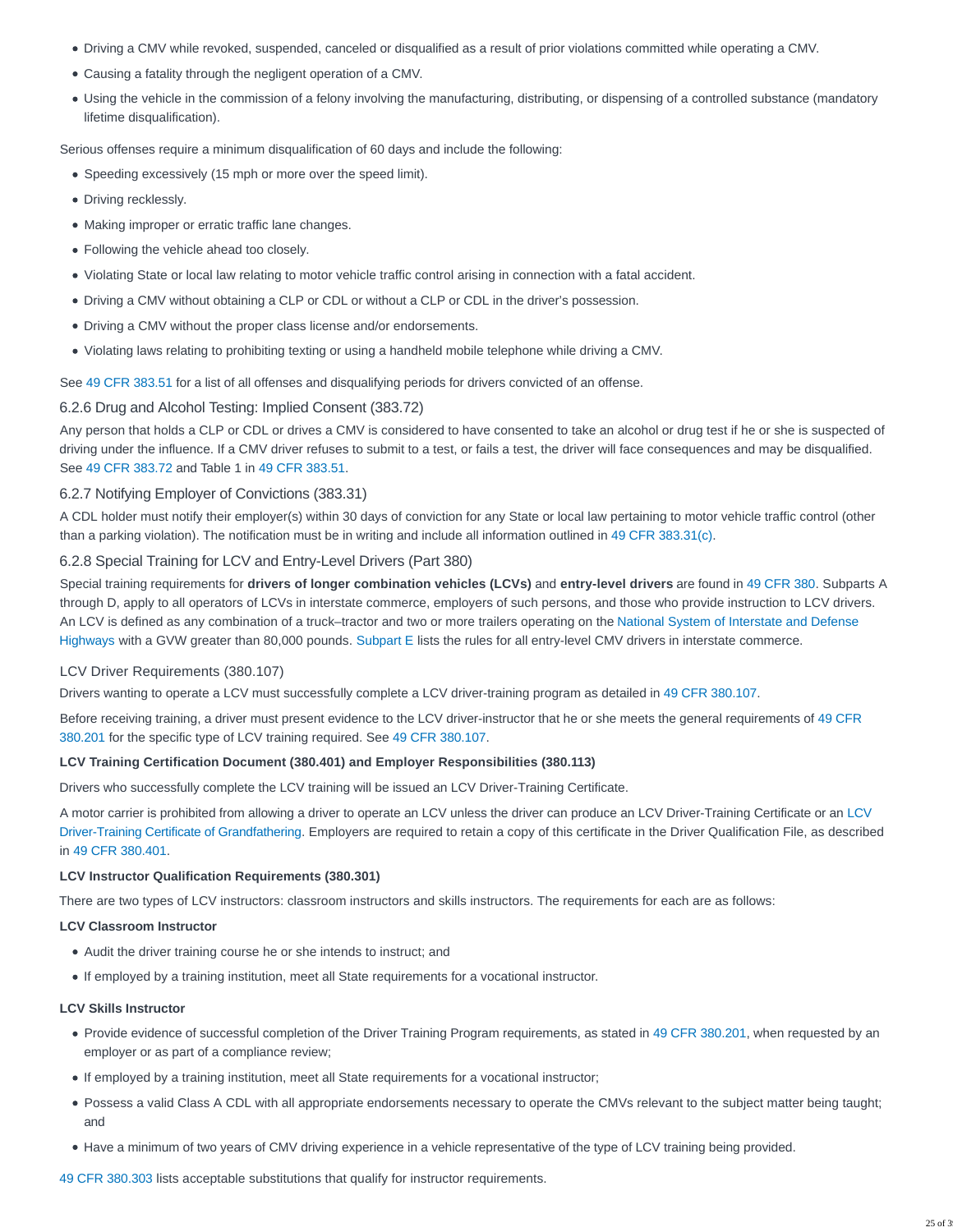#### Entry-Level Driver Training Requirements (380, Subpart E)

An entry-level driver is a driver with less than one year of experience operating a CMV with a CDL in interstate commerce. Entry-level drivers who drive in interstate commerce, and are subject to the CDL requirements of [49 CFR 383,](http://www.ecfr.gov/cgi-bin/text-idx?SID=3e07c96b289f432979d354750549cbf7&mc=true&node=pt49.5.383&rgn=div5) must comply with the rules of [49 CFR 380, Subpart E.](https://www.ecfr.gov/cgi-bin/retrieveECFR?gp=&SID=14e0a719f159dbcf6b3c38fc07239743&mc=true&n=sp49.5.380.e&r=SUBPART&ty=HTML)

Exceptions to this rule include:

- Drivers who are subject to the jurisdiction of the Federal Transit Administration; or
- Drivers who are otherwise exempt under [49 CFR 390.3\(f\).](https://www.ecfr.gov/cgi-bin/text-idx?SID=51a9a8b4cb86d7cc6434504ca61fa69f&mc=true&node=se49.5.390_13&rgn=div8)

In addition to passing the CDL test, entry-level drivers must complete the following training:

- Driver qualifications
- Hours of service of drivers
- Driver wellness
- Whistleblower protection

#### **Rule Change Notification**

**FMCSA recently published a final Entry-Level Driver Training Rule. The compliance date for this rule is February 7, 2020. Until this date, the current rule summarized above, remains in effect. For more information, see FMCSA's [Entry-Level Driver Training](https://www.fmcsa.dot.gov/registration/commercial-drivers-license/eldt) Rule.**

#### **Entry-Level Training Certification Document (380.513) and Employer Responsibilities (380.509)**

If entry-level drivers began operating a CMV requiring a CDL in interstate commerce after July 20, 2003, they must complete the additional required training noted in [49 CFR 380.503.](https://www.ecfr.gov/cgi-bin/text-idx?SID=51a9a8b4cb86d7cc6434504ca61fa69f&mc=true&node=se49.5.380_1503&rgn=div8) Employers are responsible for verifying that each entry-level driver has completed the required training.

The trainer must provide a certificate to an entry-level driver upon completion of training. A copy of the certificate must be maintained in the driver's qualification file. See [49 CFR 380.509.](https://www.ecfr.gov/cgi-bin/text-idx?SID=51a9a8b4cb86d7cc6434504ca61fa69f&mc=true&node=se49.5.380_1509&rgn=div8)

#### 6.2.9 Common Violations

The following table lists some of the most common driver training-related violations.

| <b>Violation</b>                                                                                                   | <b>Relevant Code</b> |
|--------------------------------------------------------------------------------------------------------------------|----------------------|
| Operating a CMV without a CDL                                                                                      | 383.23               |
| Driving a CMV while CDL is suspended for a safety-related reason                                                   | 383.51               |
| Driving a CMV while CDL is suspended for a non-safety-related reason and in the State of driver's license issuance | 383.51               |
| Operating a CMV with an improper CDL group                                                                         | 383.91               |
| Operating a CMV with more than one driver's license                                                                | 383.21               |
| No tank vehicle endorsement on CDL                                                                                 | 383.93               |
| No hazardous materials endorsement on CDL                                                                          | 383.93               |
| No passenger vehicle endorsement on CDL                                                                            | 383.93               |
| No double/triple trailer endorsement on CDL                                                                        | 383.93               |
| Violating airbrake restriction                                                                                     | 383.95               |

#### 6.3 Requirements While Driving CMVs (Part 392)

[49 CFR 392](http://www.ecfr.gov/cgi-bin/text-idx?SID=6be86f66c4096ac034b4e1c9028c7585&mc=true&node=pt49.5.392&rgn=div5) discusses requirements, such as those related to illness and fatigue, drug and alcohol use, and seat belt use, for anyone driving a commercial motor vehicle (CMV). It also identifies requirements that apply to carriers, brokers, and other parties in the logistics chain. Every CMV must be operated within the laws and regulations of its current jurisdiction. However, if FMCSA imposes a higher standard than that of the jurisdiction, the FMCSA rule must be obeyed.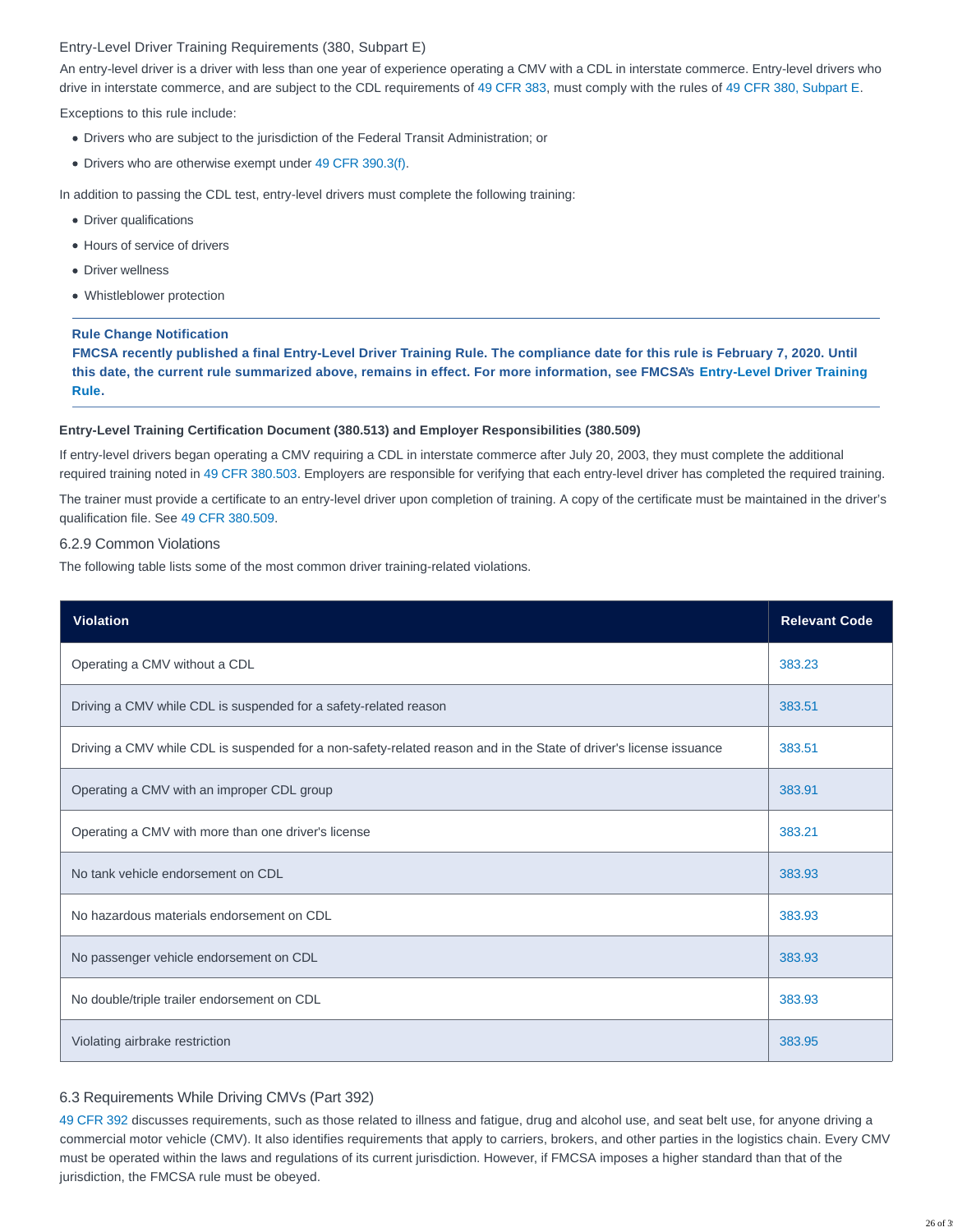**FMCSA has instituted coercion rules intended to prevent motor carriers from influencing drivers to violate safety regulations. Only the driver can determine if he or she is too ill or tired to safely operate a vehicle, or if the road conditions pose too great a safety hazard to drive. See the [coercion rule](https://csa.fmcsa.dot.gov/safetyplanner/myfiles/SubSections.aspx?ch=21&sec=59&sub=109) in 49 CFR 390.5T and 49 CFR 390.6 for further detail.**

# 6.3.1 Illness or Fatigue (392.3)

Drivers may not operate, nor shall a motor carrier require or permit a driver to operate, a CMV if they are too tired or sick to drive safely. **Operation may be discontinued at the driver's discretion** . In the case of a grave emergency, where danger to the driver, occupants, or other users on the road would increase if the driver stopped operating the CMV, the driver may continue until the nearest place the danger can be eliminated.

## 6.3.2 Alcohol (392.5)

Drivers are forbidden to consume or be under the influence of alcohol (as defined in [49 CFR 382.107\)](https://www.ecfr.gov/cgi-bin/text-idx?SID=51a9a8b4cb86d7cc6434504ca61fa69f&mc=true&node=se49.5.382_1107&rgn=div8) **within four hours** of going on duty or operating a CMV [\(49 CFR 392.5\)](https://www.ecfr.gov/cgi-bin/text-idx?SID=51a9a8b4cb86d7cc6434504ca61fa69f&mc=true&node=se49.5.392_15&rgn=div8). Drivers are forbidden to use alcohol, be under the influence of alcohol, or have any measured alcohol concentration, while on duty, or operating, or in physical control of a commercial motor vehicle. Alcohol can only be transported as part of a shipment.

### **Any driver found in violation of [49 CFR 392.5](https://www.ecfr.gov/cgi-bin/text-idx?SID=51a9a8b4cb86d7cc6434504ca61fa69f&mc=true&node=se49.5.392_15&rgn=div8) (alcohol misuse) will be placed out-of-service for 24 hours effective immediately.**

# 6.3.3 Drugs (392.4)

No driver may be on duty and possess, or be under the influence of, any of the following types of drugs or substances:

- Any [21 CFR 1308.11](https://www.ecfr.gov/cgi-bin/text-idx?SID=51a9a8b4cb86d7cc6434504ca61fa69f&mc=true&node=se21.9.1308_111&rgn=div8) Schedule I substance;
- Any type or formulation of an amphetamine;
- Any type or derivative of a narcotic; or
- Any other substance that would impede a driver's ability to safely operate a vehicle, including misused or abused prescription drugs, or marijuana, medicinal, or otherwise.

These rules do not apply to prescription drugs or substances given to a driver under the instruction of a licensed medical practitioner as noted in [49 CFR 382.107,](https://www.ecfr.gov/cgi-bin/text-idx?SID=51a9a8b4cb86d7cc6434504ca61fa69f&mc=true&node=se49.5.382_1107&rgn=div8) so long as the substance does not impede the driver's ability to safely operate a vehicle.

The term "possession" does not apply to substances manifested and transported as part of a shipment.

# 6.3.4 Equipment, Inspection, and Use (392.7—392.9)

A vehicle may not be driven **unless the driver is satisfied** that its parts and accessories are in good working order. See the [Parts and](https://csa.fmcsa.dot.gov/safetyplanner/myfiles/Sections.aspx?ch=22&sec=64) Accessories Needed for Safe Operation and [Vehicle Inspections](https://csa.fmcsa.dot.gov/safetyplanner/myfiles/SubSections.aspx?ch=22&sec=65&sub=148) sections of this planner for additional information. Drivers must also be satisfied that the emergency equipment required in [49 CFR 393.95](https://www.ecfr.gov/cgi-bin/text-idx?SID=51a9a8b4cb86d7cc6434504ca61fa69f&mc=true&node=se49.5.393_195&rgn=div8) is in place and ready for use. All drivers must use the vehicle's parts, accessories, and emergency equipment when and as needed.

[49 CFR 392.7](https://www.ecfr.gov/cgi-bin/text-idx?SID=51a9a8b4cb86d7cc6434504ca61fa69f&mc=true&node=se49.5.392_17&rgn=div8) notes that, at minimum, the driver should inspect these parts and accessories to ensure that they are in good working order prior to operating the vehicle. See [Pre-trip Inspections.](https://csa.fmcsa.dot.gov/safetyplanner/myfiles/SubSections.aspx?ch=22&sec=65&sub=148#pretrip)

- Service brakes, including trailer brake connections
- Parking (hand) brake
- Steering mechanism
- Lighting devices and reflectors
- Tires
- Horns
- Windshield wipers
- Rear-vision mirrors
- Coupling devices
- Wheels and rims
- Emergency equipment

Prior to departure, cargo must also be properly distributed and sufficiently secured as listed in [49 CFR 392.9](https://www.ecfr.gov/cgi-bin/text-idx?SID=51a9a8b4cb86d7cc6434504ca61fa69f&mc=true&node=se49.5.392_19&rgn=div8) and further explained in [49 CFR 393,](https://www.ecfr.gov/cgi-bin/retrieveECFR?gp=&SID=14e0a719f159dbcf6b3c38fc07239743&mc=true&n=sp49.5.393.i&r=SUBPART&ty=HTML) Subpart I (393.100—393.136).

#### 6.3.5 Seat Belts (392.16)

Drivers may not operate CMVs without first properly restraining themselves and all passengers with a seat belt, if the vehicle is equipped with seat belts.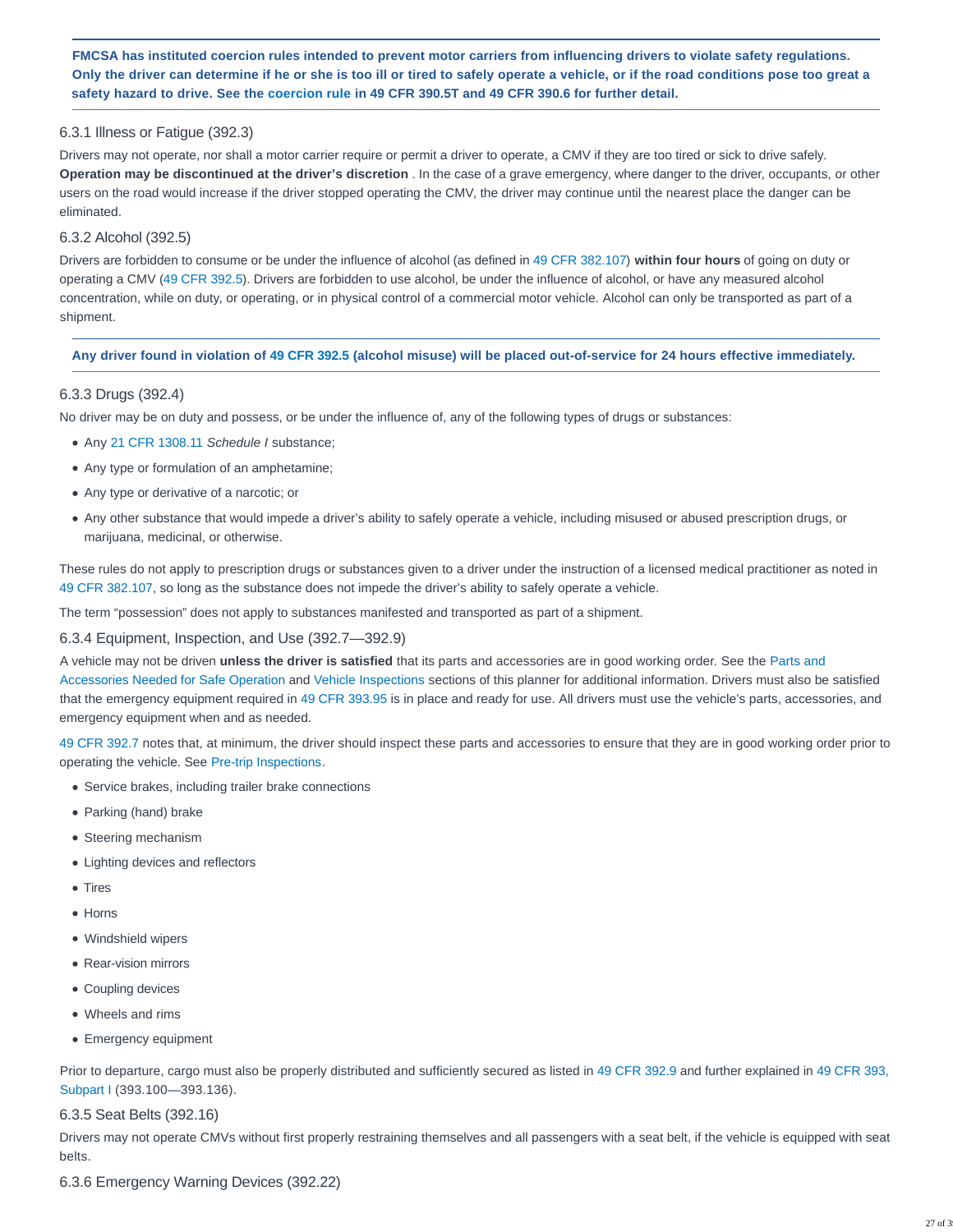If a vehicle is stopped on a highway or shoulder for a reason other than a necessary traffic stop, the driver must turn on the vehicle's hazard warning system, which is to be left on until the vehicle's external warning devices are in position. The hazard warning system must again be utilized when the warning devices are being picked up before the vehicle moves on.

Warning devices (warning triangles, fusee flares, or liquid-burning flares) must be placed **within 10 minutes** in three locations:

- One on the traffic side, four paces (approximately 10 feet) from the vehicle, in the direction of approaching traffic;
- One in the center of the traffic lane or shoulder, 40 paces (approximately 100 feet) from the vehicle, in the direction of approaching traffic; and
- One in the center of the traffic lane or shoulder, 40 paces (approximately 100 feet) from the vehicle, in the direction away from approaching traffic.

If flares are used, the driver is responsible for ensuring that at least one flare remains lit at each location as long as the vehicle is stopped.

## 6.3.7 Radar Detectors (392.71)

[49 CFR 392.71](https://www.ecfr.gov/cgi-bin/text-idx?SID=51a9a8b4cb86d7cc6434504ca61fa69f&mc=true&node=se49.5.392_171) states that no driver may use a radar detector in a CMV, or operate a CMV that is equipped with, or contains, any radar detector.

# 6.3.8 Electronic Devices/Mobile Phones (392.80—392.82)

No driver may use a hand-held mobile telephone or engage in texting while driving a CMV, according to [49 CFR 392, Subpart H.](https://www.ecfr.gov/cgi-bin/retrieveECFR?gp=&SID=14e0a719f159dbcf6b3c38fc07239743&mc=true&n=sp49.5.392.h&r=SUBPART&ty=HTML) The only occasion where either is permissible is when drivers are communicating with law enforcement officials or other emergency services.

Penalties for texting or using a hand-held mobile phone can reach \$2,750, as adjusted for inflation, for drivers and \$11,000, as adjusted for inflation, for employers who allow or require drivers to text or use a hand-held mobile phone while driving. Second and third offenses result in driver disqualifications for 60 and 120 days, respectively. States will suspend a driver's Commercial Driver's License (CDL) after two or more serious traffic violations.

# 6.3.9 Railroad Crossings (392.10—392.11)

Motor vehicles transporting passengers and certain types of hazardous materials, as cited in [49 CFR 392.10\(a\),](https://www.ecfr.gov/cgi-bin/text-idx?SID=51a9a8b4cb86d7cc6434504ca61fa69f&mc=true&node=se49.5.392_110&rgn=div8) are forbidden from crossing railroad tracks without first stopping within 50 feet but no closer than 15 feet, listening, and looking both ways for an approaching train. Drivers may cross the railroad tracks once it is safe to do so, though they are not permitted to shift gears while crossing the tracks. See [49 CFR](https://www.ecfr.gov/cgi-bin/text-idx?SID=51a9a8b4cb86d7cc6434504ca61fa69f&mc=true&node=se49.5.392_110&rgn=div8) 392.10(b) for a list of exceptions where a stop need not be made.

# 6.3.10 Hazardous Weather Conditions (392.14)

Extreme caution must be exercised when hazardous weather conditions adversely affect visibility or traction as it relates to a motor vehicle. Drivers are required to reduce speed under such conditions. If conditions become sufficiently dangerous, operations must immediately be discontinued until the vehicle can again be safely operated. In a case where the danger to the driver, occupants, or other users on the road would increase by stopping, the driver may continue operating the vehicle until the nearest place the danger can be eliminated.

# 6.3.11 Operating Authority (392.9a)

See the [Obtaining Operating Authority](https://csa.fmcsa.dot.gov/safetyplanner/myfiles/Sections.aspx?ch=19&sec=50) section of this planner for information about registering with FMCSA and obtaining operating authority if you are a "for-hire" carrier.

# 6.3.12 Common Violations

The following table lists some of the most common violations associated with driving a CMV.

| <b>Violation</b>                                         | <b>Relevant Code</b> |
|----------------------------------------------------------|----------------------|
| Moving violations, such as:<br>• Speeding                | 392.2                |
| • Following too closely                                  |                      |
| • Improper lane changes                                  |                      |
| • Reckless driving                                       |                      |
| • Improper turns                                         |                      |
| • Failure to yield to right of way                       |                      |
| • Railroad grade crossing violations                     |                      |
| • Failure to obey a traffic control device               |                      |
|                                                          |                      |
| Failing to use seat belt while operating CMV             | 392.16               |
| Using a hand-held mobile telephone while operating a CMV | 392.82               |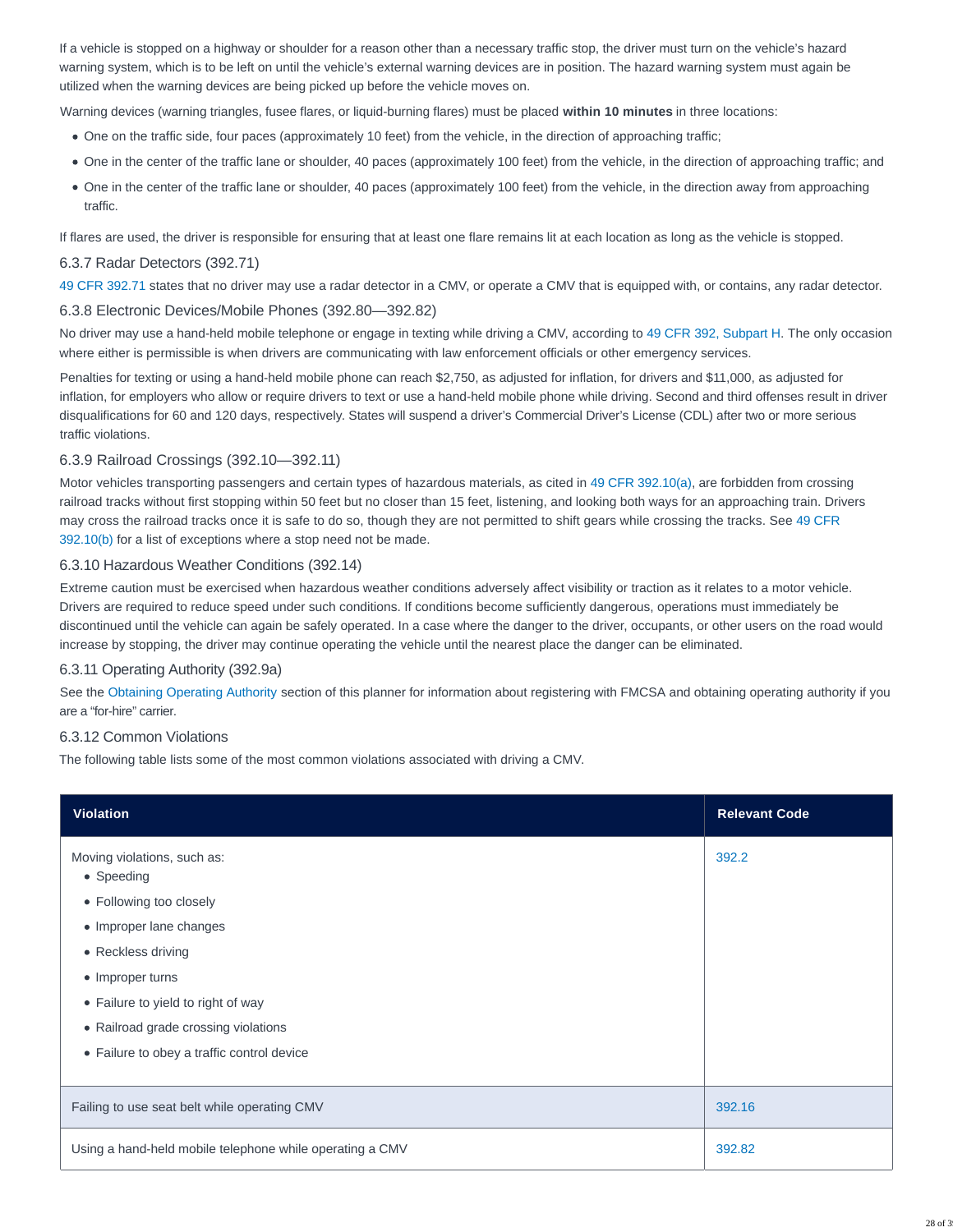| <b>Violation</b>                                                    | <b>Relevant Code</b> |
|---------------------------------------------------------------------|----------------------|
| Unauthorized passenger on board CMV                                 | 392.60               |
| Driving under the influence of drugs                                | 392.4A               |
| Driving while in possession of intoxicating beverage, non-cargo     | 392.5A3              |
| Wheel (mud) flaps missing or defective                              | 392.2WC              |
| Failing to secure vehicle equipment or load (49 CFR 393, Subpart I) | 392.9(a)(2)          |
| Driver failing to conduct pre-trip inspection                       | 392.7(a)             |
| Failing/improper placement of warning devices                       | 392.22(b)            |

# 6.4 Hours of Service (Part 395)

This section explains the hours of service (HOS) rules, and outlines Subpart A—General and Subpart B—Electronic Logging Devices (ELDs). "Hours of service" refers to the maximum amount of time drivers are permitted to be on duty including driving time, and specifies number and length of rest periods, to help ensure that drivers stay awake and alert. In general, all carriers and drivers operating commercial motor vehicles (CMVs) must comply with HOS regulations in [49 CFR 395.](http://www.ecfr.gov/cgi-bin/text-idx?SID=6be86f66c4096ac034b4e1c9028c7585&mc=true&node=pt49.5.395&rgn=div5) Exceptions are listed in [Sections 395.1 \(b through x\).](https://www.ecfr.gov/cgi-bin/text-idx?SID=51a9a8b4cb86d7cc6434504ca61fa69f&mc=true&node=se49.5.395_11&rgn=div8) [FMCSA's Interstate Truck](https://www.fmcsa.dot.gov/sites/fmcsa.dot.gov/files/docs/Drivers%20Guide%20to%20HOS%202015_508.pdf) Driver's Guide to Hours of Service provides detailed examples of how the HOS rules are applied, and how logbooks should be completed.

# 6.4.1 Exceptions (395.1)

HOS rules apply to all carriers and drivers except in specific situations related to the topics below. See [49 CFR 395.1](https://www.ecfr.gov/cgi-bin/text-idx?SID=51a9a8b4cb86d7cc6434504ca61fa69f&mc=true&node=se49.5.395_11&rgn=div8) for more information.

**Note:** Some topics are complete or partial exemptions from compliance with HOS rules, while others are exceptions to the record of duty status (RODS) requirements.

- Adverse driving conditions
- Emergency conditions
- Agricultural operations
- Commercial beekeeping operations
- Construction materials and equipment utility
- Covered farm vehicles
- Division 1.1, 1.2, or 1.3 explosives
- Driver/salesperson
- Groundwater well drilling operations
- Hi-rail vehicles
- Livestock
- Motion picture production site
- Oilfield operations
- Pipeline welding trucks
- Railroad signal employees
- Ready-mixed concrete delivery
- Retail store deliveries
- Short-haul provision: CDL & non-CDL operator
- Sixteen-hour exception for property-carrying driver
- Sleeper berths
- State of Alaska
- State of Hawaii
- Travel time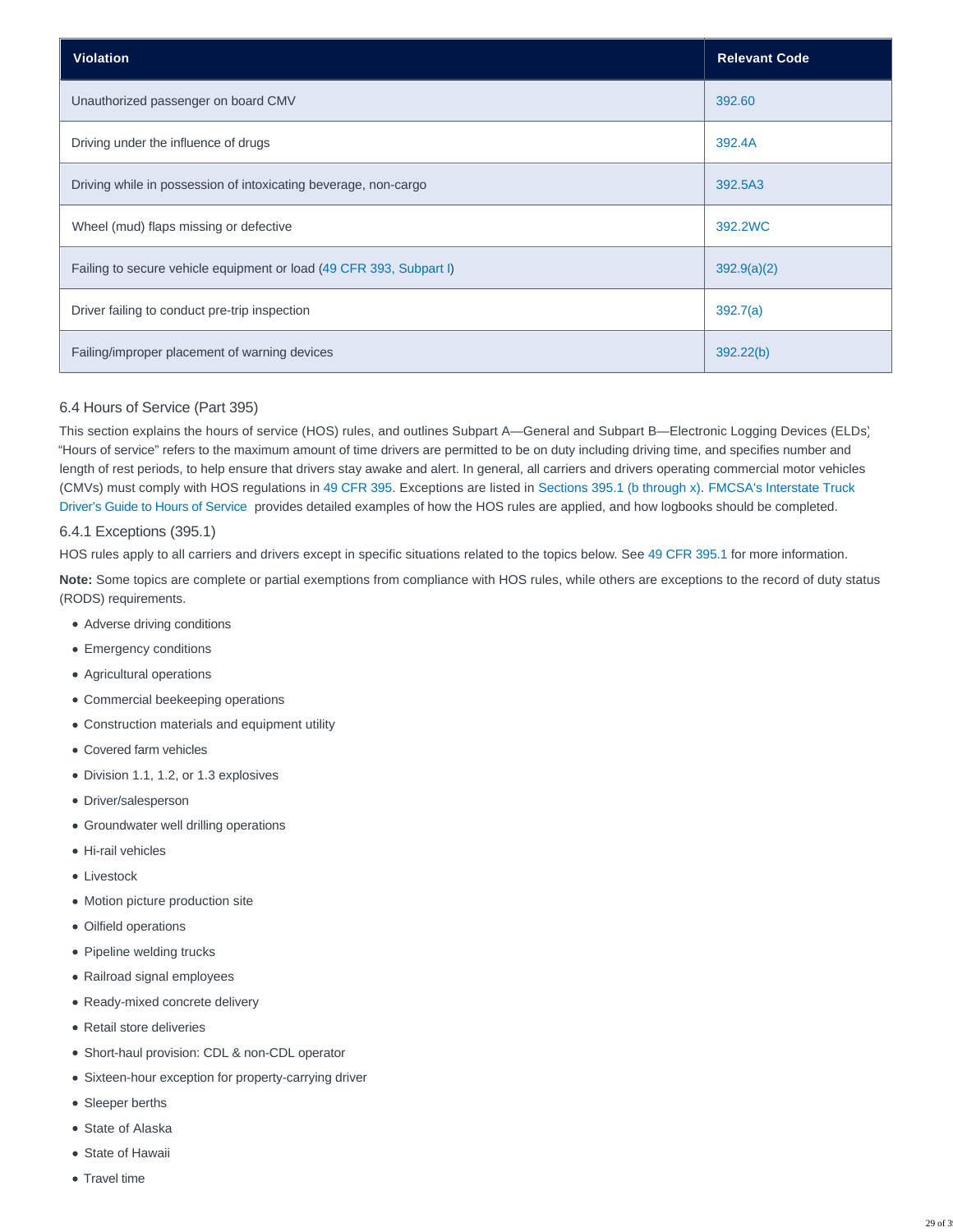Utility service vehicles

# 6.4.2 Property-Carrying Operations (395.3)

[49 CFR 395.3](https://www.ecfr.gov/cgi-bin/text-idx?SID=51a9a8b4cb86d7cc6434504ca61fa69f&mc=true&node=se49.5.395_13&rgn=div8) lists the maximum driving time for property-carrying vehicles.

## Hour of Service Rules for Property-Carrying Operations

| <b>Rule</b>                                      | <b>Definition</b>                                                                                                                                                                                                                                                                                                               |
|--------------------------------------------------|---------------------------------------------------------------------------------------------------------------------------------------------------------------------------------------------------------------------------------------------------------------------------------------------------------------------------------|
| <b>Start of Work Shift</b>                       | A driver must take 10 consecutive hours off duty prior to starting a shift.                                                                                                                                                                                                                                                     |
| <b>14-Hour "Driving</b><br><b>Window</b> " Limit | A motor carrier must not permit or require a driver, nor shall a driver drive after the 14 <sup>th</sup> hour after coming on duty<br>following 10 consecutive hours off duty. Once reaching the 14-consecutive-hour limit, drivers must have 10<br>consecutive hours off duty before driving again.                            |
| 11-Hour Driving<br>Limit                         | During the 14-consecutive-hour period explained above, drivers are only allowed to drive for up to 11 hours. Once a<br>driver has driven 11 hours, he or she must have 10 consecutive hours off duty before driving again.                                                                                                      |
| <b>30-Minute Rest</b><br><b>Break</b>            | Except for drivers who qualify for either short haul exception listed in 49 CFR 395.1 (e)(1) or (2), driving is not<br>permitted if more than 8 hours have passed since the end of the driver's last off duty or sleeper berth period of at least<br>30 minutes.                                                                |
| 60 and 70-Hour<br>Limits                         | A motor carrier must not permit or require a driver, nor shall a driver drive after a total of:<br>• 60 hours on duty in 7 consecutive days (if the motor carrier does not operate CMVs every day of the week); or<br>• 70 hours on duty in 8 consecutive days (if the motor carrier does operate CMV's every day of the week). |

**Note:** An off duty period of 34 or more consecutive hours may restart a driver's 7 or 8 consecutive day period. See [Sections 395.3\(c\)\(1\) and](https://www.ecfr.gov/cgi-bin/text-idx?SID=51a9a8b4cb86d7cc6434504ca61fa69f&mc=true&node=se49.5.395_13&rgn=div8) 395.3(c)(2) for applicable 34-hour restart provisions. FMCSA suspended indefinitely enforcement of the 1–5 a.m. periods and once in 168 hours.

**Note:** If the driver of a property-carrying CMV works more than one job of any kind, that time must also be included as on-duty time.

6.4.3 Passenger-Carrying Operations (395.5)

[49 CFR 395.5](https://www.ecfr.gov/cgi-bin/text-idx?SID=51a9a8b4cb86d7cc6434504ca61fa69f&mc=true&node=se49.5.395_15&rgn=div8) lists the maximum driving time for passenger-carrying vehicles.

# Hours of Service Rules for Passenger-Carrying Operations

| <b>Rule</b>                | <b>Definition</b>                                                                                                                                                                                                                                                                                |
|----------------------------|--------------------------------------------------------------------------------------------------------------------------------------------------------------------------------------------------------------------------------------------------------------------------------------------------|
| <b>Start of Work Shift</b> | A driver must take 8 consecutive hours off duty prior to starting a shift.                                                                                                                                                                                                                       |
| <b>10-Hour Limit</b>       | Drivers are allowed to drive for up to 10 hours following 8 consecutive hours off duty.                                                                                                                                                                                                          |
| <b>15-Hour Limit</b>       | A motor carrier cannot permit or require a driver, nor shall a driver drive after 15 hours are spent on duty following 8<br>consecutive hours off duty.                                                                                                                                          |
| 60 and 70-Hour<br>Limits   | A motor carrier must not permit or require a driver, nor shall a driver drive after a total of:<br>• 60 hours on duty in 7 consecutive days (carrier does not operate CMVs every day of the week); or<br>• 70 hours on duty in 8 consecutive days (carrier operates CMVs every day of the week). |

**Note:** If a driver of a passenger-carrying vehicle works more than one job of any kind, that time must also be included as on-duty time.

# 6.4.4 Driver's Record of Duty Status (RODS) (395.8)

Every driver needs to prepare a record of duty status for each 24-hour period. Failure to record, complete, or retain the log, or knowingly falsifying logs or other reports, makes the driver and/or carrier liable to prosecution. Logs must be kept current by showing each change in duty status. The time zone used on a driver's daily log should be the time standard of that driver's home terminal. An [example driver's record of duty status](https://www.fmcsa.dot.gov/sites/fmcsa.dot.gov/files/docs/Drivers%20Guide%20to%20HOS%202015_508.pdf) can be found in FMCSA's Interstate Truck Driver's Guide to Hours of Service. See [49 CFR 395.8](https://www.fmcsa.dot.gov/sites/fmcsa.dot.gov/files/docs/Drivers%20Guide%20to%20HOS%202015_508.pdf) for more information.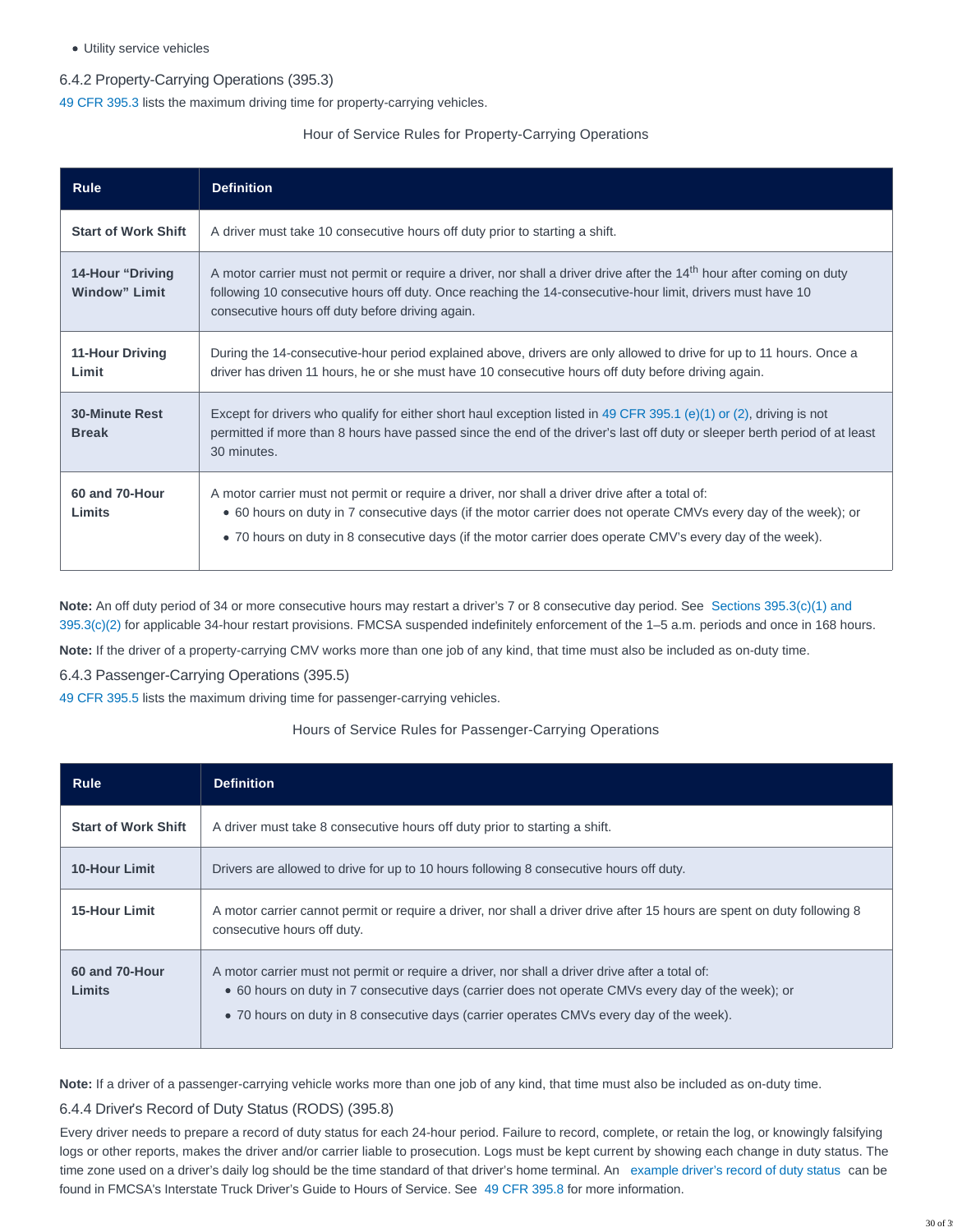# Short-Haul Exemptions to Record of Duty Status Regulations

There are exceptions to the RODS regulations for drivers that drive short distances:

- 100 air-mile radius driver exemption (see [49 CFR 395.1 \(e\)\(1\)\)](https://www.ecfr.gov/cgi-bin/text-idx?SID=51a9a8b4cb86d7cc6434504ca61fa69f&mc=true&node=se49.5.395_11&rgn=div8).
- 150 air-mile radius driver exemption, for drivers of property-carrying CMVs who do not require a CDL and operate within a 150 air-mile radius of their normal work reporting location (see [49 CFR 395.1 \(e\)\(2\)\)](https://www.ecfr.gov/cgi-bin/text-idx?SID=51a9a8b4cb86d7cc6434504ca61fa69f&mc=true&node=se49.5.395_11&rgn=div8).

Details about all exceptions from the HOS regulations can be found in [FMCSA's Interstate Truck Driver's Guide to Hours of Service](https://www.fmcsa.dot.gov/sites/fmcsa.dot.gov/files/docs/Drivers%20Guide%20to%20HOS%202015_508.pdf) .

Drivers must meet all of the qualifications specified in the regulations to use an exemption. If even one of the qualifications is not met, then all of the standard hours of service rules apply.

## Electronic Logging Devices (395 Subpart B) and Automatic On-Board Recording Devices (395.15)

Beginning December 18, 2017, motor carriers subject to the Electronic Logging Device (ELD) rule must automatically record on- and off-duty time using an ELD. Motor carriers who have an automatic on-board recording device (AOBRD) that was installed and in-use prior to December 18, 2017, may continue to use this device to record and share HOS data until December 16, 2019.

- Requirements for ELDs can be found in [49 CFR 395 Subpart B.](https://www.ecfr.gov/cgi-bin/retrieveECFR?gp=&SID=14e0a719f159dbcf6b3c38fc07239743&mc=true&n=sp49.5.395.b&r=SUBPART&ty=HTML)
- Requirements for automatic onboard recording devices can be found in [49 CFR 395.15.](https://www.ecfr.gov/cgi-bin/text-idx?SID=51a9a8b4cb86d7cc6434504ca61fa69f&mc=true&node=se49.5.395_115&rgn=div8)

When requested by an authorized safety official, a motor carrier must produce ELD records in an electronic format either at the time of the request or, if the motor carrier has multiple offices or terminals, within the time permitted under [49 CFR 390.29.](https://www.ecfr.gov/cgi-bin/text-idx?SID=ff6de4c1951028b844773344a009e579&mc=true&node=se49.5.390_129&rgn=div8) A motor carrier must retain for 6 months, a back-up copy of the ELD records on a device separate from that on which the original data are stored.

More information about the ELD rule, including a complete list of exemptions, can be found on [FMCSA's ELD webpage](https://www.fmcsa.dot.gov/hours-service/elds/electronic-logging-devices) .

# Submitting/Retaining Duty Status Paper Logs (395.8 (a)(2)(ii) and 395.8 (k))

A driver who is not subject to the ELD rule may still be subject to HOS regulation. In this case, the driver must submit the original paper log sheet to the employing carrier within 13 days after trip completion. The driver shall retain a copy of each ROD status for the previous seven consecutive days, which shall be in his/her possession and available for inspection while on duty. All hard copies of the driver's record of duty status must be signed by the driver.

When a motor carrier uses a driver initially or intermittently, the carrier must obtain from its driver a signed statement giving the total time on duty during the immediately preceding seven days, and the time at which the driver was last relieved of duty. See Hours of Service for First Time or Intermittent Drivers form. Records of duty status must be maintained, with all supporting documents, for a minimum of 6 months. See [Sections](https://www.ecfr.gov/cgi-bin/text-idx?SID=51a9a8b4cb86d7cc6434504ca61fa69f&mc=true&node=se49.5.395_18&rgn=div8) 395.8 (a)(2)(ii) and 395.8 (k).

# 6.4.5 Drivers Declared Out-of-Service (395.13)

A driver is not permitted to drive after being on duty in excess of the maximum periods permitted, as detailed in [49 CFR 395.13.](https://www.ecfr.gov/cgi-bin/text-idx?SID=51a9a8b4cb86d7cc6434504ca61fa69f&mc=true&node=se49.5.395_113&rgn=div8) Motor carriers cannot require or permit a driver who has been declared out-of-service to operate a CMV until the driver may lawfully do so.

# 6.4.6 Common Violations

The following table lists some of the most common hours of service violations.

| <b>Violation</b>                                                                                              | <b>Relevant Code</b> |
|---------------------------------------------------------------------------------------------------------------|----------------------|
| Form and manner issues, such as:<br>• Log does not include miles traveled<br>• Log does not include locations | 395.8                |
| Driver's RODS not current                                                                                     | 395.8(f)1            |
| 30-minute rest break after 8 hours on duty violations                                                         | 395.3(a)(3)(ii)      |
| 14-hour violations                                                                                            | 395.3(a)(2)          |
| False RODS                                                                                                    | 395.8(e)             |
| Failing to retain previous 7 days of RODS                                                                     | 395.8(k)(2)          |
| No driver RODS                                                                                                | 395.8(a)             |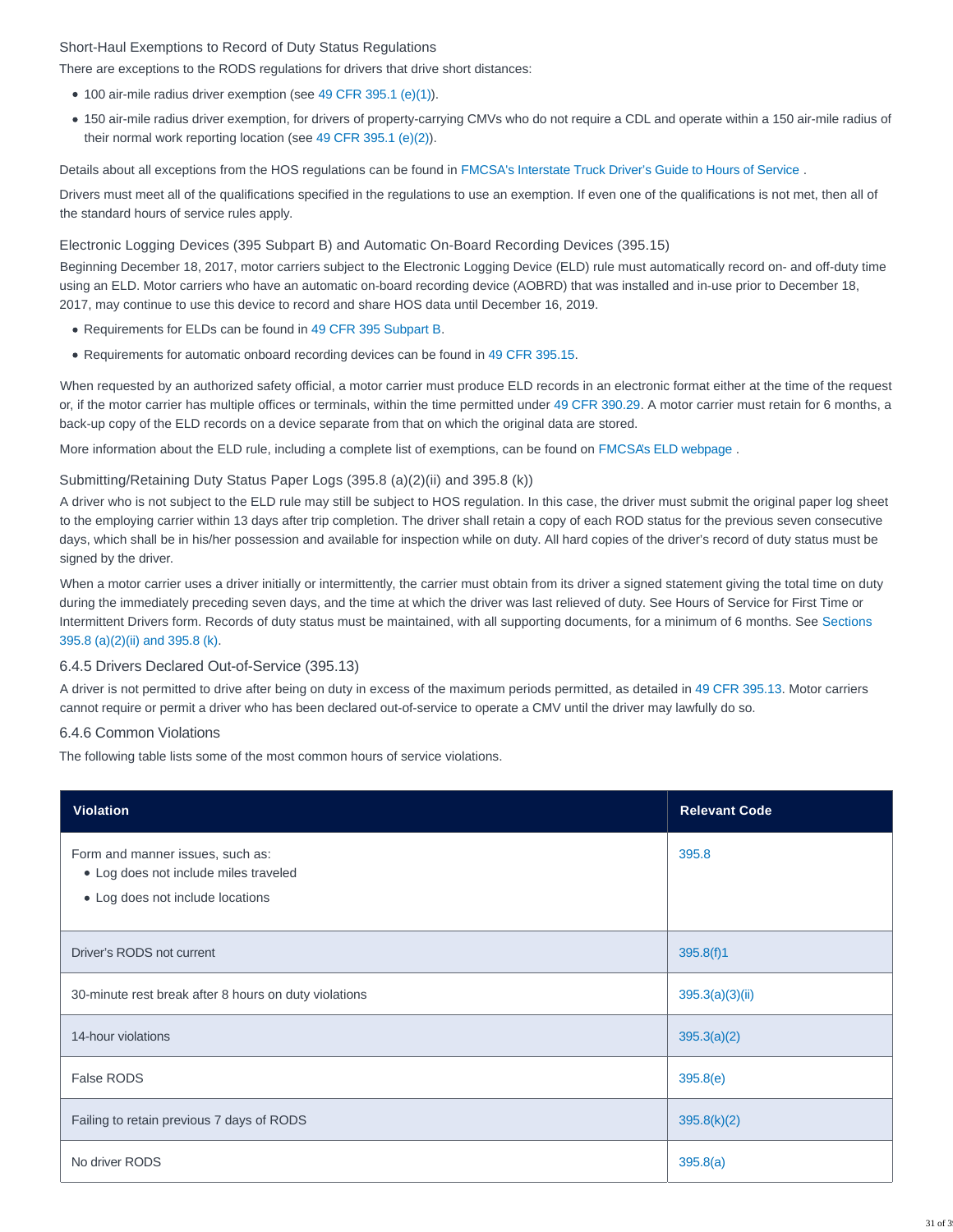| <b>Violation</b>                         | <b>Relevant Code</b> |
|------------------------------------------|----------------------|
| 11-hour violations                       | 395.3(a)(3)          |
| On-board recording device violations     | 395.15               |
| Driving after 70 hours on duty in 8 days | 395.3(b)(2)          |

# 6.5 Controlled Substances and Alcohol Use and Testing (Part 382)

This section details programs and requirements that help prevent crashes and injuries due to drug or alcohol use.

# 6.5.1 Implementing a Drug and Alcohol Program

Motor carriers must take steps to ensure their drivers are enrolled in a U.S. DOT drug and alcohol program; non-compliance could lead to costly fines. FMCSA and the Office of Drug and Alcohol Policy Compliance (ODAPC) provide many resources to help carriers learn more about training and testing guidance. For more information on resources and downloads, see [U.S. DOT Drug and Alcohol Resources for Employers,](https://www.transportation.gov/odapc/employer) [U.S. DOT](https://www.fmcsa.dot.gov/us-department-transportation-dot-drug-alcohol-supervisor-training-guidance) Drug and Alcohol Supervisor Training Guidance, and [FMCSA Employers Resources and Downloads.](https://www.fmcsa.dot.gov/regulations/drug-alcohol-testing/employers-resources-and-downloads)

**Alcohol is the intoxicating agent in beverage alcohol, ethyl alcohol, or other low molecular weight alcohols including methyl and isopropyl alcohol.**

**Controlled substances are considered to be any of the drugs and other substances listed in [21 CFR 1308.11–1308.15.](http://www.ecfr.gov/cgi-bin/retrieveECFR?gp=1&SID=fa20c3ca9d8cc9762002e63319be375e&ty=HTML&h=L&mc=true&n=pt21.9.1308&r=PART#se21.9.1308_111) See [49 CFR](https://www.ecfr.gov/cgi-bin/text-idx?SID=51a9a8b4cb86d7cc6434504ca61fa69f&mc=true&node=se49.5.382_1107&rgn=div8) 382.107 for a list of full definitions, and [49 CFR 40.85](https://www.ecfr.gov/cgi-bin/text-idx?SID=51a9a8b4cb86d7cc6434504ca61fa69f&mc=true&node=se49.5.40_185&rgn=div8) for a list of the controlled substances that labs test for.**

### Applicability

Employers and employees can quickly find out if they are required to comply with U.S. DOT drug and alcohol testing regulations by using the ["Am](https://www.transportation.gov/odapc/am-i-covered) I Covered?" decision tree at Transportation.gov. In general, controlled substances and alcohol use and testing regulations apply to the following:

- All service agents, employers, and employees who operate a CMV in any State and are subject to U.S. Commercial Driver's License (CDL) requirements, Licencia Federal de Conductor (Mexico) requirements, or CDL requirements of the Canadian National Safety Code.
- An employer who employs himself/herself as a driver must comply with both employer and driver requirements.
- An employer who employs only himself/herself as a driver shall implement a random alcohol and controlled substances testing program with two or more covered employees in a random testing selection pool or consortium.

#### **Exceptions to 49 CFR 382 include:**

- Drivers required to comply with the Federal Transit Administration's (FTA) alcohol and drug testing ( [49 CFR 655\)](http://www.ecfr.gov/cgi-bin/text-idx?SID=bf2b228506aa68d6a2e9b539eba1c304&mc=true&node=pt49.7.655&rgn=div5).
- Drivers exempt from CDL requirements by their issuing State.
- Active duty military personnel.
- Drivers who operate 'covered farm vehicles' as defined in [49 CFR 390.5T.](https://www.ecfr.gov/cgi-bin/text-idx?SID=51a9a8b4cb86d7cc6434504ca61fa69f&mc=true&node=se49.5.390_15t&rgn=div8)

See [49 CFR 382.103](https://www.ecfr.gov/cgi-bin/text-idx?SID=51a9a8b4cb86d7cc6434504ca61fa69f&mc=true&node=se49.5.382_1103&rgn=div8) for a full list of exceptions.

#### Using Service Agents

A service agent helps to implement the U.S. DOT/FMCSA drug and alcohol testing regulations. The agent cannot be an employee of the motor carrier. The service agent can coordinate the employer's testing services and be used to administer the employer's U.S. DOT drug and alcohol testing program. If you are an owner–operator, you must use a service agent to manage your program. Service agent requirements are defined by [49 CFR 40.](https://www.transportation.gov/odapc/part40) Also, see [What are Service Agents?](https://www.fmcsa.dot.gov/regulations/drug-alcohol-testing/what-are-service-agents)

**Note:** Use of service agents does not relieve employers of the responsibility to comply with all applicable requirements of 49 CFR Parts 40 and 382.

#### Recordkeeping Requirements

Employers must maintain records of alcohol and drug misuse prevention programs in a secure location with controlled access. See [49 CFR](https://www.ecfr.gov/cgi-bin/text-idx?SID=51a9a8b4cb86d7cc6434504ca61fa69f&mc=true&node=se49.5.382_1401&rgn=div8) 382.401.

- Employers must make records available within two business days at the principal place of business to any authorized FMCSA representative requesting records. See [49 CFR 382.405.](https://www.ecfr.gov/cgi-bin/text-idx?SID=51a9a8b4cb86d7cc6434504ca61fa69f&mc=true&node=se49.5.382_1405&rgn=div8)
- Records that are required to be prepared must be retained. See [49 CFR 382.401](https://www.ecfr.gov/cgi-bin/text-idx?SID=51a9a8b4cb86d7cc6434504ca61fa69f&mc=true&node=se49.5.382_1401&rgn=div8) for the minimum retention of each record type.
- When requested by authorized officials, employers are required to prepare and maintain a summary of the results of its alcohol and controlled substances testing programs performed under this part during the previous calendar year. In addition, if notified during the month of January of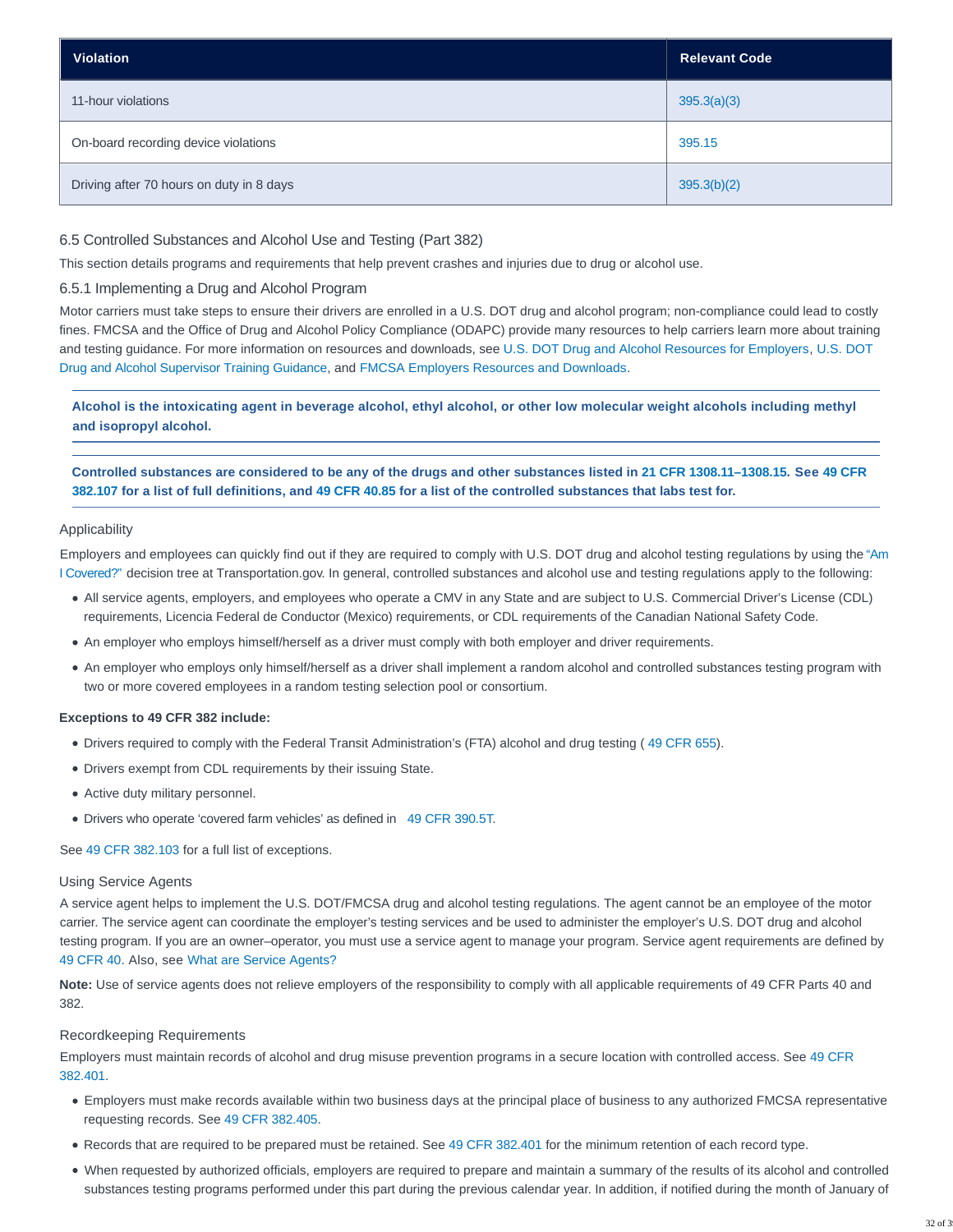a request to report the annual calendar year summary information, you must submit this report by March 15. See [49 CFR 382.403,](https://www.ecfr.gov/cgi-bin/text-idx?SID=51a9a8b4cb86d7cc6434504ca61fa69f&mc=true&node=se49.5.382_1403&rgn=div8) as well as [MIS survey filling instructions.](https://www.fmcsa.dot.gov/regulations/drug-alcohol-testing/annual-survey-instructions)

# Employer and Driver Education

Employers are required to promote and make known to each employee the policies and procedures on the misuse of drugs and alcohol. A policy that meets the requirements of the regulations is the foundation of an effective drug and alcohol program. Every person involved in the program should be familiar with the policy in order to avoid compliance problems. Every motor carrier must provide each of its employees with educational materials that explain the drug and alcohol use and testing regulations. See [49 CFR 382.601](https://www.ecfr.gov/cgi-bin/text-idx?SID=51a9a8b4cb86d7cc6434504ca61fa69f&mc=true&node=se49.5.382_1601&rgn=div8) for a full list of content. Also, see [FMCSA's Overview](https://www.fmcsa.dot.gov/regulations/drug-alcohol-testing/overview-drug-and-alcohol-rules) of Drug and Alcohol Rules and [Resources for Employees.](https://www.transportation.gov/odapc/employee)

### 6.5.2 Collecting Drug and Alcohol Records from Previous Employer

Employers must request alcohol and controlled substances information from previous employers in accordance with the requirements of [49 CFR](https://www.transportation.gov/odapc/part40/40-25) 40.25. See [and](https://www.ecfr.gov/cgi-bin/text-idx?SID=51a9a8b4cb86d7cc6434504ca61fa69f&mc=true&node=se49.5.382_1413&rgn=div8) [391.23\(e\).](https://www.ecfr.gov/cgi-bin/text-idx?SID=51a9a8b4cb86d7cc6434504ca61fa69f&mc=true&node=se49.5.391_123&rgn=div8) See also [6.1.2 Inquiry about Drug and Alcohol Tests](https://csa.fmcsa.dot.gov/safetyplanner/myfiles/SubSections.aspx?ch=23&sec=66&sub=152#inquiry) section of this planner.

## 6.5.3 Testing Types and Requirements (49 CFR 382, Subpart C)

There are several types of required tests as noted below. Employers can find information on drug and alcohol testing rules and related resources at [FMCSA's Drug and Alcohol Testing](https://www.fmcsa.dot.gov/regulations/drug-alcohol-testing/employers-resources-and-downloads) page.

### Pre-Employment Testing (Controlled Substances Only)

Results of the negative pre-employment drug test for controlled substances must be received by the carrier prior to allowing the driver to operate a CMV. See [49 CFR 382.301\(a\).](https://www.ecfr.gov/cgi-bin/text-idx?SID=51a9a8b4cb86d7cc6434504ca61fa69f&mc=true&node=se49.5.382_1301&rgn=div8)

#### Post-Accident Testing

After an applicable accident occurs involving a CMV (operating on a public road in commerce), each employer must test for alcohol and drugs for each of the surviving drivers. See [49 CFR 382.303\(a\) f](https://www.ecfr.gov/cgi-bin/text-idx?SID=51a9a8b4cb86d7cc6434504ca61fa69f&mc=true&node=se49.5.382_1303&rgn=div8)or **alcohol** tests and [49 CFR 382.303\(b\)](https://www.ecfr.gov/cgi-bin/text-idx?SID=51a9a8b4cb86d7cc6434504ca61fa69f&mc=true&node=se49.5.382_1303&rgn=div8) for **controlled substance** tests. Carriers must have a valid reason if tests were not conducted within the required time limits. In addition, carriers must document any information related to why the test(s) were not conducted.

The following flow chart and table are quick references for determining when post-accident tests are required.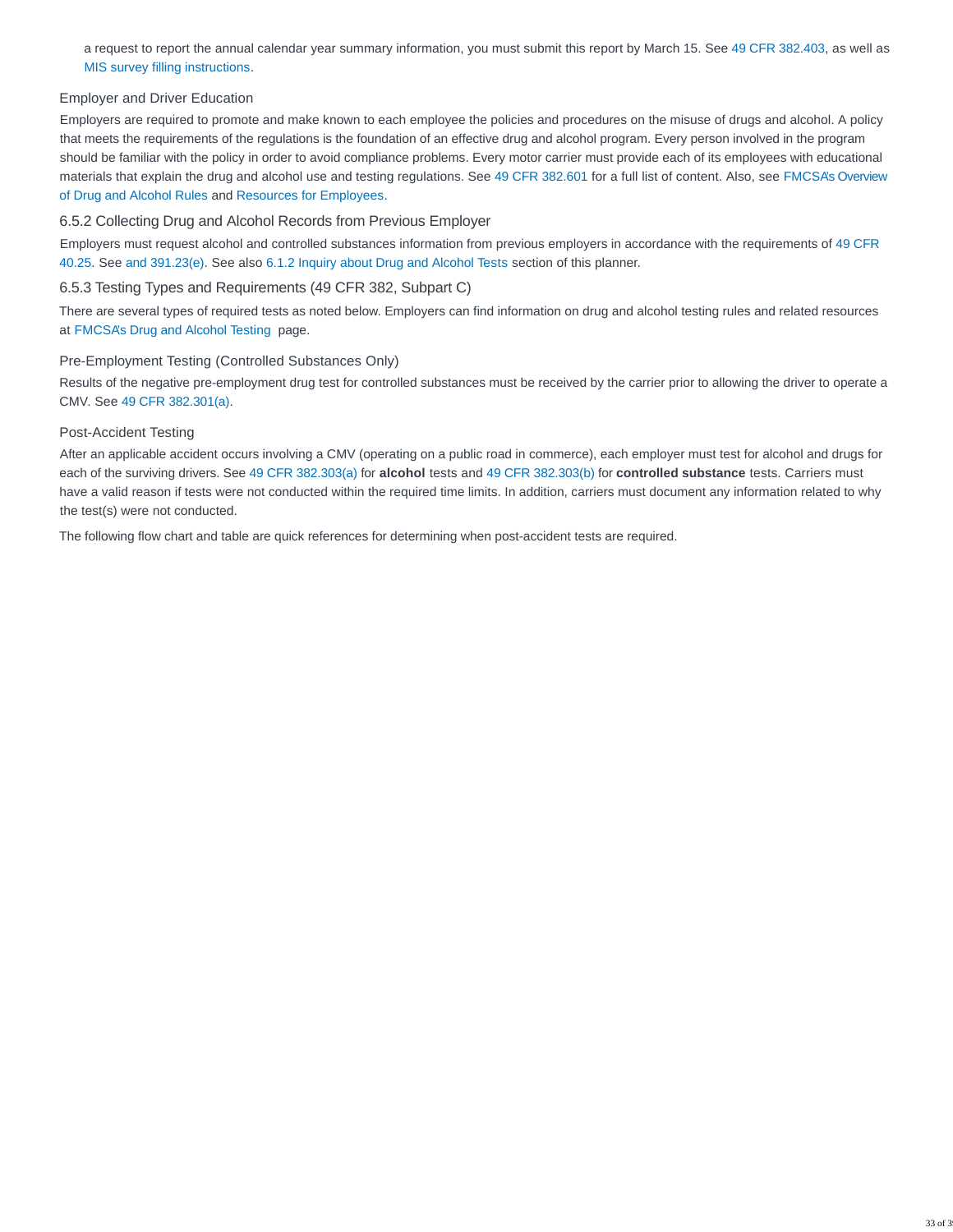

Figure 1: Post-Accident testing Flow Chart

| <b>Occurrence</b>             | <b>Post-Accident Testing Requirements</b>                                                                                                                                                       |  |
|-------------------------------|-------------------------------------------------------------------------------------------------------------------------------------------------------------------------------------------------|--|
| <b>Fatality Accident</b>      | Always test for drugs and alcohol.                                                                                                                                                              |  |
| <b>Bodily Injury Accident</b> | If a driver is issued a citation within 8 hours of the occurrence, an alcohol test is required.<br>If a driver is issued a citation within 32 hours of the occurrence, a drug test is required. |  |
| <b>Tow-Away Accident</b>      | If a driver is issued a citation within 8 hours of the occurrence, an alcohol test is required.<br>If a driver is issued a citation within 32 hours of the occurrence, a drug test is required. |  |

Random Testing (382.305)

In general, employers need to randomly test drivers at a minimum annual percentage rate of per calendar year (January 1-December 31):

- 10 percent of the number of drivers for alcohol testing; and
- 25 percent of the number of drivers for drug testing.
- The random alcohol tests must be performed immediately prior, during, or immediately after a driver has performed a safety-sensitive function.
- All drivers must have an equal chance of being tested.
- See [49 CFR 382.305](https://www.ecfr.gov/cgi-bin/text-idx?SID=51a9a8b4cb86d7cc6434504ca61fa69f&mc=true&node=se49.5.382_1305&rgn=div8) for additional information.

**Note:** For current testing random rates check [DOT random testing rates.](https://www.transportation.gov/odapc/random-testing-rates)

#### Reasonable Suspicion Testing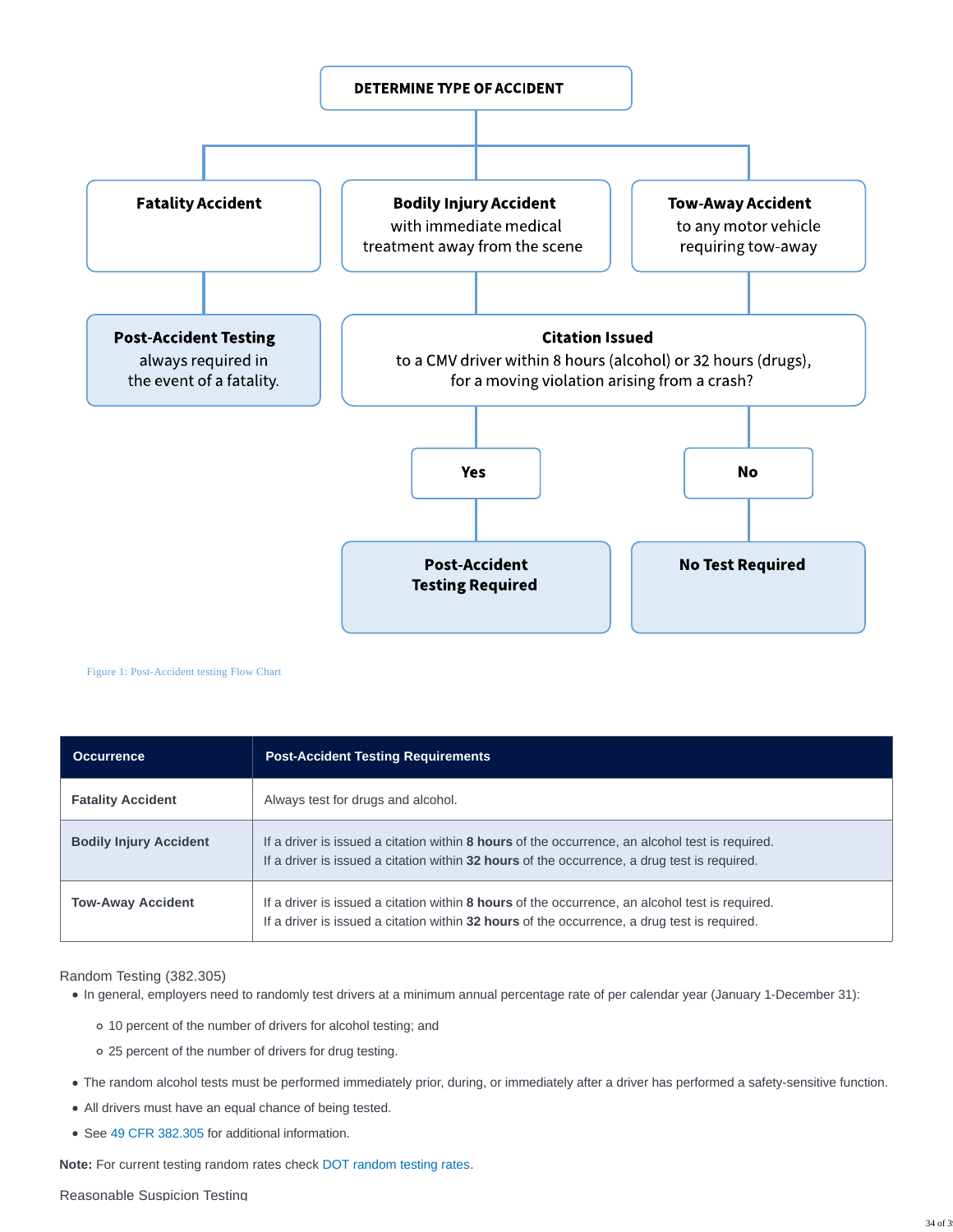- An employer may require a driver to submit to an alcohol and/or drug test when reasonable suspicion exists that the driver has violated the prohibitions concerning alcohol and/or drugs. See [49 CFR 382.307.](http://www.ecfr.gov/cgi-bin/text-idx?SID=4116315f48d7d576db4c3bf6526c2bd8&mc=true&node=se49.5.382_1307&rgn=div8)
- A trained employer official determines whether reasonable suspicion exists based on specific, contemporaneous, and articulable observations of the appearance, behavior, and speech or body odors of the driver. See [49 CFR 382.603](http://www.ecfr.gov/cgi-bin/text-idx?SID=4116315f48d7d576db4c3bf6526c2bd8&mc=true&node=se49.5.382_1603&rgn=div8) for supervisor training requirements. The Federal Transit Administration provides a [reasonable suspicion training video.](http://transit-safety.fta.dot.gov/DrugAndAlcohol/Tools/ReasonableSuspicion.aspx) In addition to the video a booklet with questions and answers must be completed by the trainee in order to satisfy all the requirements of the training.
- Reasonable suspicion testing and training does not apply to an owner–operator who does not supervise any drivers.

## 6.5.4 Carrier Responsibilities When a Driver Tests Positive

Action must be taken when an employer receives a verified positive drug test result for a driver as described below.

| <b>Positive Driver Test</b><br><b>Result</b>                                | <b>Motor Carrier Responsibility</b>                                                                                                                                                                                                                                              |
|-----------------------------------------------------------------------------|----------------------------------------------------------------------------------------------------------------------------------------------------------------------------------------------------------------------------------------------------------------------------------|
| • Alcohol<br>0.04 or Higher Alcohol<br>Concentration                        | The employer must immediately remove the employee involved from any safety-sensitive functions. Do not wait<br>for written verification of the test results. For full explanation, see 49 CFR 382.501, 49 CFR 40.23, Subpart<br><b>B</b> <sub>i</sub> Employer Responsibilities. |
| • Controlled<br><b>Substance</b><br><b>Verified Positive Test</b><br>Result |                                                                                                                                                                                                                                                                                  |

### 6.5.5 Return-to-Duty Process and Testing (Under Direct Observation)

Before an employer allows a driver to return to duty to perform a safety-sensitive function after the driver has violated prohibitions of [49 CFR 382,](https://www.ecfr.gov/cgi-bin/retrieveECFR?gp=&SID=14e0a719f159dbcf6b3c38fc07239743&mc=true&n=sp49.5.382.b&r=SUBPART&ty=HTML) Subpart B, that driver must first do the following:

- Be evaluated by a substance abuse professional (SAP).
- Participate in/complete the treatment program prescribed.
- Pass a drug and/or alcohol return-to-duty test with the following results:
	- **Alcohol** with a result indicating an alcohol concentration of less than 0.02; and/or

**Controlled Substances** with a result indicating a verified negative result for drug use.

Have a documented follow-up testing schedule.

#### See [49 CFR 40, Subpart O—Return-to-Duty Process.](https://www.transportation.gov/odapc/part40#SubpartO)

A return to duty test can be used as pre-employment test when a pre-employment test is required and the new employer would be required to conduct both tests on the same day. See [49 CFR 382.309.](http://www.ecfr.gov/cgi-bin/text-idx?SID=4116315f48d7d576db4c3bf6526c2bd8&mc=true&node=se49.5.382_1309&rgn=div8)

#### 6.5.6 Follow-Up Testing (Under Direct Observation)

A substance abuse professional (SAP) will establish a mandatory follow-up testing plan. See [49 CFR 382.311.](http://www.ecfr.gov/cgi-bin/text-idx?SID=4116315f48d7d576db4c3bf6526c2bd8&mc=true&node=se49.5.382_1311&rgn=div8)

- The employer must ensure that the follow-up testing is carried out.
- A minimum of six follow-up tests must be conducted in the first 12 months.
- The driver may also be subject to follow-up tests during the 48 months of safety-sensitive duty following the first 12-month period

See [49 CFR 40.287](http://www.ecfr.gov/cgi-bin/text-idx?SID=4116315f48d7d576db4c3bf6526c2bd8&mc=true&node=se49.5.40_1287&rgn=div8) and [49 CFR 40.23](https://www.transportation.gov/odapc/part40/40-23) for additional motor carrier responsibilities following a CMV driver's positive/refused drug test.

#### 6.5.7 Refusal to Test

The employer must not allow a driver who refuses to submit to a required test to perform or continue to perform safety-sensitive functions. Refusing to submit to a required test covers a variety of situations, see the definition in [. A refusal has the same consequences as failing a drug or](http://www.ecfr.gov/cgi-bin/text-idx?SID=4116315f48d7d576db4c3bf6526c2bd8&mc=true&node=se49.5.382_1107&rgn=div8) alcohol test. See [49 CFR 382.211.](http://www.ecfr.gov/cgi-bin/text-idx?SID=4116315f48d7d576db4c3bf6526c2bd8&mc=true&node=se49.5.382_1211&rgn=div8) Any driver holding a CPL or CDL is considered to have agreed to complete an alcohol or controlled substances test; see [Controlled Substances and Alcohol Testing: Implied Consent \(383.72\).](https://csa.fmcsa.dot.gov/safetyplanner/myfiles/SubSections.aspx?ch=23&sec=67&sub=159)

#### 6.5.8 Drug and Alcohol Convictions While Operating a Non-commercial Vehicle

There are many categories that could disqualify a CMV driver. See [49 CFR 383.51, Subpart D.](https://www.ecfr.gov/cgi-bin/retrieveECFR?gp=&amp;SID=14e0a719f159dbcf6b3c38fc07239743&mc=true&n=sp49.5.383.d&r=SUBPART&ty=HTML) Drivers should be made aware that certain drug and alcohol convictions received in non-commercial vehicles may affect their CDL status.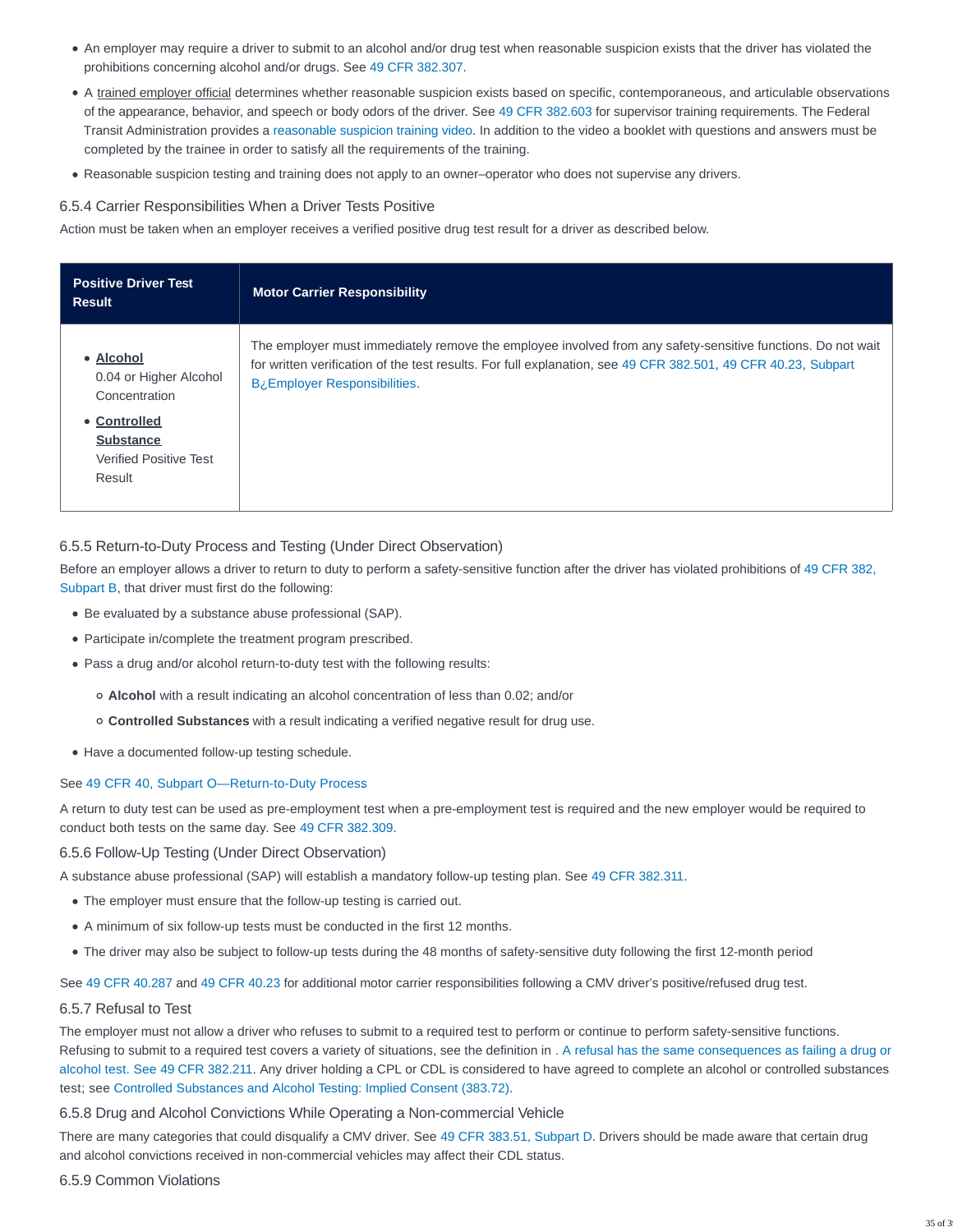The following table lists some of the most common alcohol and substance abuse violations.

| <b>Violation</b>                                                              | <b>Relevant Code</b> |
|-------------------------------------------------------------------------------|----------------------|
| Failing to implement a drug/alcohol testing program                           | 382.115(a)           |
| Using a driver before receiving a pre-employment drug test result             | 382.301(a)           |
| Failing to conduct post-accident alcohol or drug test                         | 382.303              |
| Failing to do random drug tests at applicable annual rate                     | 382.305(b)(2)        |
| Driver performing safety-sensitive function without follow-up                 | 382.503              |
| Using a driver who refused to take drug/alcohol test                          | 382.211              |
| Using a driver with a .04 alcohol level                                       | 382.201              |
| Failing to implement a random controlled substance or alcohol testing program | 382.305              |
| Failing to do random alcohol tests at the applicable annual rate              | 382.305(b)(1)        |
| Using a driver who has tested positive for a drug                             | 382.215              |

# 7 Passenger Transportation

All commercial motor vehicles (CMVs) [\(as defined in 49 CFR 390.5T\)](https://www.ecfr.gov/cgi-bin/text-idx?SID=813d7a0d80e776a62d57b7361d7285aa&mc=true&node=se49.5.390_15t&rgn=div8) used on a highway in interstate commerce to transport passengers must comply with applicable Federal Motor Carrier Safety Regulations (FMCSRs). This chapter explains passenger carrier operational requirements and outlines available resources.

# 7.1 Do I Need a U.S. DOT Number?

This is one of the most frequently asked questions by motor carriers. FMCSA provides many available resources to help with registration, operating authority registration, and other requirements. See the [Registration Requirements](https://csa.fmcsa.dot.gov/safetyplanner/myfiles/Chapters.aspx?ch=19) section for additional information.

# 7.2 For-hire Motor Carriers of Passengers

For-hire non-exempt motor carriers of passengers transport passengers for compensation. An interstate for-hire passenger carrier must obtain operating authority registration before transporting passengers in interstate commerce. A passenger carrier may provide both for-hire and private transportation. See FMCSA's Passenger Carrier Guidance Factsheet for information about [exemptions.](https://www.fmcsa.dot.gov/regulations/passenger-carrier-guidance-fact-sheet)

A specific trip is for-hire if there is direct or indirect compensation. Direct compensation occurs when payment is made to a motor carrier by the passengers or their representative for transportation and the payment is not included in a total package charge. Indirect payment is compensation involving a total package charge. Companies such as hotels, car rental businesses, and parking facilities that transport their customers are often indirectly compensated for transportation because the transportation cost is covered by a total package charge.

For-hire passenger transportation can include a variety of vehicles and operations. A 'non-profit' status of an entity is irrelevant in determining whether it is for-hire. For-hire transportation is not required to be available to the general public.

# 7.3 Private Motor Carrier of Passengers (PMCP)

Private transportation cannot be available to the public at large. Private motor carriers of passengers (PMCPs) are separated into two groups: business or non-business.

#### PMCPs (Business)

PMCPs (business) provide private transportation of passengers for a commercial purpose, but transportation is not available to the public at large. Companies that use buses to transport their own employees, and professional musicians that transport their staff and equipment on concert tours are two examples of PMCP (business).

## PMCPs (Non-business)

PMCPs (non-business) provide private transportation of passengers, but not in the furtherance of a commercial enterprise. A PMCPs (non-business) could be a civic organization, scout group, or other organization that purchases or leases a bus for the private transportation of their group.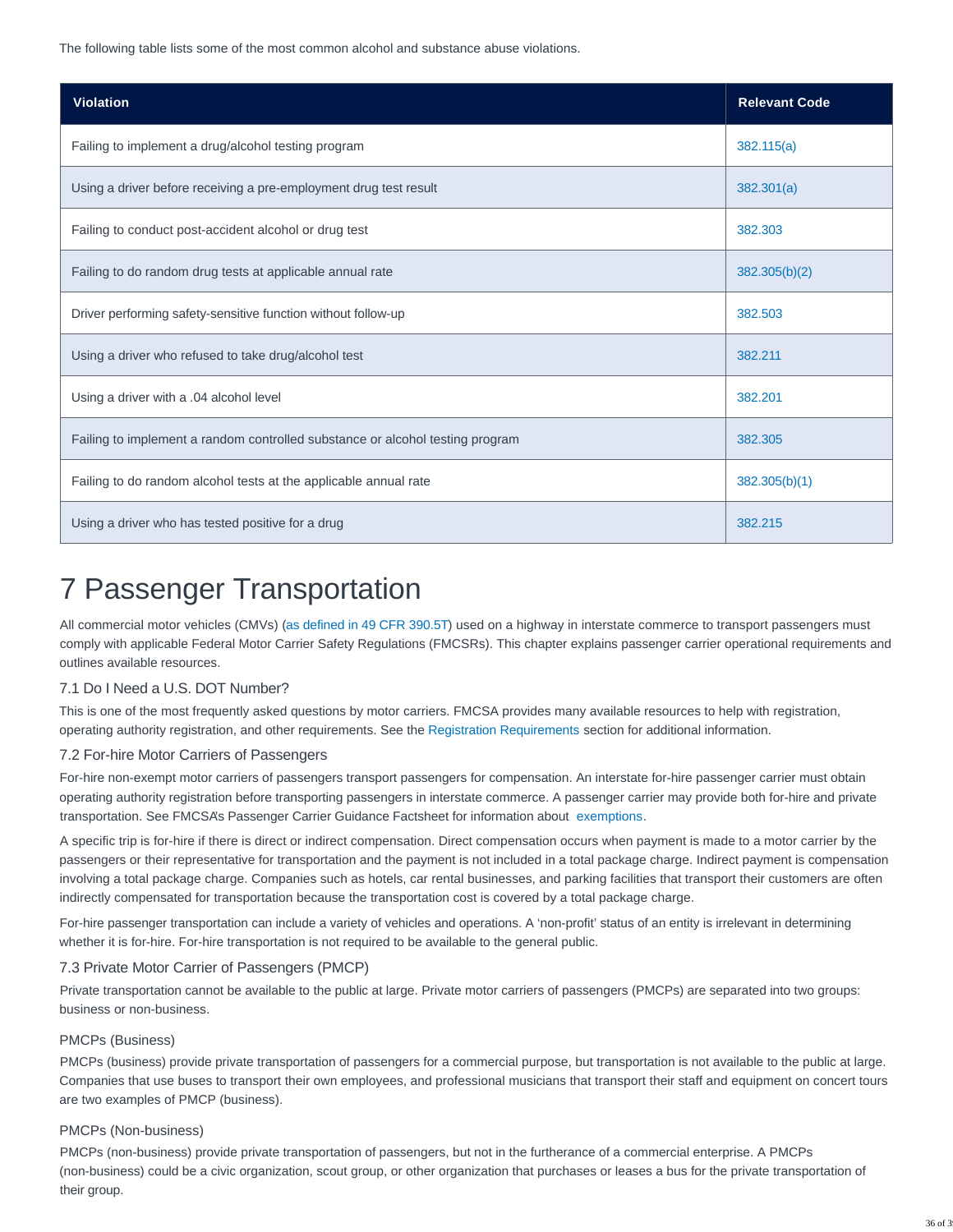# 7.3.1 Common Questions About PMCPs (Non-business)

Questions often come up regarding whether or not PMCP (non-business) carriers are subject to specific regulations. Below are the three most often asked questions.

# Are PMCP (non-business) drivers required to be medically examined?

No. [49 CFR 391.68\(c\)](http://www.ecfr.gov/cgi-bin/text-idx?SID=4116315f48d7d576db4c3bf6526c2bd8&mc=true&node=se49.5.391_168&rgn=div8) specifically states the content of sections 391.41 and 391.45, that require a driver to be medically examined and have a medical examiner's certificate on his/her person, do not apply to PMCPs (non-business). However, PMCP (non-business) drivers are subject to the minimum physical qualification standards found in [49 CFR 391.41\(b\)\(1\)-\(13\).](http://www.ecfr.gov/cgi-bin/text-idx?SID=4116315f48d7d576db4c3bf6526c2bd8&mc=true&node=se49.5.391_141&rgn=div8)

PMCPs (non-business) that use a driver who has a lost or impaired limb should become familiar with the driver waiver conditions of [49 CFR](http://www.ecfr.gov/cgi-bin/text-idx?SID=4116315f48d7d576db4c3bf6526c2bd8&mc=true&node=se49.5.391_149&rgn=div8) 391.49. PMCP (non-business) drivers may be placed out-of-service during inspections if they are required by [49 CFR 391.41](http://www.ecfr.gov/cgi-bin/text-idx?SID=4116315f48d7d576db4c3bf6526c2bd8&mc=true&node=se49.5.391_141&rgn=div8) to have a waiver and do not have one.

# Are PMCP (non-business) drivers subject to the driver's hours of service regulations?

Yes. However, they are not required to prepare or maintain records of duty status. PMCP (non-business) driver's hours of service will be evaluated by enforcement officers during inspections based on evidence available at the inspection location.

It is recognized that some individuals who drive for PMCPs (non-business) may also drive for other motor carriers and in that capacity are required to maintain a record of duty status. All on-duty time performed for a PMCP (non-business) must be recorded on the records of duty status submitted to that driver's regularly employing motor carrier.

# Are PMCPs (non-business) required to have their vehicles inspected?

Yes. [49 CFR 396.17](http://www.ecfr.gov/cgi-bin/text-idx?SID=4116315f48d7d576db4c3bf6526c2bd8&mc=true&node=se49.5.396_117&rgn=div8) requires that commercial motor vehicles be inspected at least once annually. The inspection must be completed by a qualified inspector and must include all components identified in Appendix G of the FMCSRs. Documentation of this inspection must be kept on the vehicle.

# 7.4 Applicability of Safety Regulations

The table below summarizes the general applicability of FMCSRs to for-hire motor carriers of passengers, PMCPs (business), and PMCPs (non-business).

The table below is only a guide. Please refer to the FMCSRs to ensure full understanding and compliance with each regulatory topic.

| <b>CFR</b><br>Part | <b>FMCSR Topic</b>                                          | <b>For-hire Motor Carrier of</b><br><b>Passengers</b> | <b>PMCP</b><br>(Business) | <b>PMCP</b><br>(Non-business) |
|--------------------|-------------------------------------------------------------|-------------------------------------------------------|---------------------------|-------------------------------|
| 380                | <b>Special Training Requirements</b>                        | Partial                                               | Partial                   | Partial                       |
| 382                | <b>Controlled Substances and Alcohol Use</b><br>and Testing | Yes                                                   | Yes <sup>3</sup>          | Yes <sup>3</sup>              |
| 383                | <b>Commercial Driver's License</b>                          | Yes <sup>1</sup>                                      | Yes <sup>3</sup>          | Yes <sup>3</sup>              |
| 387                | Financial Responsibility (Insurance/Surety<br>Bond)         | Yes                                                   | <b>No</b>                 | <b>No</b>                     |
| 390                | General Applicability and Definitions                       | Yes <sup>2</sup>                                      | Yes                       | Yes                           |
| 391                | <b>Qualification of Drivers</b>                             | Yes                                                   | Partial <sup>4</sup>      | Partial <sup>6</sup>          |
| 392                | Driving of Commercial Motor Vehicles                        | Yes                                                   | Yes                       | Yes                           |
| 393                | Parts and Accessories                                       | Yes                                                   | Yes                       | <b>Yes</b>                    |
| 395                | Hours of Service of Drivers                                 | Yes                                                   | Yes                       | Partial <sup>7</sup>          |
| 396                | Inspection, Repair and Maintenance                          | Yes                                                   | Yes <sup>5</sup>          | Partial <sup>8</sup>          |

<sup>1</sup>A CDL is required on CMVs as defined in [49 CFR 383.5.](http://www.ecfr.gov/cgi-bin/text-idx?SID=4116315f48d7d576db4c3bf6526c2bd8&mc=true&node=se49.5.383_15&rgn=div8)

<sup>2</sup> Some exceptions in [49 CFR 390.3\(f\)](http://www.ecfr.gov/cgi-bin/text-idx?SID=4116315f48d7d576db4c3bf6526c2bd8&mc=true&node=se49.5.390_15&rgn=div8) may apply.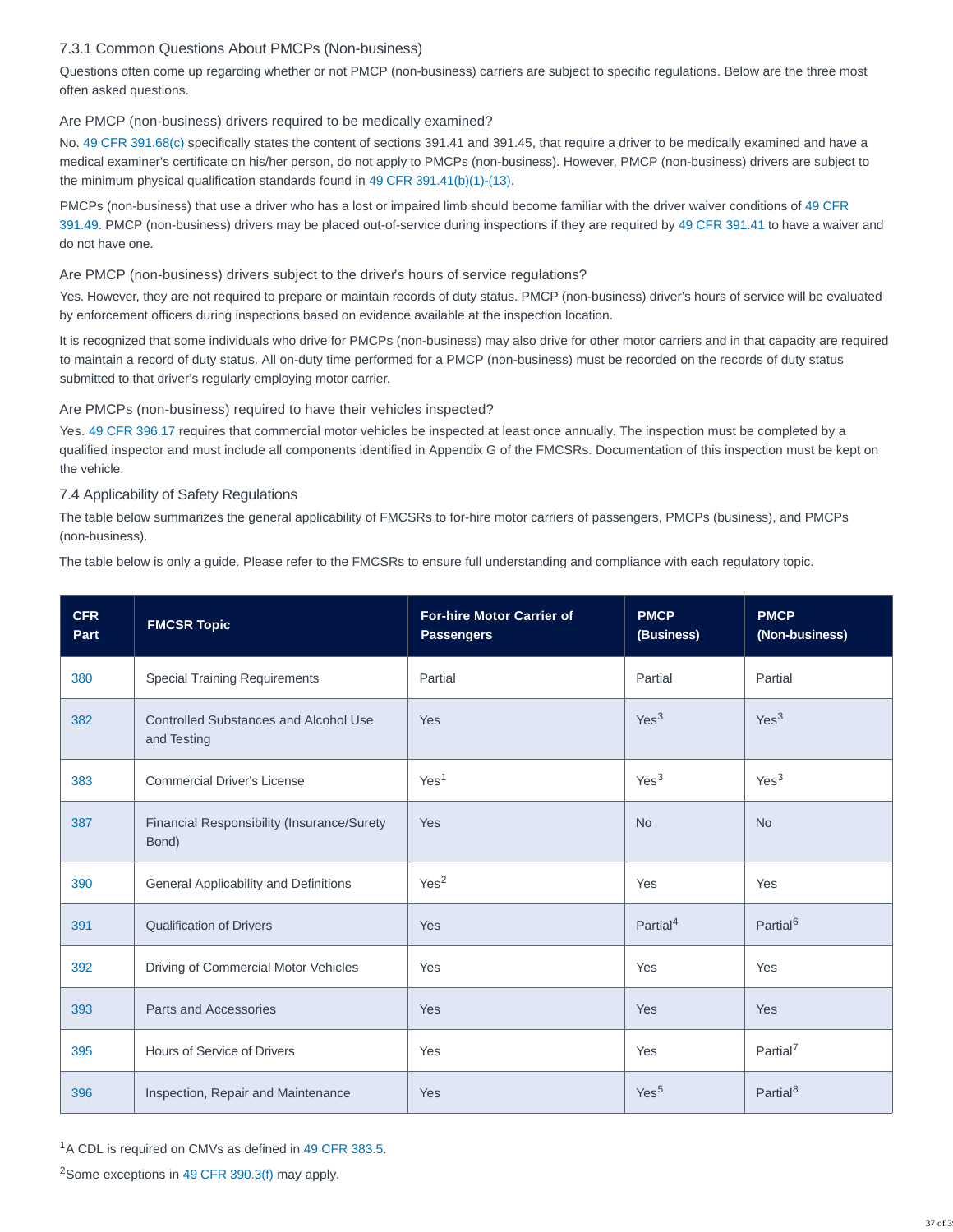$3$ Drivers of CMVs meeting the definition of 49 CFR 383.5 are subject to the regulations in [49 CFR 382](http://www.ecfr.gov/cgi-bin/text-idx?SID=712f8e107ed40a98181b895e9669f373&mc=true&node=pt49.5.382&rgn=div5) and [49 CFR 383.](http://www.ecfr.gov/cgi-bin/text-idx?SID=712f8e107ed40a98181b895e9669f373&mc=true&node=pt49.5.383&rgn=div5)

<sup>4</sup>Not subject to road test requirements of [49 CFR 391](http://www.ecfr.gov/cgi-bin/text-idx?SID=712f8e107ed40a98181b895e9669f373&mc=true&node=pt49.5.391&rgn=div5) if they meet the requirements of [49 CFR 391.69.](http://www.ecfr.gov/cgi-bin/text-idx?SID=4116315f48d7d576db4c3bf6526c2bd8&mc=true&node=se49.5.391_169&rgn=div8)

<sup>5</sup>Buses manufactured before Federal fuel system requirements were adopted may continue to be operated if the fuel system is maintained to the original manufacturer's standards.

<sup>6</sup>See [49 CFR 391.68](http://www.ecfr.gov/cgi-bin/text-idx?SID=4116315f48d7d576db4c3bf6526c2bd8&mc=true&node=se49.5.391_168&rgn=div8) for the limited exceptions concerning driver qualification requirements. Non-business PMCPs are also not subject to [49 CFR](https://www.ecfr.gov/cgi-bin/retrieveECFR?gp=&SID=14e0a719f159dbcf6b3c38fc07239743&mc=true&n=sp49.5.391.c&r=SUBPART&ty=HTML) 391, Subpart C (Driver Background, Character, and Driving Record), the requirement that their drivers be medically examined, and the paperwork and recordkeeping requirements of [49 CFR 391.](http://www.ecfr.gov/cgi-bin/text-idx?SID=712f8e107ed40a98181b895e9669f373&mc=true&node=pt49.5.391&rgn=div5)

<sup>7</sup>Not subject to paperwork and recordkeeping requirements in [49 CFR 395.](http://www.ecfr.gov/cgi-bin/text-idx?SID=712f8e107ed40a98181b895e9669f373&mc=true&node=pt49.5.395&rgn=div5)

<sup>8</sup>Buses manufactured before Federal fuel system requirements were adopted may continue to be operated if the fuel system is maintained to the original manufacturer's standards. Also not subject to most paperwork and recordkeeping requirements in [49 CFR 396,](https://www.ecfr.gov/cgi-bin/text-idx?SID=d233fc9a6069170906861a1acf771f05&mc=true&node=pt49.5.396&rgn=div5) but the periodic inspection recordkeeping requirements apply.

#### 7.5 Applicability of Regulations to School Bus Transportation

The table below summarizes the applicability of 49 CFR 390 to 396 of FMCSRs to school bus transportation. School bus transportation that involves the operation of a CMV as defined in [49 CFR 383.5](http://www.ecfr.gov/cgi-bin/text-idx?SID=4116315f48d7d576db4c3bf6526c2bd8&mc=true&node=se49.5.383_15&rgn=div8) is subject to [49 CFR 382](http://www.ecfr.gov/cgi-bin/text-idx?SID=712f8e107ed40a98181b895e9669f373&mc=true&node=pt49.5.382&rgn=div5) (drug and alcohol testing) and [49 CFR 383](http://www.ecfr.gov/cgi-bin/text-idx?SID=712f8e107ed40a98181b895e9669f373&mc=true&node=pt49.5.383&rgn=div5) (CDL).

| <b>Operating Entity</b>                                                            | <b>School to Home/Home to</b><br><b>School</b> | <b>Extracurricular Activities</b> |
|------------------------------------------------------------------------------------|------------------------------------------------|-----------------------------------|
| <b>Public School Transporting Students</b>                                         | Not Subject                                    | <b>Not Subject</b>                |
| Private School Transporting Pre-primary, Primary, and Secondary<br><b>Students</b> | Not Subject                                    | Subject as PMCP<br>(Business)     |
| <b>Private School Transporting Post-Secondary Students</b>                         | Subject as PMCP (Business)                     | Subject as PMCP<br>(Business)     |
| Contractor Transporting Pre-primary, Primary, and Secondary<br><b>Students</b>     | <b>Not Subject</b>                             | Subject as For-hire Carrier       |
| <b>Contractor Transporting Post-secondary Students</b>                             | Subject as For-hire Carrier                    | Subject as For-hire Carrier       |

#### 7.6 Small Passenger Carrier Vehicles

FMCSA regulates for-hire carriers that operate vehicles designed or used to transport 9 to 15 passengers, including the driver, for compensation in interstate commerce.

When used **for direct compensation**, these carriers are subject to the safety regulations in [49 CFR 385,](http://www.ecfr.gov/cgi-bin/text-idx?SID=712f8e107ed40a98181b895e9669f373&mc=true&node=pt49.5.385&rgn=div5) [49 CFR 387,](https://www.ecfr.gov/cgi-bin/text-idx?SID=5fdfc42ecd1bb41875a85bb9eea1c406&mc=true&node=sp49.5.387.b&rgn=div6) and 49 CFR 390 through 396.

For-hire operators of vehicles designed or used to transport 9 to 15 passengers, including the driver, that **do not receive direct compensation**, and their vehicles do not otherwise meet the definition of a CMV, are subject to:

- [49 CFR 387](https://www.ecfr.gov/cgi-bin/text-idx?SID=5fdfc42ecd1bb41875a85bb9eea1c406&mc=true&node=sp49.5.387.b&rgn=div6)
- [49 CFR 390.19 \(Motor carrier identification reports\).](http://www.ecfr.gov/cgi-bin/text-idx?SID=4116315f48d7d576db4c3bf6526c2bd8&mc=true&node=se49.5.390_119&rgn=div8)
- [49 CFR 390.21\(a\) and \(b\)\(2\)](http://www.ecfr.gov/cgi-bin/text-idx?SID=4116315f48d7d576db4c3bf6526c2bd8&mc=true&node=se49.5.390_121&rgn=div8) (Commercial motor vehicle marking requirements).
- [49 CFR 390.15](http://www.ecfr.gov/cgi-bin/text-idx?SID=4116315f48d7d576db4c3bf6526c2bd8&mc=true&node=se49.5.390_115&rgn=div8) (Accident register recordkeeping requirements).
- [49 CFR 392.80](http://www.ecfr.gov/cgi-bin/text-idx?SID=4116315f48d7d576db4c3bf6526c2bd8&mc=true&node=se49.5.392_180&rgn=div8) and [49 CFR 392.82](http://www.ecfr.gov/cgi-bin/text-idx?SID=4116315f48d7d576db4c3bf6526c2bd8&mc=true&node=se49.5.392_182&rgn=div8) (Electronic device use limitations).
- [49 CFR 391.15\(e\)](http://www.ecfr.gov/cgi-bin/text-idx?SID=4116315f48d7d576db4c3bf6526c2bd8&mc=true&node=se49.5.391_115&rgn=div8) (Driver disqualification standards for electronic device use violations).

See [Minimum Insurance Levels on Passenger Carrier Operations](https://csa.fmcsa.dot.gov/safetyplanner/myfiles/Sections.aspx?ch=24&sec=78) for additional details.

7.7 Minimum Insurance Levels on Passenger Carrier Operations

Regulations covering the minimum levels of financial responsibility (insurance) are found in [49 CFR 387, Subpart B.](http://www.ecfr.gov/cgi-bin/text-idx?SID=712f8e107ed40a98181b895e9669f373&mc=true&node=pt49.5.387&rgn=div5#se49.5.387_125) These regulations are only applicable to **for-hire passenger carriers** in interstate commerce as summarized in the below table.